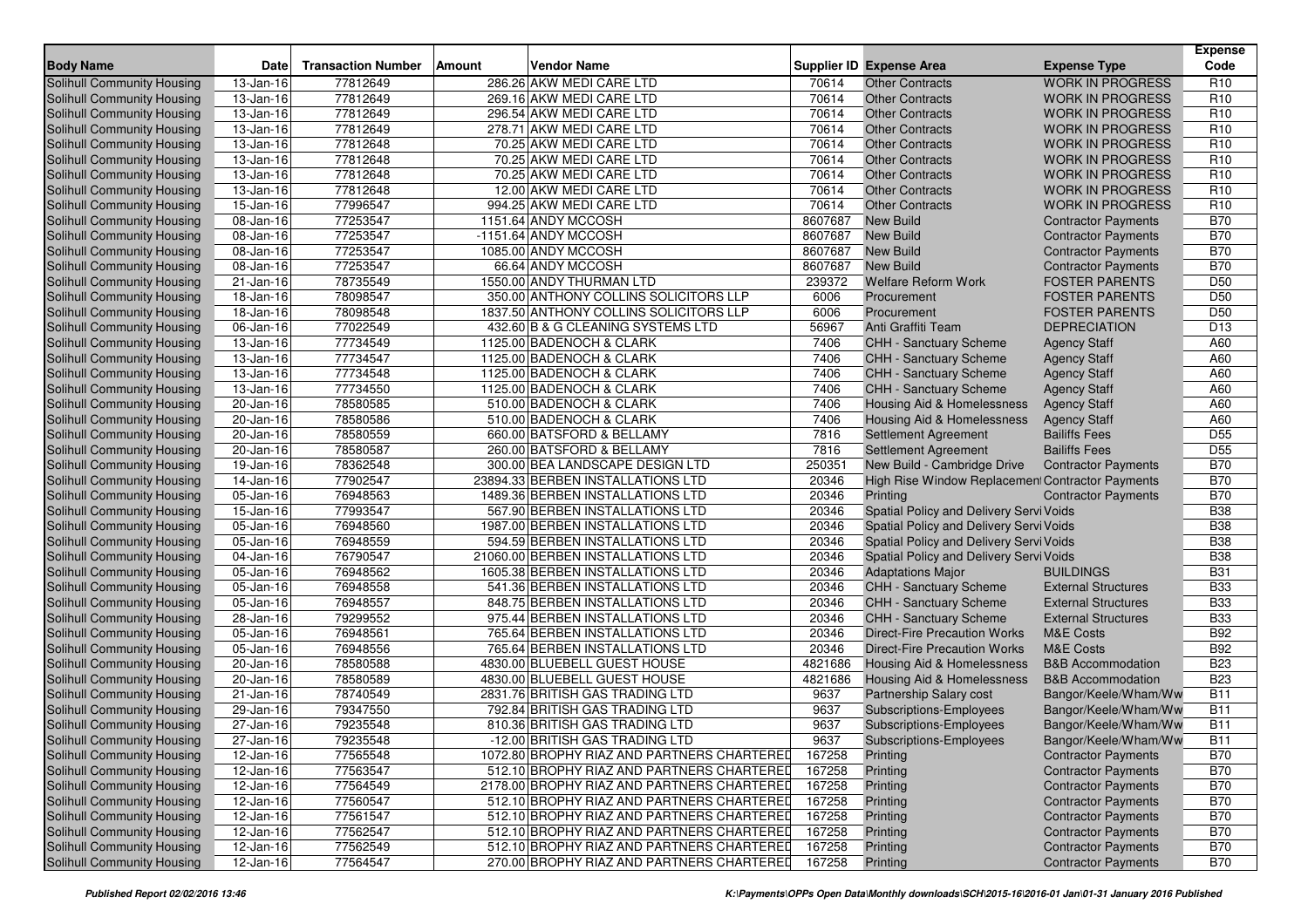| <b>Body Name</b>                  | Date                    | <b>Transaction Number</b> | Amount | Vendor Name                                 |         | Supplier ID Expense Area      | <b>Expense Type</b>                                    | <b>Expense</b><br>Code |
|-----------------------------------|-------------------------|---------------------------|--------|---------------------------------------------|---------|-------------------------------|--------------------------------------------------------|------------------------|
| <b>Solihull Community Housing</b> | 12-Jan-16               | 77548547                  |        | 2088.00 BROPHY RIAZ AND PARTNERS CHARTERED  | 167258  |                               | Private Sector - Disabled Faciliti Contractor Payments | <b>B70</b>             |
| Solihull Community Housing        | 12-Jan-16               | 77550547                  |        | 270.00 BROPHY RIAZ AND PARTNERS CHARTERED   | 167258  |                               | Private Sector - Disabled Faciliti Contractor Payments | <b>B70</b>             |
| Solihull Community Housing        | 12-Jan-16               | 77553547                  |        | 270.00 BROPHY RIAZ AND PARTNERS CHARTERED   | 167258  |                               | Private Sector - Disabled Faciliti Contractor Payments | <b>B70</b>             |
| Solihull Community Housing        | 12-Jan-16               | 77553548                  |        | 270.00 BROPHY RIAZ AND PARTNERS CHARTERED   | 167258  |                               | Private Sector - Disabled Faciliti Contractor Payments | <b>B70</b>             |
| <b>Solihull Community Housing</b> | 12-Jan-16               | 77553549                  |        | 270.00 BROPHY RIAZ AND PARTNERS CHARTERED   | 167258  |                               | Private Sector - Disabled Faciliti Contractor Payments | <b>B70</b>             |
| Solihull Community Housing        | 12-Jan-16               | 77545547                  |        | 1908.00 BROPHY RIAZ AND PARTNERS CHARTERED  | 167258  |                               | Private Sector - Disabled Faciliti Contractor Payments | <b>B70</b>             |
| Solihull Community Housing        | 12-Jan-16               | 77556547                  |        | 360.00 BROPHY RIAZ AND PARTNERS CHARTERED   | 167258  |                               | Private Sector - Disabled Faciliti Contractor Payments | <b>B70</b>             |
| Solihull Community Housing        | 12-Jan-16               | 77559547                  |        | 602.10 BROPHY RIAZ AND PARTNERS CHARTERED   | 167258  |                               | Private Sector - Disabled Faciliti Contractor Payments | <b>B70</b>             |
| <b>Solihull Community Housing</b> | 12-Jan-16               | 77547547                  |        | 2088.00 BROPHY RIAZ AND PARTNERS CHARTERED  | 167258  |                               | Private Sector - Disabled Faciliti Contractor Payments | <b>B70</b>             |
| Solihull Community Housing        | 12-Jan-16               | 77546547                  |        | 2088.00 BROPHY RIAZ AND PARTNERS CHARTERED  | 167258  |                               | Private Sector - Disabled Faciliti Contractor Payments | <b>B70</b>             |
| Solihull Community Housing        | 12-Jan-16               | 77555547                  |        | 270.00 BROPHY RIAZ AND PARTNERS CHARTERED   | 167258  |                               | Private Sector - Disabled Faciliti Contractor Payments | <b>B70</b>             |
| <b>Solihull Community Housing</b> | 13-Jan-16               | 77812646                  |        | 38.00 BUILDBASE                             | 56468   | <b>Other Contracts</b>        | <b>WORK IN PROGRESS</b>                                | R <sub>10</sub>        |
| Solihull Community Housing        | 13-Jan-16               | 77812646                  |        | 117.50 BUILDBASE                            | 56468   | <b>Other Contracts</b>        | <b>WORK IN PROGRESS</b>                                | R <sub>10</sub>        |
| Solihull Community Housing        | 13-Jan-16               | 77812646                  |        | 66.30 BUILDBASE                             | 56468   | <b>Other Contracts</b>        | <b>WORK IN PROGRESS</b>                                | R <sub>10</sub>        |
| <b>Solihull Community Housing</b> | 13-Jan-16               | 77812646                  |        | 78.75 BUILDBASE                             | 56468   | <b>Other Contracts</b>        | <b>WORK IN PROGRESS</b>                                | R <sub>10</sub>        |
| <b>Solihull Community Housing</b> | 13-Jan-16               | 77812646                  |        | 59.85 BUILDBASE                             | 56468   | <b>Other Contracts</b>        | <b>WORK IN PROGRESS</b>                                | R <sub>10</sub>        |
| Solihull Community Housing        | 13-Jan-16               | 77812646                  |        | 59.85 BUILDBASE                             | 56468   | <b>Other Contracts</b>        | <b>WORK IN PROGRESS</b>                                | R <sub>10</sub>        |
| <b>Solihull Community Housing</b> | 15-Jan-16               | 77997547                  |        | 262.69 BUILDBASE                            | 56468   | <b>Other Contracts</b>        | <b>WORK IN PROGRESS</b>                                | R <sub>10</sub>        |
| Solihull Community Housing        | 21-Jan-16               | 78869656                  |        | 241.36 BUILDBASE                            | 56468   | <b>Other Contracts</b>        | <b>WORK IN PROGRESS</b>                                | R <sub>10</sub>        |
| Solihull Community Housing        | 21-Jan-16               | 78869656                  |        | 92.51 BUILDBASE                             | 56468   | <b>Other Contracts</b>        | <b>WORK IN PROGRESS</b>                                | R <sub>10</sub>        |
| Solihull Community Housing        | 21-Jan-16               | 78869665                  |        | 359.91 CAPITOL FLOORING SUPPLIES            | 9780    | <b>Other Contracts</b>        | <b>WORK IN PROGRESS</b>                                | R <sub>10</sub>        |
| Solihull Community Housing        | 21-Jan-16               | 78869658                  |        | 88.00 CAPITOL JOINERY                       | 66253   | <b>Other Contracts</b>        | <b>WORK IN PROGRESS</b>                                | R <sub>10</sub>        |
| <b>Solihull Community Housing</b> | 21-Jan-16               | 78869658                  |        | 56.00 CAPITOL JOINERY                       | 66253   | <b>Other Contracts</b>        | <b>WORK IN PROGRESS</b>                                | R <sub>10</sub>        |
| Solihull Community Housing        | 21-Jan-16               | 78869658                  |        | 60.00 CAPITOL JOINERY                       | 66253   | <b>Other Contracts</b>        | <b>WORK IN PROGRESS</b>                                | R <sub>10</sub>        |
| Solihull Community Housing        | 21-Jan-16               | 78869658                  |        | 137.50 CAPITOL JOINERY                      | 66253   | <b>Other Contracts</b>        | <b>WORK IN PROGRESS</b>                                | R <sub>10</sub>        |
| Solihull Community Housing        | $\overline{06}$ -Jan-16 | 77036547                  |        | 696.00 CAVERSHAM ENTERPRISES LTD            | 8261687 |                               | Business Support - MST Back O Agency Staff             | A60                    |
| <b>Solihull Community Housing</b> | 29-Jan-16               | 79347551                  |        | 480.00 CAVERSHAM ENTERPRISES LTD            | 8261687 |                               | Business Support - MST Back O Agency Staff             | A60                    |
| Solihull Community Housing        | 29-Jan-16               | 79347552                  |        | 888.00 CAVERSHAM ENTERPRISES LTD            | 8261687 |                               | Business Support - MST Back O Agency Staff             | A60                    |
| Solihull Community Housing        | 06-Jan-16               | 77033547                  |        | 480.00 CAVERSHAM ENTERPRISES LTD            | 8261687 |                               | Business Support - MST Back O Agency Staff             | A60                    |
| Solihull Community Housing        | 20-Jan-16               | 78580590                  |        | 241.00 CAVERSHAM ENTERPRISES LTD            | 8261687 |                               | Business Support - MST Back O Agency Staff             | A60                    |
| Solihull Community Housing        | 20-Jan-16               | 78580590                  |        | 647.00 CAVERSHAM ENTERPRISES LTD            | 8261687 |                               | Business Support - MST Back O Agency Staff             | A60                    |
| Solihull Community Housing        | 28-Jan-16               | 79283547                  |        | 888.00 CAVERSHAM ENTERPRISES LTD            | 8261687 |                               | Business Support - MST Back O Agency Staff             | A60                    |
| Solihull Community Housing        | 06-Jan-16               | 77042547                  |        | 1400.00 CDC TECHNICAL SERVICES LTD          | 2212688 | <b>SRB</b>                    | <b>Contractor Payments</b>                             | <b>B70</b>             |
| <b>Solihull Community Housing</b> | 20-Jan-16               | 78580555                  |        | 1050.00 CDC TECHNICAL SERVICES LTD          | 2212688 | <b>SRB</b>                    | <b>Contractor Payments</b>                             | <b>B70</b>             |
| Solihull Community Housing        | 19-Jan-16               | 78308547                  |        | 337.00 CEL ELECTRICAL                       | 138018  | Catering                      | <b>Utility Related Works</b>                           | <b>B34</b>             |
| Solihull Community Housing        | 27-Jan-16               | 79235552                  |        | 2157.00 CEL ELECTRICAL                      | 138018  | Catering                      | <b>Utility Related Works</b>                           | <b>B34</b>             |
| <b>Solihull Community Housing</b> | 14-Jan-16               | 77920558                  |        | 2814.60 CENTRAL HOUSING INVESTMENT CONSOR   | 1696615 | <b>CHH - Sanctuary Scheme</b> | <b>BUILDINGS</b>                                       | <b>B31</b>             |
| Solihull Community Housing        | 14-Jan-16               | 77920550                  |        | 5462.00 CENTRAL HOUSING INVESTMENT CONSOR   | 1696615 | CHH - Sanctuary Scheme        | <b>BUILDINGS</b>                                       | <b>B31</b>             |
| <b>Solihull Community Housing</b> | 14-Jan-16               | 77920554                  |        | -5462.00 CENTRAL HOUSING INVESTMENT CONSOR  | 1696615 | <b>CHH - Sanctuary Scheme</b> | <b>BUILDINGS</b>                                       | <b>B31</b>             |
| Solihull Community Housing        | 06-Jan-16               | 77010548                  |        | 296.00 CHARTERED INSTITUTE OF HOUSING       | 9889    | Director - Leisure & Parks    | Emp'ee Professional Sub                                | A94                    |
| <b>Solihull Community Housing</b> | 29-Jan-16               | 79347553                  |        | 1250.00 CHELMSLEY & DISTRICT CONSERVATIVE C | 63897   |                               | <b>Business Support - MST Back OFOSTER PARENTS</b>     | D50                    |
| Solihull Community Housing        | 14-Jan-16               | 77920617                  |        | 315.42 CHUBB FIRE LTD                       | 11217   | Catering                      | <b>Other Building Costs</b>                            | <b>B39</b>             |
| Solihull Community Housing        | 20-Jan-16               | 78580556                  |        | 12256.28 CHUBB FIRE LTD                     | 11217   | Catering                      | <b>Other Building Costs</b>                            | <b>B39</b>             |
| Solihull Community Housing        | 28-Jan-16               | 79299547                  |        | 1687.17 CHUBB FIRE LTD                      | 11217   | Catering                      | <b>Other Building Costs</b>                            | <b>B39</b>             |
| Solihull Community Housing        | 11-Jan-16               | 77377547                  |        | -315.42 CHUBB FIRE LTD                      | 11217   | Catering                      | <b>Other Building Costs</b>                            | <b>B39</b>             |
| <b>Solihull Community Housing</b> | 20-Jan-16               | 78580557                  |        | -159.54 CHUBB FIRE LTD                      | 11217   | Catering                      | <b>Other Building Costs</b>                            | <b>B39</b>             |
| <b>Solihull Community Housing</b> | 20-Jan-16               | 78580557                  |        | 159.54 CHUBB FIRE LTD                       | 11217   | Catering                      | <b>Other Building Costs</b>                            | <b>B39</b>             |
| Solihull Community Housing        | $\overline{20}$ -Jan-16 | 78580557                  |        | -797.70 CHUBB FIRE LTD                      | 11217   | Catering                      | <b>Other Building Costs</b>                            | <b>B39</b>             |
| Solihull Community Housing        | 14-Jan-16               | 77903547                  |        | 299.00 COMCEN COMPUTER SUPPLIES LTD         | 121786  |                               | Leisure, Parks & Play Administra PRINTING              | D40                    |
| Solihull Community Housing        | 14-Jan-16               | 77920559                  |        | 77.00 CROWN CARS                            | 129277  | <b>Wellbeing Service</b>      | Other Fees & Charges                                   | D59                    |
| <b>Solihull Community Housing</b> | 14-Jan-16               | 77920559                  |        | 134.50 CROWN CARS                           | 129277  |                               | Customer, Communication & Infi Tenant Transport        | C91                    |
| Solihull Community Housing        | 18-Jan-16               | 78104547                  |        | 1714.91 DANIEL OWEN LTD                     | 9360687 | <b>CHH - Sanctuary Scheme</b> | <b>Agency Staff</b>                                    | A60                    |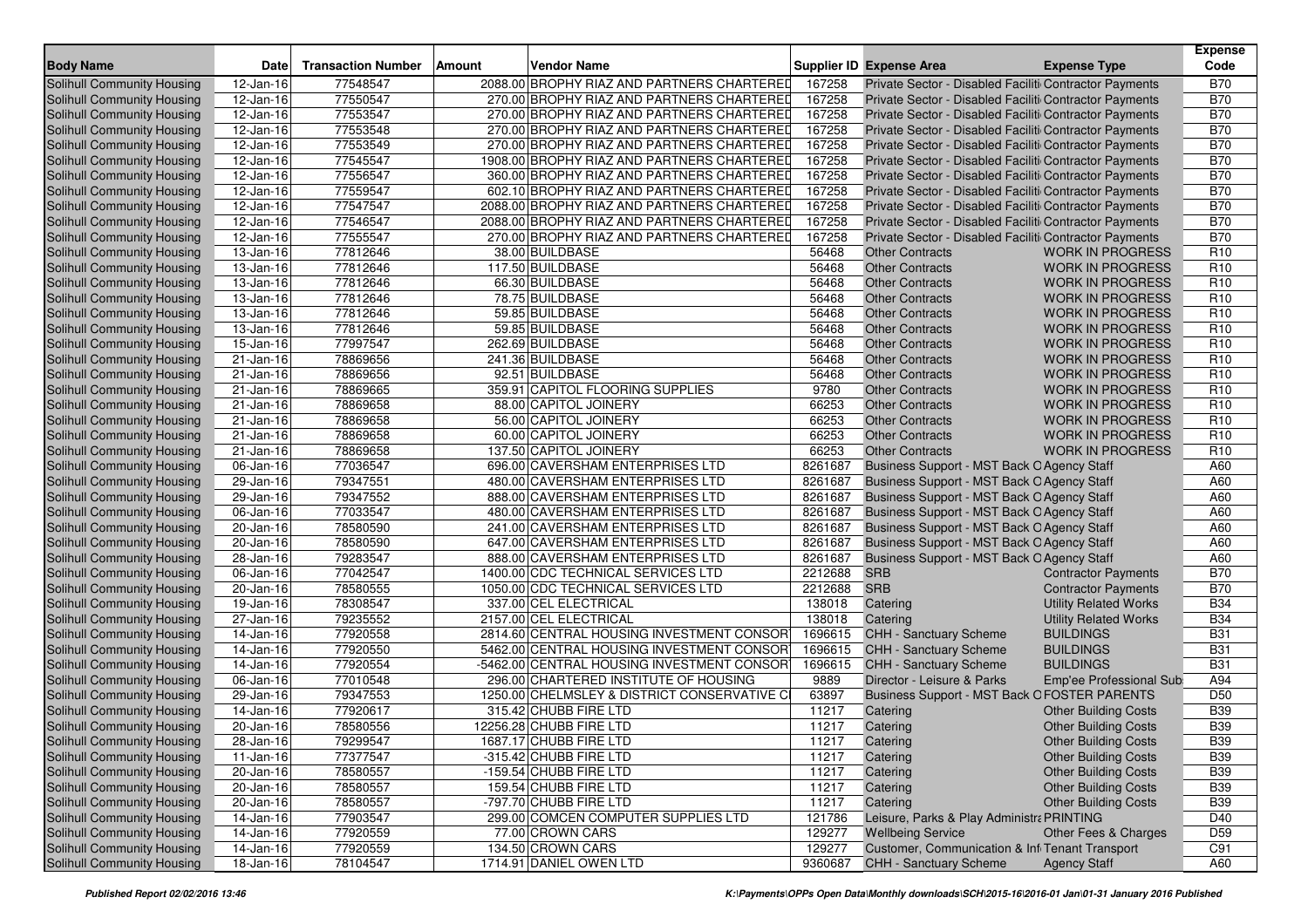|                                   |              |                           |                                    |         |                                                     |                            | <b>Expense</b>  |
|-----------------------------------|--------------|---------------------------|------------------------------------|---------|-----------------------------------------------------|----------------------------|-----------------|
| <b>Body Name</b>                  | <b>Date</b>  | <b>Transaction Number</b> | <b>Vendor Name</b><br>Amount       |         | <b>Supplier ID Expense Area</b>                     | <b>Expense Type</b>        | Code            |
| <b>Solihull Community Housing</b> | 14-Jan-16    | 77905547                  | 705.60 DANIEL OWEN LTD             | 9360687 | CHH - Sanctuary Scheme                              | <b>Agency Staff</b>        | A60             |
| Solihull Community Housing        | 26-Jan-16    | 79207547                  | 737.10 DANIEL OWEN LTD             | 9360687 | <b>CHH - Sanctuary Scheme</b>                       | <b>Agency Staff</b>        | A60             |
| Solihull Community Housing        | 22-Jan-16    | 78926547                  | 1707.48 DANIEL OWEN LTD            | 9360687 | <b>CHH - Sanctuary Scheme</b>                       | <b>Agency Staff</b>        | A60             |
| Solihull Community Housing        | 07-Jan-16    | 77151548                  | 407.73 DANIEL OWEN LTD             | 9360687 | <b>Other Contracts</b>                              | <b>Agency Staff</b>        | A60             |
| Solihull Community Housing        | 07-Jan-16    | 77153549                  | 322.37 DANIEL OWEN LTD             | 9360687 | <b>Other Contracts</b>                              | <b>Agency Staff</b>        | A60             |
| Solihull Community Housing        | 08-Jan-16    | 77239548                  | 225.00 DATASTOX LTD                | 5881686 | <b>IT Strategy</b>                                  | <b>TELEPHONES</b>          | D <sub>30</sub> |
| Solihull Community Housing        | 08-Jan-16    | 77239548                  | 42.00 DATASTOX LTD                 | 5881686 | <b>IT Strategy</b>                                  | <b>TELEPHONES</b>          | D30             |
| Solihull Community Housing        | 08-Jan-16    | 77239548                  | 500.00 DATASTOX LTD                | 5881686 | <b>IT Strategy</b>                                  | <b>TELEPHONES</b>          | D30             |
| Solihull Community Housing        | 13-Jan-16    | 77812550                  | 300.00 DIRECT ROOFING SUPPLIES LTD | 11346   | <b>Other Contracts</b>                              | <b>WORK IN PROGRESS</b>    | R <sub>10</sub> |
| <b>Solihull Community Housing</b> | 13-Jan-16    | 77769547                  | 135.00 DMW ENVIRONMENTAL           | 281856  | Gas Warm Air/B'boiler/Storage I Contractor Payments |                            | <b>B70</b>      |
| Solihull Community Housing        | 13-Jan-16    | 77769547                  | 60.00 DMW ENVIRONMENTAL            | 281856  | Low Rise - Envelope Programm Contractor Payments    |                            | <b>B70</b>      |
| <b>Solihull Community Housing</b> | 13-Jan-16    | 77769547                  | 95.00 DMW ENVIRONMENTAL            | 281856  | Garage Strategy Implementation Contractor Payments  |                            | <b>B70</b>      |
| Solihull Community Housing        | 13-Jan-16    | 77769547                  | 95.00 DMW ENVIRONMENTAL            | 281856  | Garage Strategy Implementation Contractor Payments  |                            | <b>B70</b>      |
| Solihull Community Housing        | 13-Jan-16    | 77769547                  | 95.00 DMW ENVIRONMENTAL            | 281856  | Garage Strategy Implementation Contractor Payments  |                            | <b>B70</b>      |
| Solihull Community Housing        | 13-Jan-16    | 77769547                  | 95.00 DMW ENVIRONMENTAL            | 281856  | Garage Strategy Implementation Contractor Payments  |                            | <b>B70</b>      |
| Solihull Community Housing        | 13-Jan-16    | 77769547                  | 95.00 DMW ENVIRONMENTAL            | 281856  | Garage Strategy Implementation Contractor Payments  |                            | <b>B70</b>      |
| Solihull Community Housing        | 13-Jan-16    | 77769547                  | 225.00 DMW ENVIRONMENTAL           | 281856  | CL - Stowe Pool                                     | <b>Contractor Payments</b> | <b>B70</b>      |
| Solihull Community Housing        | 13-Jan-16    | 77769547                  | 225.00 DMW ENVIRONMENTAL           | 281856  | CL - Stowe Pool                                     | <b>Contractor Payments</b> | <b>B70</b>      |
| Solihull Community Housing        | 13-Jan-16    | 77769547                  | 225.00 DMW ENVIRONMENTAL           | 281856  | CL - Stowe Pool                                     | <b>Contractor Payments</b> | <b>B70</b>      |
| Solihull Community Housing        | 13-Jan-16    | 77769547                  | 225.00 DMW ENVIRONMENTAL           | 281856  | CL - Stowe Pool                                     | <b>Contractor Payments</b> | <b>B70</b>      |
| Solihull Community Housing        | 13-Jan-16    | 77769547                  | 225.00 DMW ENVIRONMENTAL           | 281856  | CL - Stowe Pool                                     | <b>Contractor Payments</b> | <b>B70</b>      |
| Solihull Community Housing        | $11-Jan-16$  | 77378547                  | 81200.00 DODD GROUP                | 164798  | Gas Warm Air/B'boiler/Storage I Contractor Payments |                            | <b>B70</b>      |
| Solihull Community Housing        | $11-Jan-16$  | 77378547                  | -81200.00 DODD GROUP               | 164798  | Gas Warm Air/B'boiler/Storage I Contractor Payments |                            | <b>B70</b>      |
| Solihull Community Housing        | $11$ -Jan-16 | 77378547                  | 81200.00 DODD GROUP                | 164798  | Gas Warm Air/B'boiler/Storage I Contractor Payments |                            | <b>B70</b>      |
| Solihull Community Housing        | 05-Jan-16    | 76877548                  | 365.34 DODD GROUP                  | 164798  | Printing                                            | <b>Contractor Payments</b> | <b>B70</b>      |
| Solihull Community Housing        | 28-Jan-16    | 79260547                  | 324.45 DODD GROUP                  | 164798  | Decent Homes Prog - Internal                        | <b>Contractor Payments</b> | <b>B70</b>      |
| Solihull Community Housing        | 07-Jan-16    | 77141556                  | 1058.17 DODD GROUP                 | 164798  | Decent Homes Prog - Internal                        | <b>Contractor Payments</b> | <b>B70</b>      |
| Solihull Community Housing        | 07-Jan-16    | 77141555                  | 1370.20 DODD GROUP                 | 164798  | Decent Homes Prog - Internal                        | <b>Contractor Payments</b> | <b>B70</b>      |
| Solihull Community Housing        | 07-Jan-16    | 77141551                  | 1878.62 DODD GROUP                 | 164798  | Decent Homes Prog - Internal                        | <b>Contractor Payments</b> | <b>B70</b>      |
| Solihull Community Housing        | 07-Jan-16    | 77141553                  | 1671.46 DODD GROUP                 | 164798  | Decent Homes Prog - Internal                        | <b>Contractor Payments</b> | <b>B70</b>      |
| Solihull Community Housing        | 07-Jan-16    | 77141552                  | 2055.99 DODD GROUP                 | 164798  | Decent Homes Prog - Internal                        | <b>Contractor Payments</b> | <b>B70</b>      |
| Solihull Community Housing        | 07-Jan-16    | 77141554                  | 584.04 DODD GROUP                  | 164798  | Decent Homes Prog - Internal                        | <b>Contractor Payments</b> | <b>B70</b>      |
| Solihull Community Housing        | 04-Jan-16    | 76860547                  | 351.32 DODD GROUP                  | 164798  | Decent Homes Prog - Internal                        | <b>Contractor Payments</b> | <b>B70</b>      |
| Solihull Community Housing        | $26$ -Jan-16 | 79223547                  | 478.09 DODD GROUP                  | 164798  | Decent Homes Prog - Internal                        | <b>Contractor Payments</b> | <b>B70</b>      |
| <b>Solihull Community Housing</b> | 26-Jan-16    | 79223548                  | 383.31 DODD GROUP                  | 164798  | Decent Homes Prog - Internal                        | <b>Contractor Payments</b> | <b>B70</b>      |
| Solihull Community Housing        | 26-Jan-16    | 79223549                  | 343.53 DODD GROUP                  | 164798  | Decent Homes Prog - Internal                        | <b>Contractor Payments</b> | <b>B70</b>      |
| Solihull Community Housing        | 26-Jan-16    | 79224609                  | 681.30 DODD GROUP                  | 164798  | Spatial Policy and Delivery Servi Voids             |                            | <b>B38</b>      |
| Solihull Community Housing        | 26-Jan-16    | 79224597                  | 719.77 DODD GROUP                  | 164798  | Spatial Policy and Delivery Servi Voids             |                            | <b>B38</b>      |
| Solihull Community Housing        | 07-Jan-16    | 77139590                  | 1793.33 DODD GROUP                 | 164798  | Spatial Policy and Delivery Servi Voids             |                            | <b>B38</b>      |
| Solihull Community Housing        | 07-Jan-16    | 77139589                  | 1620.59 DODD GROUP                 | 164798  | Spatial Policy and Delivery Servi Voids             |                            | <b>B38</b>      |
| Solihull Community Housing        | 07-Jan-16    | 77139585                  | 219.67 DODD GROUP                  | 164798  | Spatial Policy and Delivery Servi Voids             |                            | <b>B38</b>      |
| Solihull Community Housing        | 07-Jan-16    | 77139588                  | 1668.02 DODD GROUP                 | 164798  | Spatial Policy and Delivery Servi Voids             |                            | <b>B38</b>      |
| Solihull Community Housing        | 28-Jan-16    | 79263550                  | 442.06 DODD GROUP                  | 164798  | Spatial Policy and Delivery Servi Voids             |                            | <b>B38</b>      |
| Solihull Community Housing        | 28-Jan-16    | 79263547                  | 441.21 DODD GROUP                  | 164798  | Spatial Policy and Delivery Servi Voids             |                            | <b>B38</b>      |
| Solihull Community Housing        | 28-Jan-16    | 79263548                  | 456.22 DODD GROUP                  | 164798  | Spatial Policy and Delivery Servi Voids             |                            | <b>B38</b>      |
| Solihull Community Housing        | 28-Jan-16    | 79263549                  | 387.28 DODD GROUP                  | 164798  | Spatial Policy and Delivery Servi Voids             |                            | <b>B38</b>      |
| Solihull Community Housing        | 05-Jan-16    | 76875725                  | 245.56 DODD GROUP                  | 164798  | Spatial Policy and Delivery Servi Voids             |                            | <b>B38</b>      |
| Solihull Community Housing        | 05-Jan-16    | 76875720                  | 440.05 DODD GROUP                  | 164798  | Spatial Policy and Delivery Servi Voids             |                            | <b>B38</b>      |
| Solihull Community Housing        | 05-Jan-16    | 76875718                  | 487.00 DODD GROUP                  | 164798  | Spatial Policy and Delivery Servi Voids             |                            | <b>B38</b>      |
| Solihull Community Housing        | 05-Jan-16    | 76875717                  | 411.07 DODD GROUP                  | 164798  | Spatial Policy and Delivery Servi Voids             |                            | <b>B38</b>      |
| Solihull Community Housing        | 05-Jan-16    | 76875716                  | 503.48 DODD GROUP                  | 164798  | Spatial Policy and Delivery Servi Voids             |                            | <b>B38</b>      |
| Solihull Community Housing        | 05-Jan-16    | 76875714                  | 679.91 DODD GROUP                  | 164798  | Spatial Policy and Delivery Servi Voids             |                            | <b>B38</b>      |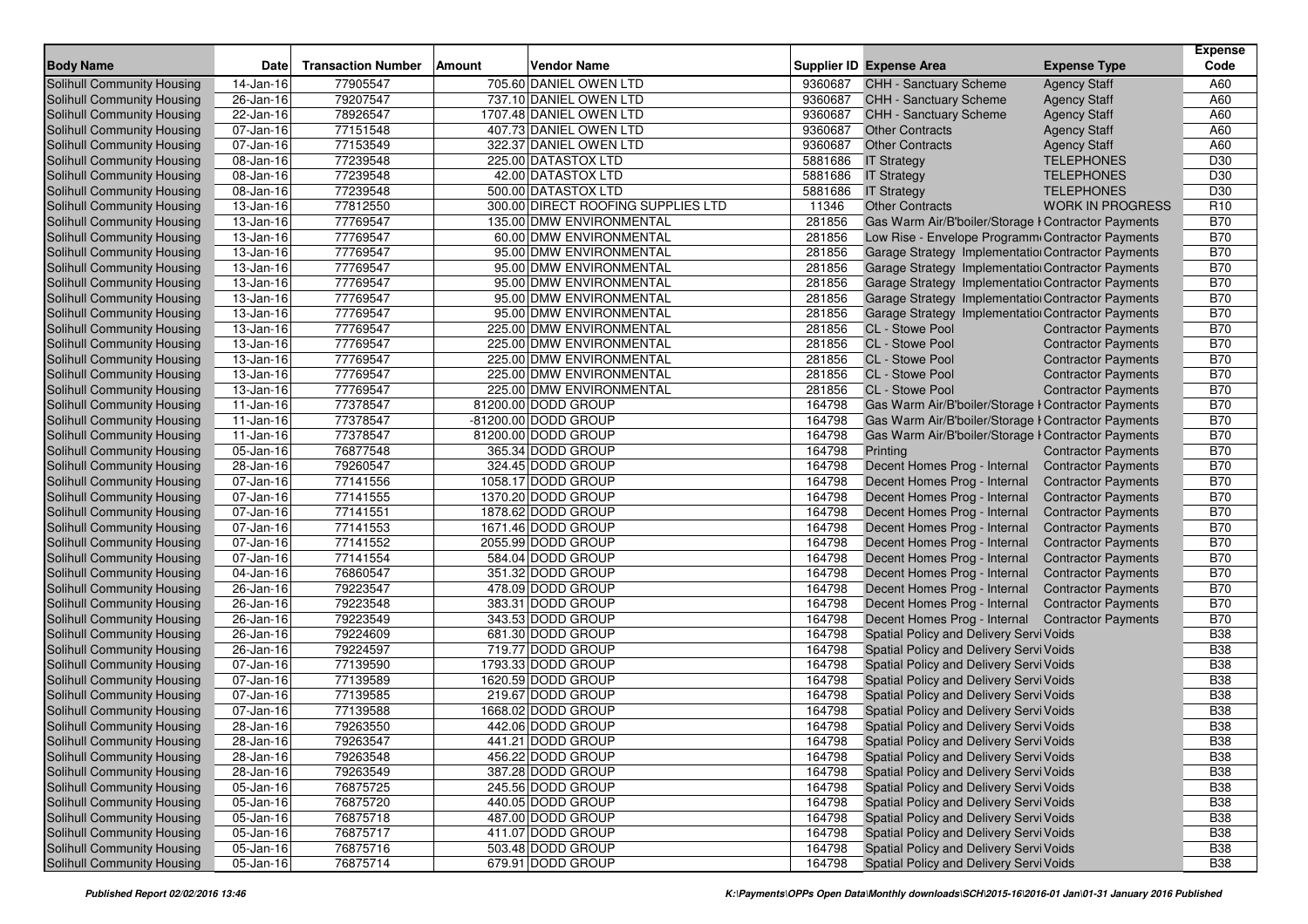|                                   |                         |                           |        |                    |        |                                         |                              | <b>Expense</b> |
|-----------------------------------|-------------------------|---------------------------|--------|--------------------|--------|-----------------------------------------|------------------------------|----------------|
| <b>Body Name</b>                  | Date                    | <b>Transaction Number</b> | Amount | <b>Vendor Name</b> |        | <b>Supplier ID Expense Area</b>         | <b>Expense Type</b>          | Code           |
| <b>Solihull Community Housing</b> | 05-Jan-16               | 76875712                  |        | 427.79 DODD GROUP  | 164798 | Spatial Policy and Delivery Servi Voids |                              | <b>B38</b>     |
| Solihull Community Housing        | 05-Jan-16               | 76875710                  |        | 264.24 DODD GROUP  | 164798 | Spatial Policy and Delivery Servi Voids |                              | <b>B</b> 38    |
| Solihull Community Housing        | 05-Jan-16               | 76875708                  |        | 507.62 DODD GROUP  | 164798 | Spatial Policy and Delivery Servi Voids |                              | <b>B38</b>     |
| Solihull Community Housing        | 05-Jan-16               | 76875705                  |        | 864.43 DODD GROUP  | 164798 | Spatial Policy and Delivery Servi Voids |                              | <b>B38</b>     |
| Solihull Community Housing        | 05-Jan-16               | 76875704                  |        | 550.33 DODD GROUP  | 164798 | Spatial Policy and Delivery Servi Voids |                              | <b>B38</b>     |
| Solihull Community Housing        | 05-Jan-16               | 76875701                  |        | 546.30 DODD GROUP  | 164798 | Spatial Policy and Delivery Servi Voids |                              | <b>B38</b>     |
| Solihull Community Housing        | 05-Jan-16               | 76875698                  |        | 591.47 DODD GROUP  | 164798 | Spatial Policy and Delivery Servi Voids |                              | <b>B38</b>     |
| Solihull Community Housing        | 05-Jan-16               | 76875748                  |        | 312.24 DODD GROUP  | 164798 | Spatial Policy and Delivery Servi Voids |                              | <b>B38</b>     |
| Solihull Community Housing        | 05-Jan-16               | 76875735                  |        | 333.00 DODD GROUP  | 164798 | Spatial Policy and Delivery Servi Voids |                              | <b>B38</b>     |
| <b>Solihull Community Housing</b> | 05-Jan-16               | 76875734                  |        | 466.59 DODD GROUP  | 164798 | Spatial Policy and Delivery Servi Voids |                              | <b>B38</b>     |
| Solihull Community Housing        | 05-Jan-16               | 76875733                  |        | 576.81 DODD GROUP  | 164798 | Spatial Policy and Delivery Servi Voids |                              | <b>B</b> 38    |
| Solihull Community Housing        | 05-Jan-16               | 76875731                  |        | 766.18 DODD GROUP  | 164798 | Spatial Policy and Delivery Servi Voids |                              | <b>B38</b>     |
| Solihull Community Housing        | 05-Jan-16               | 76875730                  |        | 568.46 DODD GROUP  | 164798 | Spatial Policy and Delivery Servi Voids |                              | <b>B38</b>     |
| Solihull Community Housing        | 05-Jan-16               | 76875729                  |        | 259.03 DODD GROUP  | 164798 | Spatial Policy and Delivery Servi Voids |                              | <b>B</b> 38    |
| Solihull Community Housing        | 05-Jan-16               | 76875697                  |        | 286.23 DODD GROUP  | 164798 | Spatial Policy and Delivery Servi Voids |                              | <b>B38</b>     |
| Solihull Community Housing        | 05-Jan-16               | 76875687                  |        | 773.72 DODD GROUP  | 164798 | Spatial Policy and Delivery Servi Voids |                              | <b>B38</b>     |
| Solihull Community Housing        | 05-Jan-16               | 76875686                  |        | 405.68 DODD GROUP  | 164798 | Spatial Policy and Delivery Servi Voids |                              | <b>B38</b>     |
| Solihull Community Housing        | 05-Jan-16               | 76875684                  |        | 737.02 DODD GROUP  | 164798 | Spatial Policy and Delivery Servi Voids |                              | <b>B38</b>     |
| Solihull Community Housing        | 05-Jan-16               | 76875683                  |        | 405.39 DODD GROUP  | 164798 | Spatial Policy and Delivery Servi Voids |                              | <b>B38</b>     |
| Solihull Community Housing        | 05-Jan-16               | 76875682                  |        | 330.12 DODD GROUP  | 164798 | Spatial Policy and Delivery Servi Voids |                              | <b>B</b> 38    |
| Solihull Community Housing        | 05-Jan-16               | 76875678                  |        | 315.10 DODD GROUP  | 164798 | Spatial Policy and Delivery Servi Voids |                              | <b>B38</b>     |
| Solihull Community Housing        | 05-Jan-16               | 76875677                  |        | 210.11 DODD GROUP  | 164798 | Spatial Policy and Delivery Servi Voids |                              | <b>B38</b>     |
| Solihull Community Housing        | 05-Jan-16               | 76875676                  |        | 246.51 DODD GROUP  | 164798 | Spatial Policy and Delivery Servi Voids |                              | <b>B38</b>     |
| Solihull Community Housing        | 05-Jan-16               | 76875674                  |        | 420.57 DODD GROUP  | 164798 | Spatial Policy and Delivery Servi Voids |                              | <b>B38</b>     |
| Solihull Community Housing        | 05-Jan-16               | 76875667                  |        | 540.18 DODD GROUP  | 164798 | Spatial Policy and Delivery Servi Voids |                              | <b>B</b> 38    |
| Solihull Community Housing        | 05-Jan-16               | 76875666                  |        | 398.72 DODD GROUP  | 164798 | Spatial Policy and Delivery Servi Voids |                              | <b>B38</b>     |
| Solihull Community Housing        | 05-Jan-16               | 76875660                  |        | 560.24 DODD GROUP  | 164798 | Spatial Policy and Delivery Servi Voids |                              | <b>B38</b>     |
| Solihull Community Housing        | 05-Jan-16               | 76875652                  |        | 2014.21 DODD GROUP | 164798 | Spatial Policy and Delivery Servi Voids |                              | <b>B38</b>     |
| Solihull Community Housing        | 26-Jan-16               | 79224630                  |        | 239.40 DODD GROUP  | 164798 | Spatial Policy and Delivery Servi Voids |                              | <b>B38</b>     |
| Solihull Community Housing        | 26-Jan-16               | 79224629                  |        | 321.02 DODD GROUP  | 164798 | Spatial Policy and Delivery Servi Voids |                              | <b>B38</b>     |
| Solihull Community Housing        | 26-Jan-16               | 79224628                  |        | 223.03 DODD GROUP  | 164798 | Spatial Policy and Delivery Servi Voids |                              | <b>B38</b>     |
| Solihull Community Housing        | 26-Jan-16               | 79224625                  |        | 261.65 DODD GROUP  | 164798 | Spatial Policy and Delivery Servi Voids |                              | <b>B38</b>     |
| Solihull Community Housing        | 26-Jan-16               | 79224624                  |        | 251.08 DODD GROUP  | 164798 | Spatial Policy and Delivery Servi Voids |                              | <b>B38</b>     |
| <b>Solihull Community Housing</b> | 26-Jan-16               | 79224623                  |        | 249.11 DODD GROUP  | 164798 | Spatial Policy and Delivery Servi Voids |                              | <b>B38</b>     |
| <b>Solihull Community Housing</b> | 26-Jan-16               | 79224612                  |        | 301.73 DODD GROUP  | 164798 | Spatial Policy and Delivery Servi Voids |                              | <b>B38</b>     |
| Solihull Community Housing        | 05-Jan-16               | 76877552                  |        | 592.76 DODD GROUP  | 164798 | <b>Adaptations Major</b>                | <b>BUILDINGS</b>             | <b>B31</b>     |
| <b>Solihull Community Housing</b> | 05-Jan-16               | 76877547                  |        | 298.29 DODD GROUP  | 164798 | <b>Adaptations Major</b>                | <b>BUILDINGS</b>             | <b>B31</b>     |
| Solihull Community Housing        | 05-Jan-16               | 76877550                  |        | 370.08 DODD GROUP  | 164798 | <b>Adaptations Major</b>                | <b>BUILDINGS</b>             | <b>B31</b>     |
| Solihull Community Housing        | 05-Jan-16               | 76877551                  |        | 368.85 DODD GROUP  | 164798 | <b>Adaptations Major</b>                | <b>BUILDINGS</b>             | <b>B31</b>     |
| Solihull Community Housing        | $\overline{26}$ -Jan-16 | 79227556                  |        | 335.47 DODD GROUP  | 164798 | <b>Fradley BID</b>                      | <b>BUILDINGS</b>             | <b>B31</b>     |
| Solihull Community Housing        | 12-Jan-16               | 77566548                  |        | 2956.38 DODD GROUP | 164798 | <b>Electrical Testing</b>               | <b>Utility Related Works</b> | <b>B34</b>     |
| Solihull Community Housing        | 26-Jan-16               | 79217210                  |        | 635.47 DODD GROUP  | 164798 | Catering                                | <b>Utility Related Works</b> | <b>B34</b>     |
| Solihull Community Housing        | 26-Jan-16               | 79217102                  |        | 238.97 DODD GROUP  | 164798 | Catering                                | <b>Utility Related Works</b> | <b>B34</b>     |
| Solihull Community Housing        | $26 - Jan - 16$         | 79216991                  |        | 224.41 DODD GROUP  | 164798 | Catering                                | <b>Utility Related Works</b> | <b>B34</b>     |
| Solihull Community Housing        | 26-Jan-16               | 79216977                  |        | 254.32 DODD GROUP  | 164798 | Catering                                | <b>Utility Related Works</b> | <b>B34</b>     |
| Solihull Community Housing        | $\overline{07}$ -Jan-16 | 77139560                  |        | 218.71 DODD GROUP  | 164798 | Catering                                | <b>Utility Related Works</b> | <b>B34</b>     |
| Solihull Community Housing        | 07-Jan-16               | 77139555                  |        | 250.71 DODD GROUP  | 164798 | Catering                                | <b>Utility Related Works</b> | <b>B34</b>     |
| Solihull Community Housing        | 26-Jan-16               | 79216971                  |        | 269.78 DODD GROUP  | 164798 | Catering                                | <b>Utility Related Works</b> | <b>B34</b>     |
| Solihull Community Housing        | 04-Jan-16               | 76865695                  |        | 223.63 DODD GROUP  | 164798 | Catering                                | <b>Utility Related Works</b> | <b>B34</b>     |
| Solihull Community Housing        | 04-Jan-16               | 76865690                  |        | 346.86 DODD GROUP  | 164798 | Catering                                | <b>Utility Related Works</b> | <b>B34</b>     |
| <b>Solihull Community Housing</b> | 04-Jan-16               | 76865686                  |        | 251.54 DODD GROUP  | 164798 | Catering                                | <b>Utility Related Works</b> | <b>B34</b>     |
| Solihull Community Housing        | 04-Jan-16               | 76865751                  |        | 406.53 DODD GROUP  | 164798 | Catering                                | <b>Utility Related Works</b> | <b>B34</b>     |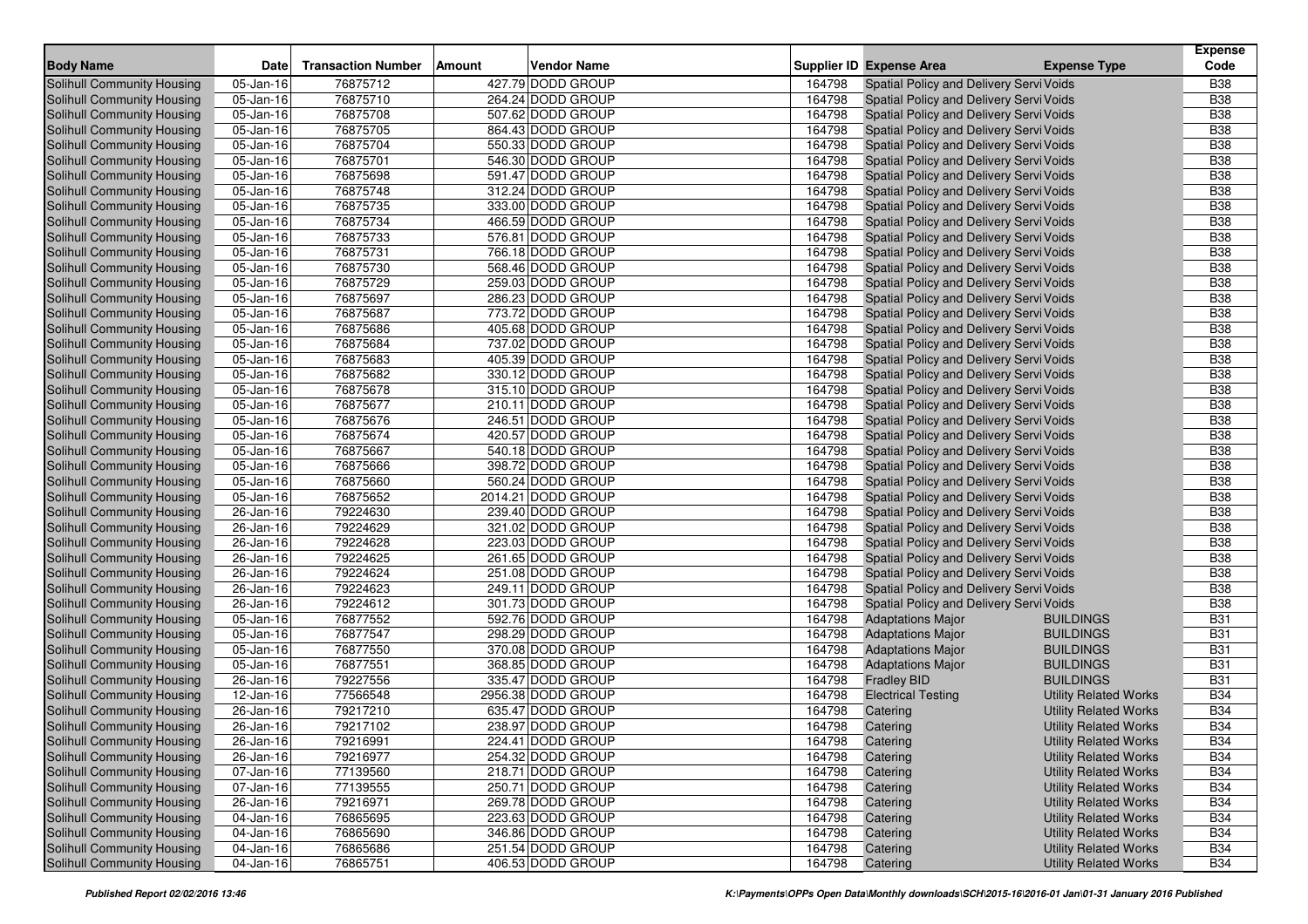|                                                                 |                         |                           |        |                                            |                |                                                  |                                                       | <b>Expense</b>                     |
|-----------------------------------------------------------------|-------------------------|---------------------------|--------|--------------------------------------------|----------------|--------------------------------------------------|-------------------------------------------------------|------------------------------------|
| <b>Body Name</b>                                                | Date                    | <b>Transaction Number</b> | Amount | <b>Vendor Name</b>                         |                | Supplier ID Expense Area                         | <b>Expense Type</b>                                   | Code                               |
| <b>Solihull Community Housing</b>                               | 04-Jan-16               | 76865765                  |        | 215.50 DODD GROUP                          | 164798         | Catering                                         | <b>Utility Related Works</b>                          | <b>B34</b>                         |
| Solihull Community Housing                                      | 04-Jan-16               | 76865763                  |        | 236.92 DODD GROUP                          | 164798         | Catering                                         | <b>Utility Related Works</b>                          | <b>B34</b>                         |
| Solihull Community Housing                                      | 04-Jan-16               | 76865760                  |        | 270.76 DODD GROUP                          | 164798         | Catering                                         | <b>Utility Related Works</b>                          | <b>B34</b>                         |
| Solihull Community Housing                                      | 04-Jan-16               | 76865664                  |        | 236.92 DODD GROUP                          | 164798         | Catering                                         | <b>Utility Related Works</b>                          | <b>B34</b>                         |
| Solihull Community Housing                                      | 04-Jan-16               | 76865658                  |        | 214.82 DODD GROUP                          | 164798         | Catering                                         | <b>Utility Related Works</b>                          | <b>B34</b>                         |
| Solihull Community Housing                                      | 04-Jan-16               | 76865655                  |        | 254.32 DODD GROUP                          | 164798         | Catering                                         | <b>Utility Related Works</b>                          | <b>B34</b>                         |
| Solihull Community Housing                                      | 04-Jan-16               | 76865571                  |        | 244.63 DODD GROUP                          | 164798         | Catering                                         | <b>Utility Related Works</b>                          | <b>B34</b>                         |
| Solihull Community Housing                                      | 04-Jan-16               | 76865561                  |        | 236.92 DODD GROUP                          | 164798         | Catering                                         | <b>Utility Related Works</b>                          | <b>B34</b>                         |
| Solihull Community Housing                                      | 26-Jan-16               | 79216948                  |        | 388.52 DODD GROUP                          | 164798         | Catering                                         | <b>Utility Related Works</b>                          | <b>B34</b>                         |
| Solihull Community Housing                                      | 26-Jan-16               | 79216947                  |        | 509.61 DODD GROUP                          | 164798         | Catering                                         | <b>Utility Related Works</b>                          | <b>B34</b>                         |
| Solihull Community Housing                                      | 26-Jan-16               | 79216937                  |        | 327.63 DODD GROUP                          | 164798         | Catering                                         | <b>Utility Related Works</b>                          | <b>B34</b>                         |
| Solihull Community Housing                                      | 26-Jan-16               | 79217018                  |        | 220.88 DODD GROUP                          | 164798         | Catering                                         | <b>Utility Related Works</b>                          | <b>B34</b>                         |
| Solihull Community Housing                                      | 04-Jan-16               | 76866450                  |        | 276.71 DODD GROUP                          | 164798         | Catering                                         | <b>Utility Related Works</b>                          | <b>B34</b>                         |
| Solihull Community Housing                                      | 04-Jan-16               | 76866420                  |        | 265.44 DODD GROUP                          | 164798         | Catering                                         | <b>Utility Related Works</b>                          | <b>B34</b>                         |
| Solihull Community Housing                                      | 04-Jan-16               | 76866399                  |        | 270.76 DODD GROUP                          | 164798         | Catering                                         | <b>Utility Related Works</b>                          | <b>B34</b>                         |
| Solihull Community Housing                                      | 04-Jan-16               | 76865799                  |        | 574.17 DODD GROUP                          | 164798         | Catering                                         | <b>Utility Related Works</b>                          | <b>B34</b>                         |
| Solihull Community Housing                                      | 04-Jan-16               | 76865795                  |        | 262.16 DODD GROUP                          | 164798         | Catering                                         | <b>Utility Related Works</b>                          | <b>B34</b>                         |
| Solihull Community Housing                                      | 04-Jan-16               | 76865823                  |        | 445.84 DODD GROUP                          | 164798         | Catering                                         | <b>Utility Related Works</b>                          | <b>B34</b>                         |
| Solihull Community Housing                                      | 04-Jan-16               | 76865676                  |        | 238.22 DODD GROUP                          | 164798         | Catering                                         | <b>Utility Related Works</b>                          | <b>B34</b>                         |
| Solihull Community Housing                                      | 04-Jan-16               | 76865675                  |        | 236.92 DODD GROUP                          | 164798         | Catering                                         | <b>Utility Related Works</b>                          | <b>B34</b>                         |
| Solihull Community Housing                                      | 04-Jan-16               | 76865819                  |        | 285.59 DODD GROUP                          | 164798         | Catering                                         | <b>Utility Related Works</b>                          | <b>B34</b>                         |
| Solihull Community Housing                                      | 04-Jan-16               | 76865807                  |        | 258.38 DODD GROUP                          | 164798         | Catering                                         | <b>Utility Related Works</b>                          | <b>B34</b>                         |
| Solihull Community Housing                                      | $26$ -Jan-16            | 79217220                  |        | 229.35 DODD GROUP                          | 164798         | Catering                                         | <b>Utility Related Works</b>                          | <b>B34</b>                         |
| Solihull Community Housing                                      | 04-Jan-16               | 76866395                  |        | 270.76 DODD GROUP                          | 164798         | Catering                                         | <b>Utility Related Works</b>                          | <b>B34</b>                         |
| Solihull Community Housing                                      | 04-Jan-16               | 76866392                  |        | 270.76 DODD GROUP                          | 164798         | Catering                                         | <b>Utility Related Works</b>                          | <b>B34</b>                         |
| Solihull Community Housing                                      | 04-Jan-16               | 76866380                  |        | 209.93 DODD GROUP                          | 164798         | Catering                                         | <b>Utility Related Works</b>                          | <b>B34</b>                         |
| Solihull Community Housing                                      | 26-Jan-16               | 79217217                  |        | 242.42 DODD GROUP                          | 164798         | Catering                                         | <b>Utility Related Works</b>                          | <b>B34</b>                         |
| Solihull Community Housing                                      | 07-Jan-16               | 77139566                  |        | 360.02 DODD GROUP                          | 164798         | Catering                                         | <b>Utility Related Works</b>                          | <b>B34</b>                         |
| Solihull Community Housing                                      | 07-Jan-16               | 77139562                  |        | 382.43 DODD GROUP                          | 164798         | Catering                                         | <b>Utility Related Works</b>                          | <b>B34</b>                         |
| Solihull Community Housing                                      | 07-Jan-16               | 77139558                  |        | 344.02 DODD GROUP                          | 164798         | Catering                                         | <b>Utility Related Works</b>                          | <b>B34</b>                         |
| Solihull Community Housing                                      | 07-Jan-16               | 77139557                  |        | 226.49 DODD GROUP                          | 164798         | Catering                                         | <b>Utility Related Works</b>                          | <b>B34</b>                         |
| Solihull Community Housing                                      | 07-Jan-16               | 77139556                  |        | 265.54 DODD GROUP                          | 164798         | Catering                                         | <b>Utility Related Works</b>                          | <b>B34</b>                         |
| Solihull Community Housing                                      | 07-Jan-16               | 77139550                  |        | 488.37 DODD GROUP                          | 164798         | Catering                                         | <b>Utility Related Works</b>                          | <b>B34</b>                         |
| Solihull Community Housing                                      | 07-Jan-16               | 77139565                  |        | 338.70 DODD GROUP                          | 164798         | Catering                                         | <b>Utility Related Works</b>                          | <b>B34</b>                         |
| Solihull Community Housing                                      | $\overline{0}$ 4-Jan-16 | 76865597                  |        | 370.75 DODD GROUP                          | 164798         | Catering                                         | <b>Utility Related Works</b>                          | <b>B34</b>                         |
| Solihull Community Housing                                      | 04-Jan-16               | 76866539                  |        | 302.77 DODD GROUP                          | 164798         | Catering                                         | <b>Utility Related Works</b>                          | <b>B34</b>                         |
| Solihull Community Housing                                      | 04-Jan-16               | 76865619                  |        | 320.23 DODD GROUP                          | 164798         | Catering                                         | <b>Utility Related Works</b>                          | <b>B34</b>                         |
| Solihull Community Housing                                      | 04-Jan-16               | 76866095                  |        | 366.92 DODD GROUP                          | 164798         | Catering                                         | <b>Utility Related Works</b>                          | <b>B34</b>                         |
| Solihull Community Housing                                      | 04-Jan-16               | 76866093                  |        | 344.02 DODD GROUP                          | 164798         | Catering                                         | <b>Utility Related Works</b>                          | <b>B34</b>                         |
| Solihull Community Housing                                      | $\overline{04}$ -Jan-16 | 76866117                  |        | 453.35 DODD GROUP                          | 164798         | Catering                                         | <b>Utility Related Works</b>                          | <b>B34</b>                         |
| Solihull Community Housing                                      | 04-Jan-16               | 76866100                  |        | 374.41 DODD GROUP                          | 164798         | Catering                                         | <b>Utility Related Works</b>                          | <b>B34</b>                         |
| Solihull Community Housing                                      | 04-Jan-16               | 76865748                  |        | 465.66 DODD GROUP                          | 164798         | Catering                                         | <b>Utility Related Works</b>                          | <b>B34</b>                         |
| Solihull Community Housing                                      | 04-Jan-16               | 76866299                  |        | 241.82 DODD GROUP                          | 164798         | Catering                                         | <b>Utility Related Works</b>                          | <b>B34</b>                         |
| Solihull Community Housing                                      | $04$ -Jan-16            | 76866133                  |        | 379.76 DODD GROUP                          | 164798         | Catering                                         | <b>Utility Related Works</b>                          | <b>B34</b>                         |
| Solihull Community Housing                                      | 21-Jan-16               | 78869552                  |        | 162.50 DOORFIT PRODUCTS LTD                | 5228           | <b>Other Contracts</b>                           | <b>WORK IN PROGRESS</b>                               | R <sub>10</sub>                    |
| Solihull Community Housing                                      | 21-Jan-16               | 78869552                  |        | 25.00 DOORFIT PRODUCTS LTD                 | 5228           | <b>Other Contracts</b>                           | <b>WORK IN PROGRESS</b>                               | R <sub>10</sub>                    |
| Solihull Community Housing                                      | 21-Jan-16               | 78869552                  |        | 71.20 DOORFIT PRODUCTS LTD                 | 5228<br>221701 | <b>Other Contracts</b>                           | <b>WORK IN PROGRESS</b>                               | R <sub>10</sub>                    |
| <b>Solihull Community Housing</b>                               | 20-Jan-16               | 78580570                  |        | 903.15 DR GAIL YOUNG                       |                | Housing Aid & Homelessness                       | <b>EXPENSES: VOLUNTEE</b>                             | D63                                |
| Solihull Community Housing                                      | 05-Jan-16               | 76948565                  |        | 260.00 DRAINTECH SERVICES (MIDLANDS) LTD   | 338596         | <b>Food Festival</b>                             | <b>Contractor Payments</b><br><b>WORK IN PROGRESS</b> | B70                                |
| Solihull Community Housing<br><b>Solihull Community Housing</b> | 21-Jan-16               | 78869573                  |        | 130.00 DRS LTD                             | 272292         | <b>Other Contracts</b><br><b>Other Contracts</b> |                                                       | R <sub>10</sub>                    |
| Solihull Community Housing                                      | $21 - Jan-16$           | 78869573                  |        | 130.00 DRS LTD<br>71.40 E J GILBERT & SONS | 272292<br>5296 | <b>Other Contracts</b>                           | <b>WORK IN PROGRESS</b><br><b>WORK IN PROGRESS</b>    | R <sub>10</sub><br>R <sub>10</sub> |
|                                                                 | $13$ -Jan-16            | 77812565                  |        |                                            |                |                                                  |                                                       |                                    |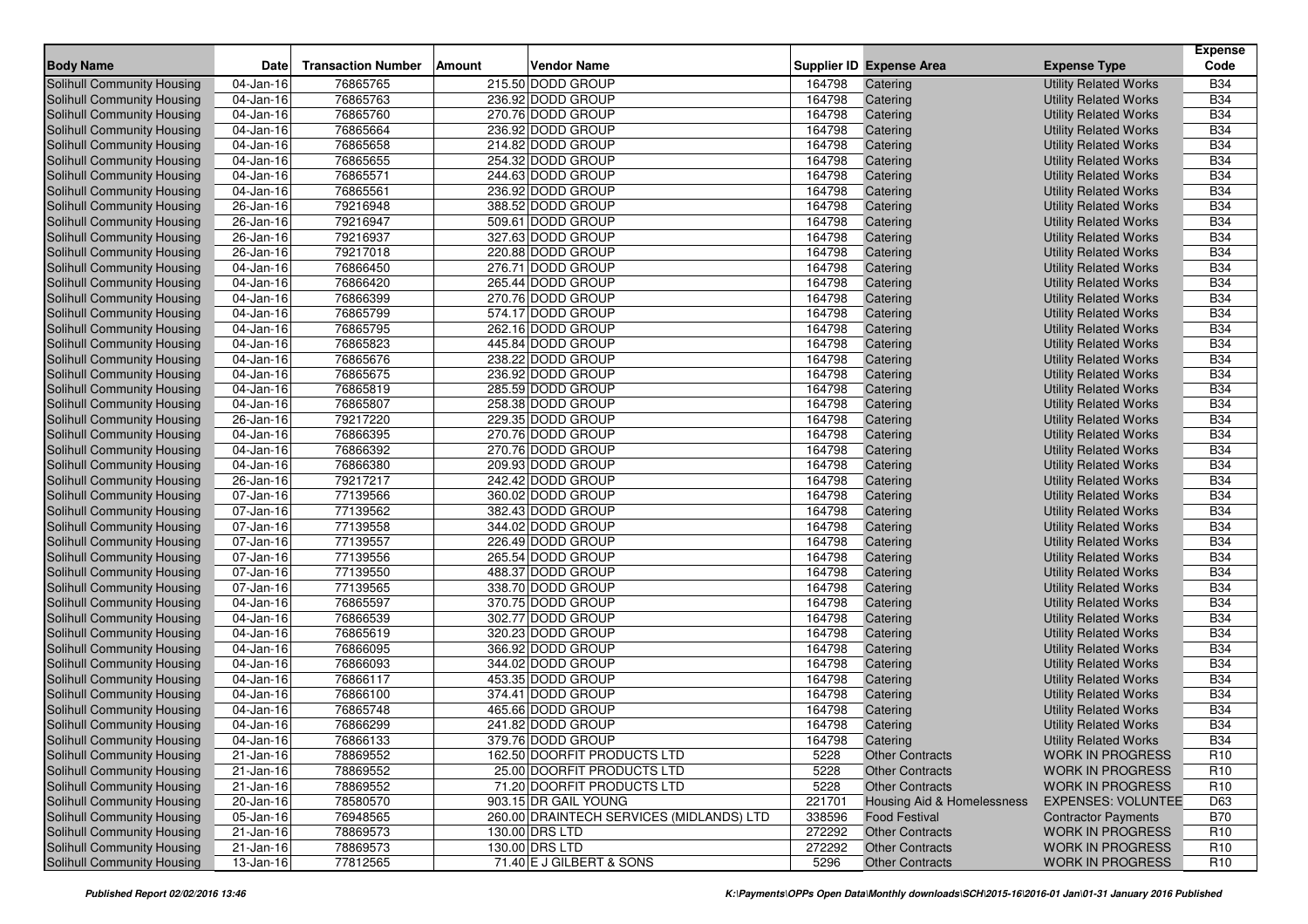| <b>Body Name</b>                  | <b>Date</b>             | <b>Transaction Number</b> | Amount | <b>Vendor Name</b>                      |          | <b>Supplier ID Expense Area</b>                           | <b>Expense Type</b>        | <b>Expense</b><br>Code |
|-----------------------------------|-------------------------|---------------------------|--------|-----------------------------------------|----------|-----------------------------------------------------------|----------------------------|------------------------|
| <b>Solihull Community Housing</b> | 13-Jan-16               | 77812565                  |        | 138.09 E J GILBERT & SONS               | 5296     | <b>Other Contracts</b>                                    | <b>WORK IN PROGRESS</b>    | R <sub>10</sub>        |
| Solihull Community Housing        | 05-Jan-16               | 76948688                  |        | 324.00 ECO RESIDENTIAL LTD              | 9130687  | Insulation                                                | <b>Contractor Payments</b> | <b>B70</b>             |
| <b>Solihull Community Housing</b> | 18-Jan-16               | 78094547                  |        | 974.65 EDEN ADAPTIONS LTD               | 267999   | <b>Falls Prevention Services</b>                          | OTHER OPERATIONAL          | <b>B43</b>             |
| Solihull Community Housing        | $19$ -Jan-16            | 78365549                  |        | 280.86 ELDERCARE                        | 78964    | <b>Wellbeing Service</b>                                  | Equipment Rental/Lease     | D <sub>18</sub>        |
| Solihull Community Housing        | 19-Jan-16               | 78365547                  |        | 399.81 ELDERCARE                        | 78964    | <b>Wellbeing Service</b>                                  | <b>CONTRIBUTION TO PRO</b> | D90                    |
| Solihull Community Housing        | 19-Jan-16               | 78368547                  |        | 3115.44 ELDERCARE                       | 78964    | <b>Wellbeing Service</b>                                  | <b>CONTRIBUTION TO PRO</b> | D90                    |
| Solihull Community Housing        | 13-Jan-16               | 77769561                  |        | 232.85 ENVIROCALL LTD                   | 105902   | Gas Warm Air/B'boiler/Storage I Contractor Payments       |                            | <b>B70</b>             |
| Solihull Community Housing        | 13-Jan-16               | 77769560                  |        | 19.75 ENVIROCALL LTD                    | 105902   | Gas Warm Air/B'boiler/Storage I Contractor Payments       |                            | <b>B70</b>             |
| Solihull Community Housing        | 13-Jan-16               | 77769561                  |        | 32.25 ENVIROCALL LTD                    | 105902   | <b>Adaptations Major</b>                                  | <b>BUILDINGS</b>           | <b>B31</b>             |
| Solihull Community Housing        | 13-Jan-16               | 77769560                  |        | 79.50 ENVIROCALL LTD                    | 105902   | <b>Adaptations Major</b>                                  | <b>BUILDINGS</b>           | <b>B31</b>             |
| Solihull Community Housing        | 13-Jan-16               | 77769560                  |        | 89.60 ENVIROCALL LTD                    | 105902   | <b>Adaptations Major</b>                                  | <b>BUILDINGS</b>           | <b>B31</b>             |
| Solihull Community Housing        | $13$ -Jan-16            | 77769561                  |        | 92.00 ENVIROCALL LTD                    | 105902   | <b>CHH - Sanctuary Scheme</b>                             | <b>BUILDINGS</b>           | <b>B31</b>             |
| <b>Solihull Community Housing</b> | 13-Jan-16               | 77769561                  |        | 150.10 ENVIROCALL LTD                   | 105902   | <b>CHH - Sanctuary Scheme</b>                             | <b>BUILDINGS</b>           | <b>B31</b>             |
| <b>Solihull Community Housing</b> | 13-Jan-16               | 77769561                  |        | 88.40 ENVIROCALL LTD                    | 105902   | <b>CHH - Sanctuary Scheme</b>                             | <b>BUILDINGS</b>           | <b>B31</b>             |
| Solihull Community Housing        | 13-Jan-16               | 77769559                  |        | 76.60 ENVIROCALL LTD                    | 105902   | <b>CHH - Sanctuary Scheme</b>                             | <b>BUILDINGS</b>           | <b>B31</b>             |
| Solihull Community Housing        | 13-Jan-16               | 77769559                  |        | 734.90 ENVIROCALL LTD                   | 105902   | CHH - Sanctuary Scheme                                    | <b>BUILDINGS</b>           | <b>B31</b>             |
| Solihull Community Housing        | 13-Jan-16               | 77769559                  |        | 350.75 ENVIROCALL LTD                   | 105902   | <b>CHH - Sanctuary Scheme</b>                             | <b>BUILDINGS</b>           | <b>B31</b>             |
| Solihull Community Housing        | 13-Jan-16               | 77769559                  |        | 403.40 ENVIROCALL LTD                   | 105902   | CHH - Sanctuary Scheme                                    | <b>BUILDINGS</b>           | <b>B31</b>             |
| Solihull Community Housing        | 13-Jan-16               | 77769559                  |        | 523.30 ENVIROCALL LTD                   | 105902   | <b>CHH - Sanctuary Scheme</b>                             | <b>BUILDINGS</b>           | <b>B31</b>             |
| Solihull Community Housing        | 13-Jan-16               | 77769559                  |        | 109.40 ENVIROCALL LTD                   | 105902   | <b>CHH - Sanctuary Scheme</b>                             | <b>BUILDINGS</b>           | <b>B31</b>             |
| Solihull Community Housing        | 13-Jan-16               | 77769560                  |        | 346.60 ENVIROCALL LTD                   | 105902   | CHH - Sanctuary Scheme                                    | <b>BUILDINGS</b>           | <b>B31</b>             |
| Solihull Community Housing        | 13-Jan-16               | 77769560                  |        | 559.00 ENVIROCALL LTD                   | 105902   | <b>CHH - Sanctuary Scheme</b>                             | <b>BUILDINGS</b>           | <b>B31</b>             |
| Solihull Community Housing        | 13-Jan-16               | 77769560                  |        | 614.80 ENVIROCALL LTD                   | 105902   | <b>CHH - Sanctuary Scheme</b>                             | <b>BUILDINGS</b>           | <b>B31</b>             |
| Solihull Community Housing        | 13-Jan-16               | 77769560                  |        | 183.00 ENVIROCALL LTD                   | 105902   | <b>CHH - Sanctuary Scheme</b>                             | <b>BUILDINGS</b>           | <b>B31</b>             |
| <b>Solihull Community Housing</b> | 12-Jan-16               | 77567548                  |        | 12283.52 ENVIRONMENTAL CONTRACTS LTD    | 9435687  | <b>Other Contracts</b>                                    | <b>ASC</b>                 | E20                    |
| Solihull Community Housing        | 15-Jan-16               | 77977547                  |        | 429.27 EUROPCAR GROUP UK LTD            | 233610   | CCC - Sustainability Challenge (Vehicle service and repai |                            | C60                    |
| Solihull Community Housing        | 18-Jan-16               | 78108547                  |        | 2156.00 FAMILY CARE TRUST (SOLIHULL)    | 5472     | Spatial Policy and Delivery Servi Voids                   |                            | <b>B38</b>             |
| Solihull Community Housing        | 29-Jan-16               | 79347554                  |        | 900.00 FENWOOD FENCING                  | 10020687 | New Build - Richmond Road                                 | <b>Contractor Payments</b> | <b>B70</b>             |
| Solihull Community Housing        | $\overline{20}$ -Jan-16 | 78580573                  |        | 4715.04 FRY HOUSING TRUST               | 88325    | Private Sector Leasing - 87 War FOSTER PARENTS            |                            | D <sub>50</sub>        |
| Solihull Community Housing        | 20-Jan-16               | 78659547                  |        | 230.00 GRANGE REMOVAL CO LTD            | 5676     | <b>Welfare Reform Work</b>                                | <b>Agency Staff</b>        | A60                    |
| Solihull Community Housing        | 22-Jan-16               | 78981553                  |        | 230.00 GRANGE REMOVAL CO LTD            | 5676     | <b>Welfare Reform Work</b>                                | <b>Agency Staff</b>        | A60                    |
| Solihull Community Housing        | 13-Jan-16               | 77730547                  |        | 1000.00 GREGGS FOUNDATION               | 4521688  | <b>Strategy and Performance</b>                           | <b>FOSTER PARENTS</b>      | D <sub>50</sub>        |
| Solihull Community Housing        | 07-Jan-16               | 77171548                  |        | 4544.00 HANDICARE ACCESSIBILITY LTD     | 277953   | Printing                                                  | <b>Contractor Payments</b> | <b>B70</b>             |
| Solihull Community Housing        | 28-Jan-16               | 79299584                  |        | 1823.00 HANDICARE ACCESSIBILITY LTD     | 277953   | Private Sector - Disabled Faciliti Contractor Payments    |                            | <b>B70</b>             |
| Solihull Community Housing        | 18-Jan-16               | 78095547                  |        | 554.23 HANDICARE ACCESSIBILITY LTD      | 277953   | Gas                                                       | Adaptations                | <b>B83</b>             |
| Solihull Community Housing        | 18-Jan-16               | 78095548                  |        | 887.50 HANDICARE ACCESSIBILITY LTD      | 277953   | Gas                                                       | Adaptations                | <b>B83</b>             |
| Solihull Community Housing        | 18-Jan-16               | 78096547                  |        | 291.62 HANDICARE ACCESSIBILITY LTD      | 277953   | Gas                                                       | Adaptations                | <b>B83</b>             |
| Solihull Community Housing        | 11-Jan-16               | 77382547                  |        | 250.00 HERON PRESS                      | 42709    | <b>Overtime - Salaries</b>                                | Printing                   | D80                    |
| Solihull Community Housing        | 20-Jan-16               | 78580592                  |        | 152.10 HI-SPEC FACILITIES SERVICES PLC  | 9978688  | <b>Greenfield Centre</b>                                  | OTHER OCCUPANCY CO         | <b>B50</b>             |
| Solihull Community Housing        | 20-Jan-16               | 78580592                  |        | 321.59 HI-SPEC FACILITIES SERVICES PLC  | 9978688  | Solihull Area Office                                      | OTHER OCCUPANCY CO         | <b>B50</b>             |
| Solihull Community Housing        | 20-Jan-16               | 78580592                  |        | 152.10 HI-SPEC FACILITIES SERVICES PLC  | 9978688  | <b>Auckland Hall</b>                                      | OTHER OCCUPANCY CO         | <b>B50</b>             |
| Solihull Community Housing        | 20-Jan-16               | 78580592                  |        | 602.98 HI-SPEC FACILITIES SERVICES PLC  | 9978688  | <b>Frontline Offices</b>                                  | OTHER OCCUPANCY CO         | <b>B50</b>             |
| Solihull Community Housing        | 20-Jan-16               | 78580592                  |        | 321.59 HI-SPEC FACILITIES SERVICES PLC  | 9978688  | <b>Frontline Offices</b>                                  | OTHER OCCUPANCY CO         | <b>B50</b>             |
| Solihull Community Housing        | $20 - Jan-16$           | 78580592                  |        | 152.10 HI-SPEC FACILITIES SERVICES PLC  |          | 9978688 Whar Hall Farm Community Hall OTHER OCCUPANCY CO  |                            | <b>B50</b>             |
| Solihull Community Housing        | 20-Jan-16               | 78580592                  |        | 201.00 HI-SPEC FACILITIES SERVICES PLC  |          | 9978688 Crabtree Hall                                     | OTHER OCCUPANCY CO         | <b>B50</b>             |
| Solihull Community Housing        | 20-Jan-16               | 78580592                  |        | 825.71 HI-SPEC FACILITIES SERVICES PLC  | 9978688  | Business Support - MST Back OOTHER OCCUPANCY CO           |                            | <b>B50</b>             |
| Solihull Community Housing        | 20-Jan-16               | 78580592                  |        | 2210.94 HI-SPEC FACILITIES SERVICES PLC | 9978688  | Overtime - Salaries                                       | OTHER OCCUPANCY CO         | <b>B50</b>             |
| Solihull Community Housing        | 20-Jan-16               | 78580592                  |        | 0.02 HI-SPEC FACILITIES SERVICES PLC    | 9978688  | Overtime - Salaries                                       | OTHER OCCUPANCY CO         | <b>B50</b>             |
| Solihull Community Housing        | 20-Jan-16               | 78580592                  |        | 1051.67 HI-SPEC FACILITIES SERVICES PLC | 9978688  | Overtime - Salaries                                       | <b>PROVISIONS</b>          | <b>B90</b>             |
| Solihull Community Housing        | 25-Jan-16               | 79080548                  |        | 280.00 HMCTS                            | 701596   | <b>Settlement Agreement</b>                               | <b>Court Fees</b>          | D <sub>54</sub>        |
| Solihull Community Housing        | 25-Jan-16               | 79080549                  |        | 280.00 HMCTS                            | 701596   | <b>Settlement Agreement</b>                               | <b>Court Fees</b>          | D <sub>54</sub>        |
| Solihull Community Housing        | $21$ -Jan-16            | 78745548                  |        | 695.00 HOUSEMARK LTD                    | 103535   | <b>Anti-Social Behaviour Team</b>                         | <b>FOSTER PARENTS</b>      | D <sub>50</sub>        |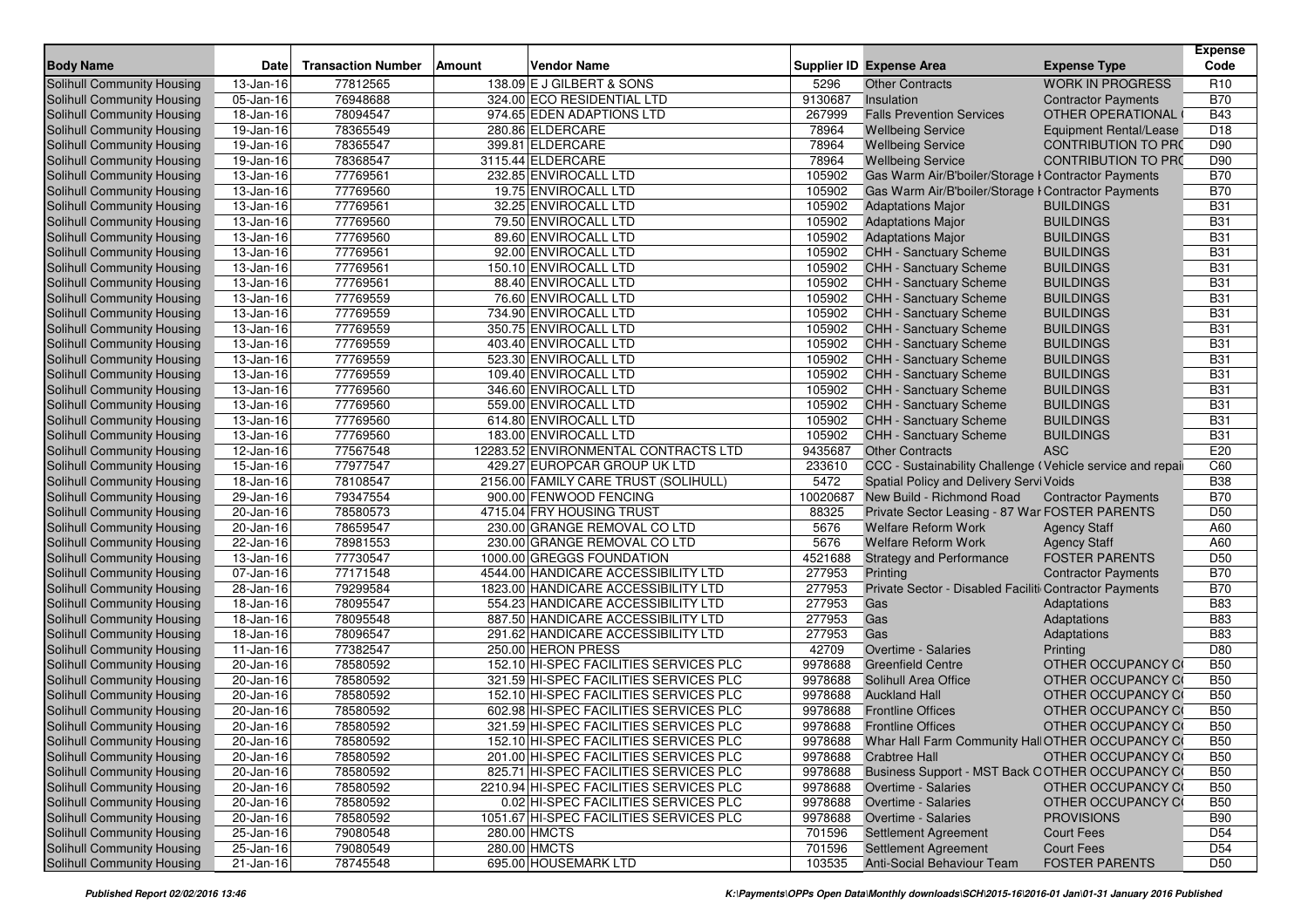| <b>Body Name</b>                                                | <b>Date</b>             | <b>Transaction Number</b> | <b>Amount</b> | <b>Vendor Name</b>                       |              | <b>Supplier ID Expense Area</b>                       | <b>Expense Type</b>                                | <b>Expense</b><br>Code             |
|-----------------------------------------------------------------|-------------------------|---------------------------|---------------|------------------------------------------|--------------|-------------------------------------------------------|----------------------------------------------------|------------------------------------|
| <b>Solihull Community Housing</b>                               | $\overline{27}$ -Jan-16 | 79235554                  |               | 695.00 HOUSEMARK LTD                     | 103535       | Spatial Policy and Delivery ServiOther Fees & Charges |                                                    | D <sub>59</sub>                    |
| Solihull Community Housing                                      | 29-Jan-16               | 79347555                  |               | 8643.81 HOUSEMARK LTD                    | 103535       | <b>Strategy and Performance</b>                       | <b>GRANTS &amp; SUBSCRIPTI</b>                     | D92                                |
| Solihull Community Housing                                      | 11-Jan-16               | 77380547                  |               | 783.13 INLAND REVENUE ONLY               | 5962         | Community Child & Family Tean INLAND REVENUE          |                                                    | S <sub>02</sub>                    |
| Solihull Community Housing                                      | $\overline{26}$ -Jan-16 | 79207548                  |               | 592.00 IONICS RECRUITMENT LTD            | 8687687      | <b>Other Contracts</b>                                | <b>Agency Staff</b>                                | A60                                |
| Solihull Community Housing                                      | 28-Jan-16               | 79284547                  |               | 568.00 IONICS RECRUITMENT LTD            | 8687687      | <b>Other Contracts</b>                                | <b>Agency Staff</b>                                | A60                                |
| Solihull Community Housing                                      | 20-Jan-16               | 78580558                  |               | 260.00 IONICS RECRUITMENT LTD            | 8687687      | <b>Other Contracts</b>                                | <b>Agency Staff</b>                                | A60                                |
| Solihull Community Housing                                      | 08-Jan-16               | 77247547                  |               | 2195.59 J C S COCHRANE ELECTRICAL LTD    | 4056686      | <b>Electrical Improvement Works</b>                   | <b>Contractor Payments</b>                         | <b>B70</b>                         |
| Solihull Community Housing                                      | 08-Jan-16               | 77248547                  |               | 3206.78 J C S COCHRANE ELECTRICAL LTD    | 4056686      | <b>Electrical Improvement Works</b>                   | <b>Contractor Payments</b>                         | <b>B70</b>                         |
| Solihull Community Housing                                      | 22-Jan-16               | 78954547                  |               | 2656.91 J C S COCHRANE ELECTRICAL LTD    | 4056686      | <b>Electrical Improvement Works</b>                   | <b>Contractor Payments</b>                         | <b>B70</b>                         |
| Solihull Community Housing                                      | 20-Jan-16               | 78580593                  |               | 611.00 JAMES ANDREWS RECRUITMENT SOLUTIO | 673596       | Housing Aid & Homelessness                            | <b>Agency Staff</b>                                | A60                                |
| Solihull Community Housing                                      | 20-Jan-16               | 78580595                  |               | 734.38 JAMES ANDREWS RECRUITMENT SOLUTIO | 673596       | Housing Aid & Homelessness                            | <b>Agency Staff</b>                                | A60                                |
| Solihull Community Housing                                      | 20-Jan-16               | 78580594                  |               | 400.00 JAMES ANDREWS RECRUITMENT SOLUTIO | 673596       | <b>Estate Mgmt Team</b>                               | <b>Agency Staff</b>                                | A60                                |
| Solihull Community Housing                                      | 20-Jan-16               | 78580596                  |               | 493.50 JAMES ANDREWS RECRUITMENT SOLUTIO | 673596       | Housing Aid & Homelessness                            | <b>Agency Staff</b>                                | A60                                |
| Solihull Community Housing                                      | 21-Jan-16               | 78747549                  |               | 340.75 JAMES ANDREWS RECRUITMENT SOLUTIO | 673596       | Housing Aid & Homelessness                            | <b>Agency Staff</b>                                | A60                                |
| Solihull Community Housing                                      | 21-Jan-16               | 78748548                  |               | 681.50 JAMES ANDREWS RECRUITMENT SOLUTIO | 673596       | Housing Aid & Homelessness                            | <b>Agency Staff</b>                                | A60                                |
| Solihull Community Housing                                      | 19-Jan-16               | 78304547                  |               | 26460.00 JESSUP BROTHERS LTD             | 3190686      | New Build - Richmond Road                             | <b>Contractor Payments</b>                         | <b>B70</b>                         |
| Solihull Community Housing                                      | 29-Jan-16               | 79347549                  |               | 8287.72 JESSUP BROTHERS LTD              | 3190686      | New Build - Peel Close                                | <b>Contractor Payments</b>                         | <b>B70</b>                         |
| Solihull Community Housing                                      | 19-Jan-16               | 78305547                  |               | 67004.69 JESSUP BROTHERS LTD             | 3190686      | New Build - Oakthorpe Drive                           | <b>Contractor Payments</b>                         | <b>B70</b>                         |
| Solihull Community Housing                                      | 21-Jan-16               | 78869630                  |               | 75.04 JEWSON LTD                         | 6111         | <b>Other Contracts</b>                                | <b>WORK IN PROGRESS</b>                            | R <sub>10</sub>                    |
| Solihull Community Housing                                      | $\overline{2}1$ -Jan-16 | 78869630                  |               | 366.00 JEWSON LTD                        | 6111         | <b>Other Contracts</b>                                | <b>WORK IN PROGRESS</b>                            | R <sub>10</sub>                    |
| Solihull Community Housing                                      | 21-Jan-16               | 78869630                  |               | 72.60 JEWSON LTD                         | 6111         | <b>Other Contracts</b>                                | <b>WORK IN PROGRESS</b>                            | R <sub>10</sub>                    |
| Solihull Community Housing                                      | 21-Jan-16               | 78869630                  |               | 81.60 JEWSON LTD                         | 6111         | <b>Other Contracts</b>                                | <b>WORK IN PROGRESS</b>                            | R <sub>10</sub>                    |
| Solihull Community Housing                                      | 21-Jan-16               | 78869630                  |               | 47.55 JEWSON LTD                         | 6111         | <b>Other Contracts</b>                                | <b>WORK IN PROGRESS</b>                            | R <sub>10</sub>                    |
| Solihull Community Housing                                      | 21-Jan-16               | 78869630                  |               | 103.50 JEWSON LTD                        | 6111         | <b>Other Contracts</b>                                | <b>WORK IN PROGRESS</b>                            | R <sub>10</sub>                    |
| Solihull Community Housing                                      | 21-Jan-16               | 78869630                  |               | 50.50 JEWSON LTD                         | 6111         | <b>Other Contracts</b>                                | <b>WORK IN PROGRESS</b>                            | R <sub>10</sub>                    |
| Solihull Community Housing                                      | 21-Jan-16               | 78869628                  |               | 303.00 JEWSON LTD                        | 6111         | <b>Other Contracts</b>                                | <b>WORK IN PROGRESS</b>                            | R <sub>10</sub>                    |
| Solihull Community Housing                                      | 21-Jan-16               | 78869609                  |               | 106.80 JEWSON LTD                        | 6111         | <b>Other Contracts</b>                                | <b>WORK IN PROGRESS</b>                            | R <sub>10</sub>                    |
| Solihull Community Housing                                      | 21-Jan-16               | 78869609                  |               | 256.20 JEWSON LTD                        | 6111         | <b>Other Contracts</b>                                | <b>WORK IN PROGRESS</b>                            | R <sub>10</sub>                    |
| Solihull Community Housing                                      | 21-Jan-16               | 78869609                  |               | 371.20 JEWSON LTD                        | 6111         | <b>Other Contracts</b>                                | <b>WORK IN PROGRESS</b>                            | R <sub>10</sub>                    |
| Solihull Community Housing                                      | 21-Jan-16               | 78869609                  |               | 10.76 JEWSON LTD                         | 6111         | <b>Other Contracts</b>                                | <b>WORK IN PROGRESS</b>                            | R <sub>10</sub>                    |
| Solihull Community Housing                                      | 21-Jan-16               | 78869609                  |               | 18.03 JEWSON LTD                         | 6111         | <b>Other Contracts</b>                                | <b>WORK IN PROGRESS</b>                            | R <sub>10</sub>                    |
| Solihull Community Housing                                      | 21-Jan-16               | 78869609                  |               | 24.30 JEWSON LTD                         | 6111         | <b>Other Contracts</b>                                | <b>WORK IN PROGRESS</b>                            | R <sub>10</sub>                    |
| Solihull Community Housing                                      | 21-Jan-16               | 78869608                  |               | 520.00 JEWSON LTD                        | 6111         | <b>Other Contracts</b>                                | <b>WORK IN PROGRESS</b>                            | R <sub>10</sub>                    |
| Solihull Community Housing                                      | 21-Jan-16               | 78869607                  |               | 404.26 JEWSON LTD                        | 6111         | <b>Other Contracts</b>                                | <b>WORK IN PROGRESS</b>                            | R <sub>10</sub>                    |
| Solihull Community Housing                                      | 21-Jan-16               | 78869604                  |               | 679.04 JEWSON LTD                        | 6111         | <b>Other Contracts</b>                                | <b>WORK IN PROGRESS</b>                            | R <sub>10</sub>                    |
| Solihull Community Housing                                      | 21-Jan-16               | 78869602                  |               | 224.11 JEWSON LTD                        | 6111         | <b>Other Contracts</b>                                | <b>WORK IN PROGRESS</b>                            | R <sub>10</sub>                    |
| Solihull Community Housing                                      | 21-Jan-16               | 78869616                  |               | 108.80 JEWSON LTD                        | 6111         | <b>Other Contracts</b>                                | <b>WORK IN PROGRESS</b>                            | R <sub>10</sub>                    |
| Solihull Community Housing                                      | 21-Jan-16               | 78869616                  |               | 274.20 JEWSON LTD                        | 6111         | <b>Other Contracts</b>                                | <b>WORK IN PROGRESS</b>                            | R <sub>10</sub>                    |
| Solihull Community Housing                                      | 21-Jan-16               | 78869616                  |               | 50.20 JEWSON LTD                         | 6111         | <b>Other Contracts</b>                                | <b>WORK IN PROGRESS</b>                            | R <sub>10</sub>                    |
| Solihull Community Housing                                      | 21-Jan-16               | 78869616                  |               | 120.00 JEWSON LTD                        | 6111         | <b>Other Contracts</b>                                | <b>WORK IN PROGRESS</b>                            | R <sub>10</sub>                    |
| Solihull Community Housing                                      | 21-Jan-16               | 78869616                  |               | 173.80 JEWSON LTD                        | 6111         | <b>Other Contracts</b>                                | <b>WORK IN PROGRESS</b>                            | R <sub>10</sub>                    |
| <b>Solihull Community Housing</b>                               | 21-Jan-16               | 78869616                  |               | 242.15 JEWSON LTD                        | 6111         | <b>Other Contracts</b>                                | <b>WORK IN PROGRESS</b>                            | R <sub>10</sub>                    |
| Solihull Community Housing                                      | 21-Jan-16               | 78869616                  |               | 16.80 JEWSON LTD                         | 6111         | <b>Other Contracts</b>                                | <b>WORK IN PROGRESS</b>                            | R <sub>10</sub>                    |
| Solihull Community Housing                                      | $21 - Jan-16$           | 78869616                  |               | 8.00 JEWSON LTD                          | 6111         | Other Contracts                                       | WORK IN PROGRESS                                   | R <sub>10</sub>                    |
| Solihull Community Housing<br>Solihull Community Housing        | $21 - Jan - 16$         | 78869616                  |               | 37.50 JEWSON LTD                         | 6111         | <b>Other Contracts</b>                                | <b>WORK IN PROGRESS</b><br><b>WORK IN PROGRESS</b> | R <sub>10</sub>                    |
|                                                                 | $21$ -Jan-16            | 78869616<br>78869616      |               | 24.60 JEWSON LTD                         | 6111         | <b>Other Contracts</b><br><b>Other Contracts</b>      |                                                    | R <sub>10</sub>                    |
| Solihull Community Housing<br><b>Solihull Community Housing</b> | 21-Jan-16               |                           |               | 30.40 JEWSON LTD<br>9.70 JEWSON LTD      | 6111         |                                                       | <b>WORK IN PROGRESS</b><br><b>WORK IN PROGRESS</b> | R <sub>10</sub>                    |
| Solihull Community Housing                                      | 21-Jan-16               | 78869616<br>78869598      |               | 387.20 JEWSON LTD                        | 6111         | <b>Other Contracts</b><br><b>Other Contracts</b>      | <b>WORK IN PROGRESS</b>                            | R <sub>10</sub><br>R <sub>10</sub> |
| Solihull Community Housing                                      | 21-Jan-16<br>21-Jan-16  | 78869597                  |               | 93.24 JEWSON LTD                         | 6111<br>6111 | <b>Other Contracts</b>                                | <b>WORK IN PROGRESS</b>                            | R <sub>10</sub>                    |
| Solihull Community Housing                                      |                         | 78869597                  |               | 54.00 JEWSON LTD                         | 6111         | <b>Other Contracts</b>                                | <b>WORK IN PROGRESS</b>                            | R <sub>10</sub>                    |
| Solihull Community Housing                                      | $21$ -Jan-16            | 78869597                  |               | 205.80 JEWSON LTD                        | 6111         |                                                       |                                                    | R <sub>10</sub>                    |
|                                                                 | $21 - Jan-16$           |                           |               |                                          |              | <b>Other Contracts</b>                                | WORK IN PROGRESS                                   |                                    |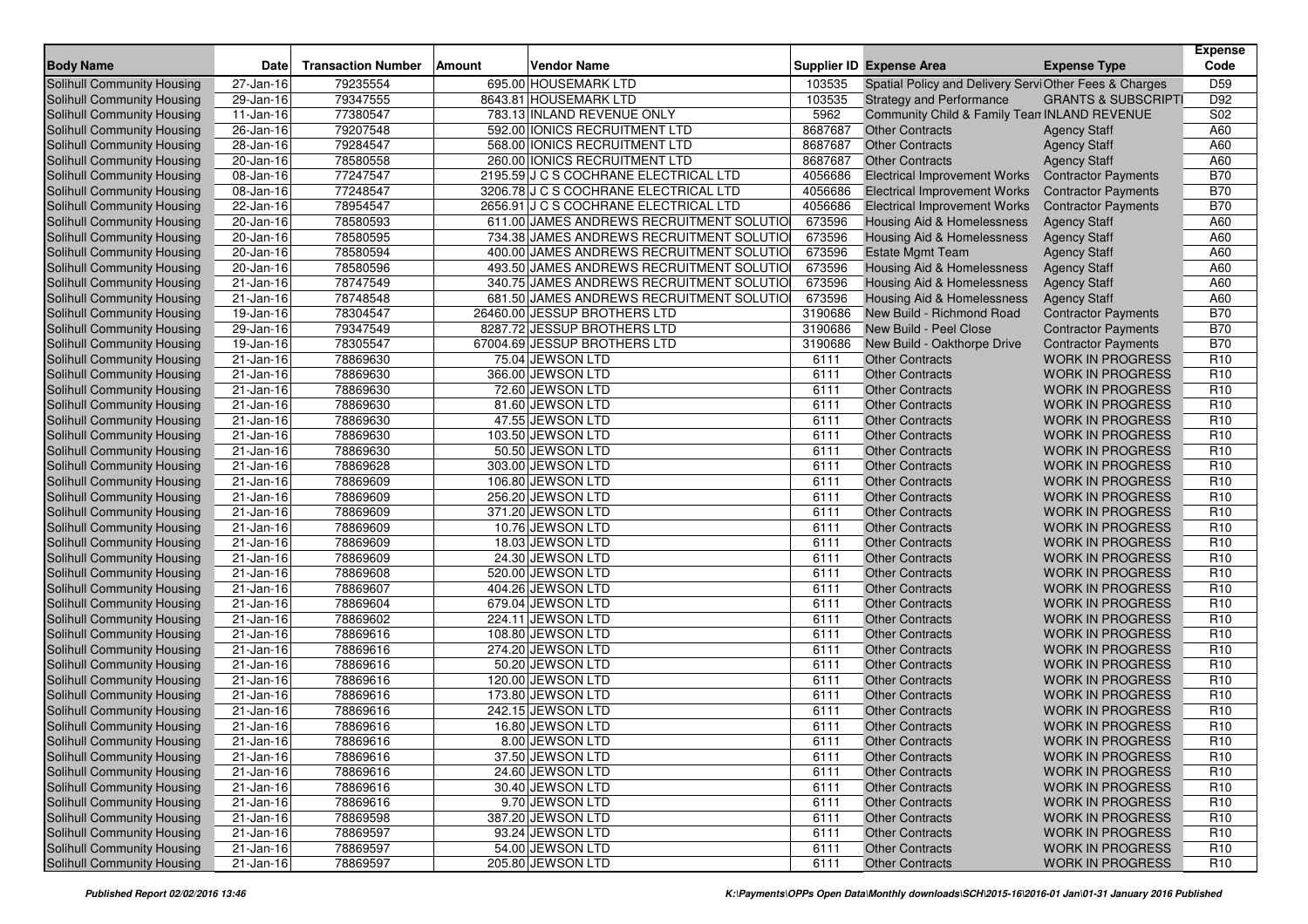| <b>Body Name</b>                  | <b>Date</b>             | <b>Transaction Number</b> | Amount | <b>Vendor Name</b> |      | <b>Supplier ID Expense Area</b> | <b>Expense Type</b>     | <b>Expense</b><br>Code |
|-----------------------------------|-------------------------|---------------------------|--------|--------------------|------|---------------------------------|-------------------------|------------------------|
| Solihull Community Housing        | 21-Jan-16               | 78869597                  |        | 128.16 JEWSON LTD  | 6111 | <b>Other Contracts</b>          | <b>WORK IN PROGRESS</b> | R <sub>10</sub>        |
| <b>Solihull Community Housing</b> | 21-Jan-16               | 78869596                  |        | 237.60 JEWSON LTD  | 6111 | <b>Other Contracts</b>          | <b>WORK IN PROGRESS</b> | R <sub>10</sub>        |
| <b>Solihull Community Housing</b> | 21-Jan-16               | 78869596                  |        | 64.08 JEWSON LTD   | 6111 | <b>Other Contracts</b>          | <b>WORK IN PROGRESS</b> | R <sub>10</sub>        |
| Solihull Community Housing        | $\overline{21}$ -Jan-16 | 78869594                  |        | 1020.00 JEWSON LTD | 6111 | <b>Other Contracts</b>          | <b>WORK IN PROGRESS</b> | R <sub>10</sub>        |
| Solihull Community Housing        | 21-Jan-16               | 78869594                  |        | 6.00 JEWSON LTD    | 6111 | <b>Other Contracts</b>          | <b>WORK IN PROGRESS</b> | R <sub>10</sub>        |
| <b>Solihull Community Housing</b> | $21 - Jan-16$           | 78869594                  |        | 141.30 JEWSON LTD  | 6111 | <b>Other Contracts</b>          | <b>WORK IN PROGRESS</b> | R <sub>10</sub>        |
| Solihull Community Housing        | 21-Jan-16               | 78869616                  |        | 8.65 JEWSON LTD    | 6111 | <b>Other Contracts</b>          | <b>WORK IN PROGRESS</b> | R <sub>10</sub>        |
| <b>Solihull Community Housing</b> | 21-Jan-16               | 78869616                  |        | 22.20 JEWSON LTD   | 6111 | <b>Other Contracts</b>          | <b>WORK IN PROGRESS</b> | R <sub>10</sub>        |
| Solihull Community Housing        | 21-Jan-16               | 78869616                  |        | 44.30 JEWSON LTD   | 6111 | <b>Other Contracts</b>          | <b>WORK IN PROGRESS</b> | R <sub>10</sub>        |
| <b>Solihull Community Housing</b> | 21-Jan-16               | 78869616                  |        | 2.85 JEWSON LTD    | 6111 | <b>Other Contracts</b>          | <b>WORK IN PROGRESS</b> | R <sub>10</sub>        |
| <b>Solihull Community Housing</b> | 21-Jan-16               | 78869616                  |        | 84.60 JEWSON LTD   | 6111 | <b>Other Contracts</b>          | <b>WORK IN PROGRESS</b> | R <sub>10</sub>        |
| Solihull Community Housing        | $21 - Jan-16$           | 78869616                  |        | 13.60 JEWSON LTD   | 6111 | <b>Other Contracts</b>          | <b>WORK IN PROGRESS</b> | R <sub>10</sub>        |
| <b>Solihull Community Housing</b> | 21-Jan-16               | 78869616                  |        | 17.40 JEWSON LTD   | 6111 | <b>Other Contracts</b>          | <b>WORK IN PROGRESS</b> | R <sub>10</sub>        |
| <b>Solihull Community Housing</b> | $21 - Jan-16$           | 78869616                  |        | 26.80 JEWSON LTD   | 6111 | <b>Other Contracts</b>          | <b>WORK IN PROGRESS</b> | R <sub>10</sub>        |
| Solihull Community Housing        | 21-Jan-16               | 78869616                  |        | 318.10 JEWSON LTD  | 6111 | <b>Other Contracts</b>          | <b>WORK IN PROGRESS</b> | R <sub>10</sub>        |
| <b>Solihull Community Housing</b> | 21-Jan-16               | 78869616                  |        | 367.40 JEWSON LTD  | 6111 | <b>Other Contracts</b>          | <b>WORK IN PROGRESS</b> | R <sub>10</sub>        |
| Solihull Community Housing        | 21-Jan-16               | 78869616                  |        | 67.50 JEWSON LTD   | 6111 | <b>Other Contracts</b>          | <b>WORK IN PROGRESS</b> | R <sub>10</sub>        |
| Solihull Community Housing        | $\overline{21}$ -Jan-16 | 78869616                  |        | 29.28 JEWSON LTD   | 6111 | <b>Other Contracts</b>          | <b>WORK IN PROGRESS</b> | R <sub>10</sub>        |
| <b>Solihull Community Housing</b> | 21-Jan-16               | 78869616                  |        | 88.68 JEWSON LTD   | 6111 | <b>Other Contracts</b>          | <b>WORK IN PROGRESS</b> | R <sub>10</sub>        |
| Solihull Community Housing        | 21-Jan-16               | 78869616                  |        | 11.48 JEWSON LTD   | 6111 | <b>Other Contracts</b>          | <b>WORK IN PROGRESS</b> | R <sub>10</sub>        |
| Solihull Community Housing        | 21-Jan-16               | 78869616                  |        | 130.80 JEWSON LTD  | 6111 | <b>Other Contracts</b>          | <b>WORK IN PROGRESS</b> | R <sub>10</sub>        |
| Solihull Community Housing        | $21 - Jan-16$           | 78869616                  |        | 90.00 JEWSON LTD   | 6111 | <b>Other Contracts</b>          | <b>WORK IN PROGRESS</b> | R <sub>10</sub>        |
| Solihull Community Housing        | $21 - Jan-16$           | 78869616                  |        | 255.00 JEWSON LTD  | 6111 | <b>Other Contracts</b>          | <b>WORK IN PROGRESS</b> | R <sub>10</sub>        |
| <b>Solihull Community Housing</b> | $\overline{2}$ 1-Jan-16 | 78869616                  |        | 19.00 JEWSON LTD   | 6111 | <b>Other Contracts</b>          | <b>WORK IN PROGRESS</b> | R <sub>10</sub>        |
| <b>Solihull Community Housing</b> | 21-Jan-16               | 78869616                  |        | 95.00 JEWSON LTD   | 6111 | <b>Other Contracts</b>          | <b>WORK IN PROGRESS</b> | R <sub>10</sub>        |
| Solihull Community Housing        | 21-Jan-16               | 78869616                  |        | 41.80 JEWSON LTD   | 6111 | <b>Other Contracts</b>          | <b>WORK IN PROGRESS</b> | R <sub>10</sub>        |
| Solihull Community Housing        | 21-Jan-16               | 78869616                  |        | 67.40 JEWSON LTD   | 6111 | <b>Other Contracts</b>          | <b>WORK IN PROGRESS</b> | R <sub>10</sub>        |
| Solihull Community Housing        | 21-Jan-16               | 78869616                  |        | 48.96 JEWSON LTD   | 6111 | <b>Other Contracts</b>          | <b>WORK IN PROGRESS</b> | R <sub>10</sub>        |
| Solihull Community Housing        | 21-Jan-16               | 78869616                  |        | 8.00 JEWSON LTD    | 6111 | <b>Other Contracts</b>          | <b>WORK IN PROGRESS</b> | R <sub>10</sub>        |
| <b>Solihull Community Housing</b> | 21-Jan-16               | 78869616                  |        | 2.78 JEWSON LTD    | 6111 | <b>Other Contracts</b>          | <b>WORK IN PROGRESS</b> | R <sub>10</sub>        |
| Solihull Community Housing        | $21 - Jan-16$           | 78869616                  |        | 26.00 JEWSON LTD   | 6111 | <b>Other Contracts</b>          | <b>WORK IN PROGRESS</b> | R <sub>10</sub>        |
| Solihull Community Housing        | 21-Jan-16               | 78869616                  |        | 224.53 JEWSON LTD  | 6111 | <b>Other Contracts</b>          | <b>WORK IN PROGRESS</b> | R <sub>10</sub>        |
| Solihull Community Housing        | 21-Jan-16               | 78869615                  |        | 404.31 JEWSON LTD  | 6111 | <b>Other Contracts</b>          | <b>WORK IN PROGRESS</b> | R <sub>10</sub>        |
| Solihull Community Housing        | $13 - Jan-16$           | 77816547                  |        | 478.99 JEWSON LTD  | 6111 | <b>Other Contracts</b>          | <b>WORK IN PROGRESS</b> | R <sub>10</sub>        |
| <b>Solihull Community Housing</b> | 13-Jan-16               | 77812632                  |        | 344.68 JEWSON LTD  | 6111 | <b>Other Contracts</b>          | <b>WORK IN PROGRESS</b> | R <sub>10</sub>        |
| <b>Solihull Community Housing</b> | 13-Jan-16               | 77812631                  |        | 344.82 JEWSON LTD  | 6111 | <b>Other Contracts</b>          | <b>WORK IN PROGRESS</b> | R <sub>10</sub>        |
| Solihull Community Housing        | 13-Jan-16               | 77812628                  |        | 400.00 JEWSON LTD  | 6111 | <b>Other Contracts</b>          | <b>WORK IN PROGRESS</b> | R <sub>10</sub>        |
| <b>Solihull Community Housing</b> | 13-Jan-16               | 77812627                  |        | 1244.04 JEWSON LTD | 6111 | <b>Other Contracts</b>          | <b>WORK IN PROGRESS</b> | R <sub>10</sub>        |
| <b>Solihull Community Housing</b> | 13-Jan-16               | 77812623                  |        | 19.65 JEWSON LTD   | 6111 | <b>Other Contracts</b>          | <b>WORK IN PROGRESS</b> | R <sub>10</sub>        |
| Solihull Community Housing        | 13-Jan-16               | 77812623                  |        | 172.60 JEWSON LTD  | 6111 | <b>Other Contracts</b>          | <b>WORK IN PROGRESS</b> | R <sub>10</sub>        |
| <b>Solihull Community Housing</b> | 13-Jan-16               | 77812623                  |        | 15.40 JEWSON LTD   | 6111 | <b>Other Contracts</b>          | <b>WORK IN PROGRESS</b> | R <sub>10</sub>        |
| Solihull Community Housing        | 15-Jan-16               | 77997578                  |        | 450.50 JEWSON LTD  | 6111 | <b>Other Contracts</b>          | <b>WORK IN PROGRESS</b> | R <sub>10</sub>        |
| Solihull Community Housing        | $\overline{15}$ -Jan-16 | 77997573                  |        | 510.00 JEWSON LTD  | 6111 | <b>Other Contracts</b>          | <b>WORK IN PROGRESS</b> | R <sub>10</sub>        |
| Solihull Community Housing        | $15 - Jan-16$           | 77997566                  |        | 388.86 JEWSON LTD  | 6111 | Other Contracts                 | <b>WORK IN PROGRESS</b> | R <sub>10</sub>        |
| Solihull Community Housing        | 15-Jan-16               | 77997565                  |        | 596.67 JEWSON LTD  | 6111 | <b>Other Contracts</b>          | <b>WORK IN PROGRESS</b> | R <sub>10</sub>        |
| Solihull Community Housing        | 15-Jan-16               | 77997563                  |        | 462.33 JEWSON LTD  | 6111 | <b>Other Contracts</b>          | <b>WORK IN PROGRESS</b> | R <sub>10</sub>        |
| Solihull Community Housing        | 15-Jan-16               | 77997590                  |        | 613.44 JEWSON LTD  | 6111 | <b>Other Contracts</b>          | <b>WORK IN PROGRESS</b> | R <sub>10</sub>        |
| Solihull Community Housing        | $15 - Jan-16$           | 77997589                  |        | 4300.39 JEWSON LTD | 6111 | <b>Other Contracts</b>          | <b>WORK IN PROGRESS</b> | R <sub>10</sub>        |
| Solihull Community Housing        | 15-Jan-16               | 77997586                  |        | 655.50 JEWSON LTD  | 6111 | <b>Other Contracts</b>          | <b>WORK IN PROGRESS</b> | R <sub>10</sub>        |
| Solihull Community Housing        | 15-Jan-16               | 77997582                  |        | 3306.52 JEWSON LTD | 6111 | <b>Other Contracts</b>          | <b>WORK IN PROGRESS</b> | R <sub>10</sub>        |
| Solihull Community Housing        | $15 - Jan-16$           | 77997579                  |        | 381.85 JEWSON LTD  | 6111 | <b>Other Contracts</b>          | <b>WORK IN PROGRESS</b> | R <sub>10</sub>        |
| Solihull Community Housing        | $13$ -Jan-16            | 77812623                  |        | 96.80 JEWSON LTD   | 6111 | <b>Other Contracts</b>          | <b>WORK IN PROGRESS</b> | R <sub>10</sub>        |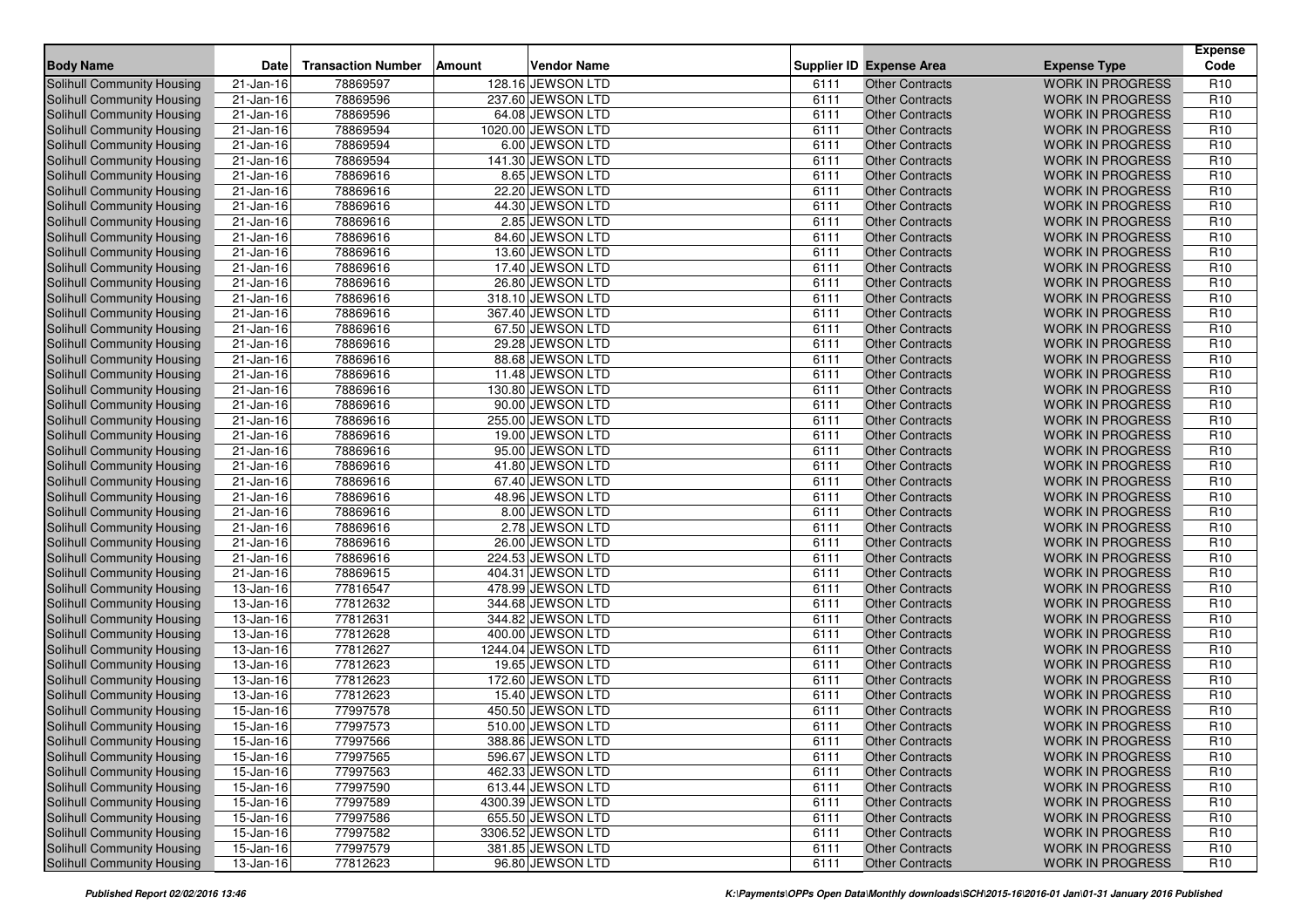| <b>Body Name</b>                                         | <b>Date</b>                | <b>Transaction Number</b> | Amount | <b>Vendor Name</b>                     |              | <b>Supplier ID Expense Area</b>                  | <b>Expense Type</b>                                | <b>Expense</b><br>Code             |
|----------------------------------------------------------|----------------------------|---------------------------|--------|----------------------------------------|--------------|--------------------------------------------------|----------------------------------------------------|------------------------------------|
| Solihull Community Housing                               | $\overline{13}$ -Jan-16    | 77812623                  |        | 53.50 JEWSON LTD                       | 6111         | <b>Other Contracts</b>                           | <b>WORK IN PROGRESS</b>                            | R <sub>10</sub>                    |
| <b>Solihull Community Housing</b>                        | $13$ -Jan-16               | 77812623                  |        | 70.00 JEWSON LTD                       | 6111         | <b>Other Contracts</b>                           | <b>WORK IN PROGRESS</b>                            | R <sub>10</sub>                    |
| <b>Solihull Community Housing</b>                        | $13$ -Jan-16               | 77812623                  |        | 1066.70 JEWSON LTD                     | 6111         | <b>Other Contracts</b>                           | <b>WORK IN PROGRESS</b>                            | R <sub>10</sub>                    |
| Solihull Community Housing                               | $\overline{13}$ -Jan-16    | 77812623                  |        | 235.80 JEWSON LTD                      | 6111         | <b>Other Contracts</b>                           | <b>WORK IN PROGRESS</b>                            | R <sub>10</sub>                    |
| Solihull Community Housing                               | 13-Jan-16                  | 77812623                  |        | 38.40 JEWSON LTD                       | 6111         | <b>Other Contracts</b>                           | <b>WORK IN PROGRESS</b>                            | R <sub>10</sub>                    |
| <b>Solihull Community Housing</b>                        | 13-Jan-16                  | 77812623                  |        | 430.80 JEWSON LTD                      | 6111         | <b>Other Contracts</b>                           | <b>WORK IN PROGRESS</b>                            | R <sub>10</sub>                    |
| Solihull Community Housing                               | $\overline{13}$ -Jan-16    | 77812623                  |        | 34.00 JEWSON LTD                       | 6111         | <b>Other Contracts</b>                           | <b>WORK IN PROGRESS</b>                            | R <sub>10</sub>                    |
| <b>Solihull Community Housing</b>                        | 13-Jan-16                  | 77812623                  |        | 24.00 JEWSON LTD                       | 6111         | <b>Other Contracts</b>                           | <b>WORK IN PROGRESS</b>                            | R <sub>10</sub>                    |
| Solihull Community Housing                               | 13-Jan-16                  | 77812622                  |        | 554.66 JEWSON LTD                      | 6111         | <b>Other Contracts</b>                           | <b>WORK IN PROGRESS</b>                            | R <sub>10</sub>                    |
| Solihull Community Housing                               | 13-Jan-16                  | 77812618                  |        | 27.80 JEWSON LTD                       | 6111         | <b>Other Contracts</b>                           | <b>WORK IN PROGRESS</b>                            | R <sub>10</sub>                    |
| <b>Solihull Community Housing</b>                        | 13-Jan-16                  | 77812618                  |        | 473.52 JEWSON LTD                      | 6111         | <b>Other Contracts</b>                           | <b>WORK IN PROGRESS</b>                            | R <sub>10</sub>                    |
| Solihull Community Housing                               | 13-Jan-16                  | 77812618                  |        | 86.20 JEWSON LTD                       | 6111         | <b>Other Contracts</b>                           | <b>WORK IN PROGRESS</b>                            | R <sub>10</sub>                    |
| <b>Solihull Community Housing</b>                        | 13-Jan-16                  | 77812618                  |        | 116.80 JEWSON LTD                      | 6111         | <b>Other Contracts</b>                           | <b>WORK IN PROGRESS</b>                            | R <sub>10</sub>                    |
| <b>Solihull Community Housing</b>                        | 13-Jan-16                  | 77812618                  |        | 52.76 JEWSON LTD                       | 6111         | <b>Other Contracts</b>                           | <b>WORK IN PROGRESS</b>                            | R <sub>10</sub>                    |
| Solihull Community Housing                               | 13-Jan-16                  | 77812618                  |        | 11.60 JEWSON LTD                       | 6111         | <b>Other Contracts</b>                           | <b>WORK IN PROGRESS</b>                            | R <sub>10</sub>                    |
| <b>Solihull Community Housing</b>                        | 13-Jan-16                  | 77812618                  |        | 23.70 JEWSON LTD                       | 6111         | <b>Other Contracts</b>                           | <b>WORK IN PROGRESS</b>                            | R <sub>10</sub>                    |
| Solihull Community Housing                               | 13-Jan-16                  | 77812618                  |        | 53.50 JEWSON LTD                       | 6111         | <b>Other Contracts</b>                           | <b>WORK IN PROGRESS</b>                            | R <sub>10</sub>                    |
| Solihull Community Housing                               | $\overline{13}$ -Jan-16    | 77812618                  |        | 127.00 JEWSON LTD                      | 6111         | <b>Other Contracts</b>                           | <b>WORK IN PROGRESS</b>                            | R <sub>10</sub>                    |
| Solihull Community Housing                               | 13-Jan-16                  | 77812618                  |        | 14.00 JEWSON LTD                       | 6111         | <b>Other Contracts</b>                           | <b>WORK IN PROGRESS</b>                            | R <sub>10</sub>                    |
| Solihull Community Housing                               | 13-Jan-16                  | 77812618                  |        | 9.80 JEWSON LTD                        | 6111         | <b>Other Contracts</b>                           | <b>WORK IN PROGRESS</b>                            | R <sub>10</sub>                    |
| Solihull Community Housing                               | 13-Jan-16                  | 77812618                  |        | 471.10 JEWSON LTD                      | 6111         | <b>Other Contracts</b>                           | <b>WORK IN PROGRESS</b>                            | R <sub>10</sub>                    |
| Solihull Community Housing                               | 13-Jan-16                  | 77812618                  |        | 9.00 JEWSON LTD                        | 6111         | <b>Other Contracts</b>                           | <b>WORK IN PROGRESS</b>                            | R <sub>10</sub>                    |
| Solihull Community Housing                               | 13-Jan-16                  | 77812618                  |        | 12.00 JEWSON LTD                       | 6111         | <b>Other Contracts</b>                           | <b>WORK IN PROGRESS</b>                            | R <sub>10</sub>                    |
| Solihull Community Housing                               | 13-Jan-16                  | 77812618                  |        | 46.50 JEWSON LTD                       | 6111         | <b>Other Contracts</b>                           | <b>WORK IN PROGRESS</b>                            | R <sub>10</sub>                    |
| <b>Solihull Community Housing</b>                        | $13$ -Jan-16               | 77812618                  |        | 132.20 JEWSON LTD                      | 6111         | <b>Other Contracts</b>                           | <b>WORK IN PROGRESS</b>                            | R <sub>10</sub>                    |
| Solihull Community Housing                               | 13-Jan-16                  | 77812618                  |        | 115.16 JEWSON LTD                      | 6111         | <b>Other Contracts</b>                           | <b>WORK IN PROGRESS</b>                            | R <sub>10</sub>                    |
| Solihull Community Housing                               | 13-Jan-16                  | 77812618                  |        | 62.55 JEWSON LTD                       | 6111         | <b>Other Contracts</b>                           | <b>WORK IN PROGRESS</b>                            | R <sub>10</sub>                    |
| <b>Solihull Community Housing</b>                        | 13-Jan-16                  | 77812618                  |        | 74.26 JEWSON LTD                       | 6111         | <b>Other Contracts</b>                           | <b>WORK IN PROGRESS</b>                            | R <sub>10</sub>                    |
| Solihull Community Housing                               | 13-Jan-16                  | 77812618                  |        | 80.80 JEWSON LTD                       | 6111         | <b>Other Contracts</b>                           | <b>WORK IN PROGRESS</b>                            | R <sub>10</sub>                    |
| <b>Solihull Community Housing</b>                        | 13-Jan-16                  | 77812618                  |        | 15.95 JEWSON LTD                       | 6111         | <b>Other Contracts</b>                           | <b>WORK IN PROGRESS</b>                            | R <sub>10</sub>                    |
| Solihull Community Housing                               | 13-Jan-16                  | 77812618                  |        | 29.10 JEWSON LTD                       | 6111         | <b>Other Contracts</b>                           | <b>WORK IN PROGRESS</b>                            | R <sub>10</sub>                    |
| Solihull Community Housing                               | 13-Jan-16                  | 77812618                  |        | 64.00 JEWSON LTD                       | 6111         | <b>Other Contracts</b>                           | <b>WORK IN PROGRESS</b>                            | R <sub>10</sub>                    |
| Solihull Community Housing                               | 13-Jan-16                  | 77812618                  |        | 34.02 JEWSON LTD                       | 6111         | <b>Other Contracts</b>                           | <b>WORK IN PROGRESS</b>                            | R <sub>10</sub>                    |
| Solihull Community Housing                               | $13 - Jan-16$              | 77812618                  |        | 60.00 JEWSON LTD                       | 6111         | <b>Other Contracts</b>                           | <b>WORK IN PROGRESS</b>                            | R <sub>10</sub>                    |
| Solihull Community Housing                               | 13-Jan-16                  | 77812618                  |        | 26.80 JEWSON LTD                       | 6111         | <b>Other Contracts</b>                           | <b>WORK IN PROGRESS</b>                            | R <sub>10</sub>                    |
| <b>Solihull Community Housing</b>                        | 13-Jan-16                  | 77812618                  |        | 30.69 JEWSON LTD                       | 6111         | <b>Other Contracts</b>                           | <b>WORK IN PROGRESS</b>                            | R <sub>10</sub>                    |
| Solihull Community Housing                               | 13-Jan-16                  | 77812618                  |        | 322.08 JEWSON LTD                      | 6111         | <b>Other Contracts</b>                           | <b>WORK IN PROGRESS</b>                            | R <sub>10</sub>                    |
| <b>Solihull Community Housing</b>                        | 13-Jan-16                  | 77812618                  |        | 13.60 JEWSON LTD                       | 6111         | <b>Other Contracts</b>                           | <b>WORK IN PROGRESS</b>                            | R <sub>10</sub>                    |
| <b>Solihull Community Housing</b>                        | 13-Jan-16                  | 77812618                  |        | 67.50 JEWSON LTD                       | 6111         | <b>Other Contracts</b>                           | <b>WORK IN PROGRESS</b>                            | R <sub>10</sub>                    |
| Solihull Community Housing                               | 13-Jan-16                  | 77812617                  |        | 550.00 JEWSON LTD                      | 6111         | <b>Other Contracts</b>                           | <b>WORK IN PROGRESS</b>                            | R <sub>10</sub>                    |
| <b>Solihull Community Housing</b>                        | 13-Jan-16                  | 77812617                  |        | 71.52 JEWSON LTD                       | 6111         | <b>Other Contracts</b>                           | <b>WORK IN PROGRESS</b>                            | R <sub>10</sub>                    |
| Solihull Community Housing                               | 13-Jan-16                  | 77812611                  |        | 101.00 JEWSON LTD                      | 6111         | <b>Other Contracts</b>                           | <b>WORK IN PROGRESS</b>                            | R <sub>10</sub>                    |
| Solihull Community Housing                               | $\overline{13}$ -Jan-16    | 77812611                  |        | 101.00 JEWSON LTD                      | 6111         | <b>Other Contracts</b>                           | <b>WORK IN PROGRESS</b>                            | R <sub>10</sub>                    |
| Solihull Community Housing                               | $13 - Jan-16$              | 77812611                  |        | 143.00 JEWSON LTD                      | 6111         | Other Contracts                                  | <b>WORK IN PROGRESS</b>                            | R <sub>10</sub>                    |
| Solihull Community Housing                               | 13-Jan-16                  | 77812611                  |        | 280.00 JEWSON LTD                      | 6111         | <b>Other Contracts</b>                           | <b>WORK IN PROGRESS</b>                            | R <sub>10</sub>                    |
| Solihull Community Housing                               | 13-Jan-16                  | 77812611                  |        | 280.00 JEWSON LTD                      | 6111         | <b>Other Contracts</b>                           | <b>WORK IN PROGRESS</b>                            | R <sub>10</sub>                    |
| Solihull Community Housing<br>Solihull Community Housing | 13-Jan-16<br>$13 - Jan-16$ | 77812608<br>77812601      |        | 576.42 JEWSON LTD<br>112.50 JEWSON LTD | 6111<br>6111 | <b>Other Contracts</b><br><b>Other Contracts</b> | <b>WORK IN PROGRESS</b><br><b>WORK IN PROGRESS</b> | R <sub>10</sub><br>R <sub>10</sub> |
| Solihull Community Housing                               |                            | 77812601                  |        | 246.50 JEWSON LTD                      | 6111         | <b>Other Contracts</b>                           | <b>WORK IN PROGRESS</b>                            | R <sub>10</sub>                    |
| Solihull Community Housing                               | 13-Jan-16<br>13-Jan-16     | 77812601                  |        | 26.00 JEWSON LTD                       | 6111         | <b>Other Contracts</b>                           | <b>WORK IN PROGRESS</b>                            | R <sub>10</sub>                    |
| Solihull Community Housing                               | $13$ -Jan-16               | 77812601                  |        | 21.90 JEWSON LTD                       | 6111         | <b>Other Contracts</b>                           | <b>WORK IN PROGRESS</b>                            | R <sub>10</sub>                    |
| Solihull Community Housing                               | $13$ -Jan-16               | 77812601                  |        | 19.00 JEWSON LTD                       | 6111         | <b>Other Contracts</b>                           | WORK IN PROGRESS                                   | R <sub>10</sub>                    |
|                                                          |                            |                           |        |                                        |              |                                                  |                                                    |                                    |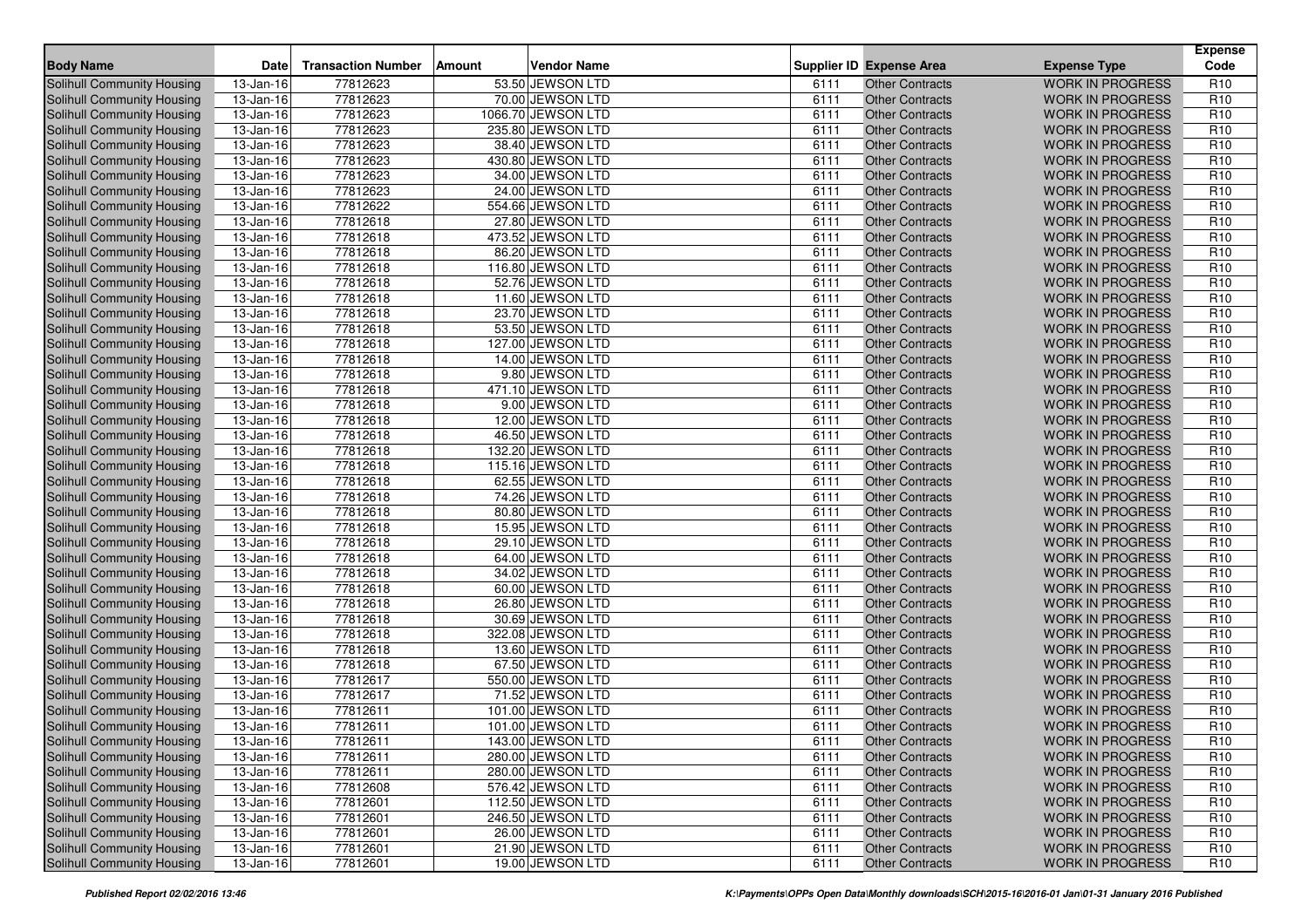| <b>Body Name</b>                                         | <b>Date</b>                | <b>Transaction Number</b> | Amount | <b>Vendor Name</b>                    |              | <b>Supplier ID Expense Area</b>                  | <b>Expense Type</b>                                | <b>Expense</b><br>Code             |
|----------------------------------------------------------|----------------------------|---------------------------|--------|---------------------------------------|--------------|--------------------------------------------------|----------------------------------------------------|------------------------------------|
| Solihull Community Housing                               | $\overline{13}$ -Jan-16    | 77812601                  |        | 326.00 JEWSON LTD                     | 6111         | <b>Other Contracts</b>                           | <b>WORK IN PROGRESS</b>                            | R <sub>10</sub>                    |
| <b>Solihull Community Housing</b>                        | $13$ -Jan-16               | 77812601                  |        | 400.00 JEWSON LTD                     | 6111         | <b>Other Contracts</b>                           | <b>WORK IN PROGRESS</b>                            | R <sub>10</sub>                    |
| <b>Solihull Community Housing</b>                        | $13$ -Jan-16               | 77812601                  |        | 33.60 JEWSON LTD                      | 6111         | <b>Other Contracts</b>                           | <b>WORK IN PROGRESS</b>                            | R <sub>10</sub>                    |
| Solihull Community Housing                               | $\overline{13}$ -Jan-16    | 77812601                  |        | 57.00 JEWSON LTD                      | 6111         | <b>Other Contracts</b>                           | <b>WORK IN PROGRESS</b>                            | R <sub>10</sub>                    |
| Solihull Community Housing                               | 13-Jan-16                  | 77812600                  |        | 619.66 JEWSON LTD                     | 6111         | <b>Other Contracts</b>                           | <b>WORK IN PROGRESS</b>                            | R <sub>10</sub>                    |
| Solihull Community Housing                               | 13-Jan-16                  | 77812599                  |        | 635.75 JEWSON LTD                     | 6111         | <b>Other Contracts</b>                           | <b>WORK IN PROGRESS</b>                            | R <sub>10</sub>                    |
| Solihull Community Housing                               | $\overline{13}$ -Jan-16    | 77812598                  |        | 541.22 JEWSON LTD                     | 6111         | <b>Other Contracts</b>                           | <b>WORK IN PROGRESS</b>                            | R <sub>10</sub>                    |
| <b>Solihull Community Housing</b>                        | 13-Jan-16                  | 77812597                  |        | 165.40 JEWSON LTD                     | 6111         | <b>Other Contracts</b>                           | <b>WORK IN PROGRESS</b>                            | R <sub>10</sub>                    |
| Solihull Community Housing                               | 13-Jan-16                  | 77812597                  |        | 51.00 JEWSON LTD                      | 6111         | <b>Other Contracts</b>                           | <b>WORK IN PROGRESS</b>                            | R <sub>10</sub>                    |
| Solihull Community Housing                               | 13-Jan-16                  | 77812597                  |        | 125.20 JEWSON LTD                     | 6111         | <b>Other Contracts</b>                           | <b>WORK IN PROGRESS</b>                            | R <sub>10</sub>                    |
| <b>Solihull Community Housing</b>                        | 13-Jan-16                  | 77812597                  |        | 53.15 JEWSON LTD                      | 6111         | <b>Other Contracts</b>                           | <b>WORK IN PROGRESS</b>                            | R <sub>10</sub>                    |
| Solihull Community Housing                               | 13-Jan-16                  | 77812597                  |        | 75.90 JEWSON LTD                      | 6111         | <b>Other Contracts</b>                           | <b>WORK IN PROGRESS</b>                            | R <sub>10</sub>                    |
| <b>Solihull Community Housing</b>                        | 13-Jan-16                  | 77812597                  |        | 11.48 JEWSON LTD                      | 6111         | <b>Other Contracts</b>                           | <b>WORK IN PROGRESS</b>                            | R <sub>10</sub>                    |
| <b>Solihull Community Housing</b>                        | 13-Jan-16                  | 77812597                  |        | 113.45 JEWSON LTD                     | 6111         | <b>Other Contracts</b>                           | <b>WORK IN PROGRESS</b>                            | R <sub>10</sub>                    |
| Solihull Community Housing                               | 13-Jan-16                  | 77812597                  |        | 415.20 JEWSON LTD                     | 6111         | <b>Other Contracts</b>                           | <b>WORK IN PROGRESS</b>                            | R <sub>10</sub>                    |
| <b>Solihull Community Housing</b>                        | 13-Jan-16                  | 77812597                  |        | 258.00 JEWSON LTD                     | 6111         | <b>Other Contracts</b>                           | <b>WORK IN PROGRESS</b>                            | R <sub>10</sub>                    |
| Solihull Community Housing                               | 13-Jan-16                  | 77812597                  |        | 47.50 JEWSON LTD                      | 6111         | <b>Other Contracts</b>                           | <b>WORK IN PROGRESS</b>                            | R <sub>10</sub>                    |
| Solihull Community Housing                               | $\overline{13}$ -Jan-16    | 77812597                  |        | 34.25 JEWSON LTD                      | 6111         | <b>Other Contracts</b>                           | <b>WORK IN PROGRESS</b>                            | R <sub>10</sub>                    |
| <b>Solihull Community Housing</b>                        | 13-Jan-16                  | 77812597                  |        | 19.50 JEWSON LTD                      | 6111         | <b>Other Contracts</b>                           | <b>WORK IN PROGRESS</b>                            | R <sub>10</sub>                    |
| Solihull Community Housing                               | 13-Jan-16                  | 77812597                  |        | 111.20 JEWSON LTD                     | 6111         | <b>Other Contracts</b>                           | <b>WORK IN PROGRESS</b>                            | R <sub>10</sub>                    |
| Solihull Community Housing                               | 13-Jan-16                  | 77812597                  |        | 7.80 JEWSON LTD                       | 6111         | <b>Other Contracts</b>                           | <b>WORK IN PROGRESS</b>                            | R <sub>10</sub>                    |
| Solihull Community Housing                               | 13-Jan-16                  | 77812597                  |        | 1.98 JEWSON LTD                       | 6111         | <b>Other Contracts</b>                           | <b>WORK IN PROGRESS</b>                            | R <sub>10</sub>                    |
| Solihull Community Housing                               | 13-Jan-16                  | 77812597                  |        | 600.00 JEWSON LTD                     | 6111         | <b>Other Contracts</b>                           | <b>WORK IN PROGRESS</b>                            | R <sub>10</sub>                    |
| Solihull Community Housing                               | 13-Jan-16                  | 77812597                  |        | 6.48 JEWSON LTD                       | 6111         | <b>Other Contracts</b>                           | <b>WORK IN PROGRESS</b>                            | R <sub>10</sub>                    |
| <b>Solihull Community Housing</b>                        | 13-Jan-16                  | 77812597                  |        | 95.16 JEWSON LTD                      | 6111         | <b>Other Contracts</b>                           | <b>WORK IN PROGRESS</b>                            | R <sub>10</sub>                    |
| Solihull Community Housing                               | 13-Jan-16                  | 77812597                  |        | 117.50 JEWSON LTD                     | 6111         | <b>Other Contracts</b>                           | <b>WORK IN PROGRESS</b>                            | R <sub>10</sub>                    |
| Solihull Community Housing                               | 13-Jan-16                  | 77812597                  |        | 64.00 JEWSON LTD                      | 6111         | <b>Other Contracts</b>                           | <b>WORK IN PROGRESS</b>                            | R <sub>10</sub>                    |
| Solihull Community Housing                               | 13-Jan-16                  | 77812597                  |        | 75.04 JEWSON LTD                      | 6111         | <b>Other Contracts</b>                           | <b>WORK IN PROGRESS</b>                            | R <sub>10</sub>                    |
| Solihull Community Housing                               | $\overline{13}$ -Jan-16    | 77812597                  |        | 95.00 JEWSON LTD                      | 6111         | <b>Other Contracts</b>                           | <b>WORK IN PROGRESS</b>                            | R <sub>10</sub>                    |
| <b>Solihull Community Housing</b>                        | $13 - Jan-16$              | 77812597                  |        | 13.50 JEWSON LTD                      | 6111         | <b>Other Contracts</b>                           | <b>WORK IN PROGRESS</b>                            | R <sub>10</sub>                    |
| Solihull Community Housing                               | 13-Jan-16                  | 77812597                  |        | 21.70 JEWSON LTD                      | 6111         | <b>Other Contracts</b>                           | <b>WORK IN PROGRESS</b>                            | R <sub>10</sub>                    |
| Solihull Community Housing                               | 13-Jan-16                  | 77812597                  |        | 3.41 JEWSON LTD                       | 6111         | <b>Other Contracts</b>                           | <b>WORK IN PROGRESS</b>                            | R <sub>10</sub>                    |
| Solihull Community Housing                               | 13-Jan-16                  | 77812597                  |        | 13.34 JEWSON LTD                      | 6111         | <b>Other Contracts</b>                           | <b>WORK IN PROGRESS</b>                            | R <sub>10</sub>                    |
| Solihull Community Housing                               | $13 - Jan-16$              | 77812597                  |        | 20.00 JEWSON LTD                      | 6111         | <b>Other Contracts</b>                           | <b>WORK IN PROGRESS</b>                            | R <sub>10</sub>                    |
| Solihull Community Housing                               | 13-Jan-16                  | 77812597                  |        | 24.30 JEWSON LTD                      | 6111         | <b>Other Contracts</b>                           | <b>WORK IN PROGRESS</b>                            | R <sub>10</sub>                    |
| <b>Solihull Community Housing</b>                        | 13-Jan-16                  | 77812597                  |        | 6.40 JEWSON LTD                       | 6111         | <b>Other Contracts</b>                           | <b>WORK IN PROGRESS</b>                            | R <sub>10</sub>                    |
| Solihull Community Housing                               | 13-Jan-16                  | 77812597                  |        | 57.40 JEWSON LTD                      | 6111         | <b>Other Contracts</b>                           | <b>WORK IN PROGRESS</b>                            | R <sub>10</sub>                    |
| <b>Solihull Community Housing</b>                        | 13-Jan-16                  | 77812597                  |        | 130.00 JEWSON LTD                     | 6111         | <b>Other Contracts</b>                           | <b>WORK IN PROGRESS</b>                            | R <sub>10</sub>                    |
| <b>Solihull Community Housing</b>                        | 13-Jan-16                  | 77812597                  |        | 46.20 JEWSON LTD                      | 6111         | <b>Other Contracts</b>                           | <b>WORK IN PROGRESS</b>                            | R <sub>10</sub>                    |
| Solihull Community Housing                               | 13-Jan-16                  | 77812590                  |        | 260.00 JEWSON LTD                     | 6111         | <b>Other Contracts</b>                           | <b>WORK IN PROGRESS</b>                            | R <sub>10</sub>                    |
| <b>Solihull Community Housing</b>                        | 13-Jan-16                  | 77812589                  |        | 551.39 JEWSON LTD                     | 6111         | <b>Other Contracts</b>                           | <b>WORK IN PROGRESS</b>                            | R <sub>10</sub>                    |
| Solihull Community Housing                               | 13-Jan-16                  | 77812583                  |        | 267.00 JEWSON LTD                     | 6111         | <b>Other Contracts</b>                           | <b>WORK IN PROGRESS</b>                            | R <sub>10</sub>                    |
| Solihull Community Housing                               | $\overline{13}$ -Jan-16    | 77812583                  |        | 56.40 JEWSON LTD                      | 6111         | <b>Other Contracts</b>                           | <b>WORK IN PROGRESS</b>                            | R <sub>10</sub>                    |
| Solihull Community Housing                               | $13 - Jan-16$              | 77812583                  |        | 54.40 JEWSON LTD                      | 6111         | Other Contracts                                  | <b>WORK IN PROGRESS</b>                            | R <sub>10</sub>                    |
| Solihull Community Housing<br>Solihull Community Housing | 13-Jan-16                  | 77812583                  |        | 17.36 JEWSON LTD                      | 6111         | <b>Other Contracts</b>                           | <b>WORK IN PROGRESS</b>                            | R <sub>10</sub>                    |
|                                                          | 13-Jan-16                  | 77812580                  |        | 238.00 JEWSON LTD                     | 6111         | <b>Other Contracts</b>                           | <b>WORK IN PROGRESS</b>                            | R <sub>10</sub>                    |
| Solihull Community Housing                               | 13-Jan-16<br>$13 - Jan-16$ | 77812579                  |        | 520.00 JEWSON LTD<br>50.40 JEWSON LTD | 6111         | <b>Other Contracts</b>                           | <b>WORK IN PROGRESS</b>                            | R <sub>10</sub>                    |
| Solihull Community Housing<br>Solihull Community Housing |                            | 77812578<br>77812578      |        | 45.20 JEWSON LTD                      | 6111<br>6111 | <b>Other Contracts</b><br><b>Other Contracts</b> | <b>WORK IN PROGRESS</b><br><b>WORK IN PROGRESS</b> | R <sub>10</sub><br>R <sub>10</sub> |
| Solihull Community Housing                               | 13-Jan-16<br>13-Jan-16     | 77812578                  |        | 21.44 JEWSON LTD                      | 6111         | <b>Other Contracts</b>                           | <b>WORK IN PROGRESS</b>                            | R <sub>10</sub>                    |
| Solihull Community Housing                               | $13$ -Jan-16               | 77812578                  |        | 15.00 JEWSON LTD                      | 6111         | <b>Other Contracts</b>                           | <b>WORK IN PROGRESS</b>                            | R <sub>10</sub>                    |
| Solihull Community Housing                               | $13$ -Jan-16               | 77812578                  |        | 52.00 JEWSON LTD                      | 6111         | <b>Other Contracts</b>                           | WORK IN PROGRESS                                   | R <sub>10</sub>                    |
|                                                          |                            |                           |        |                                       |              |                                                  |                                                    |                                    |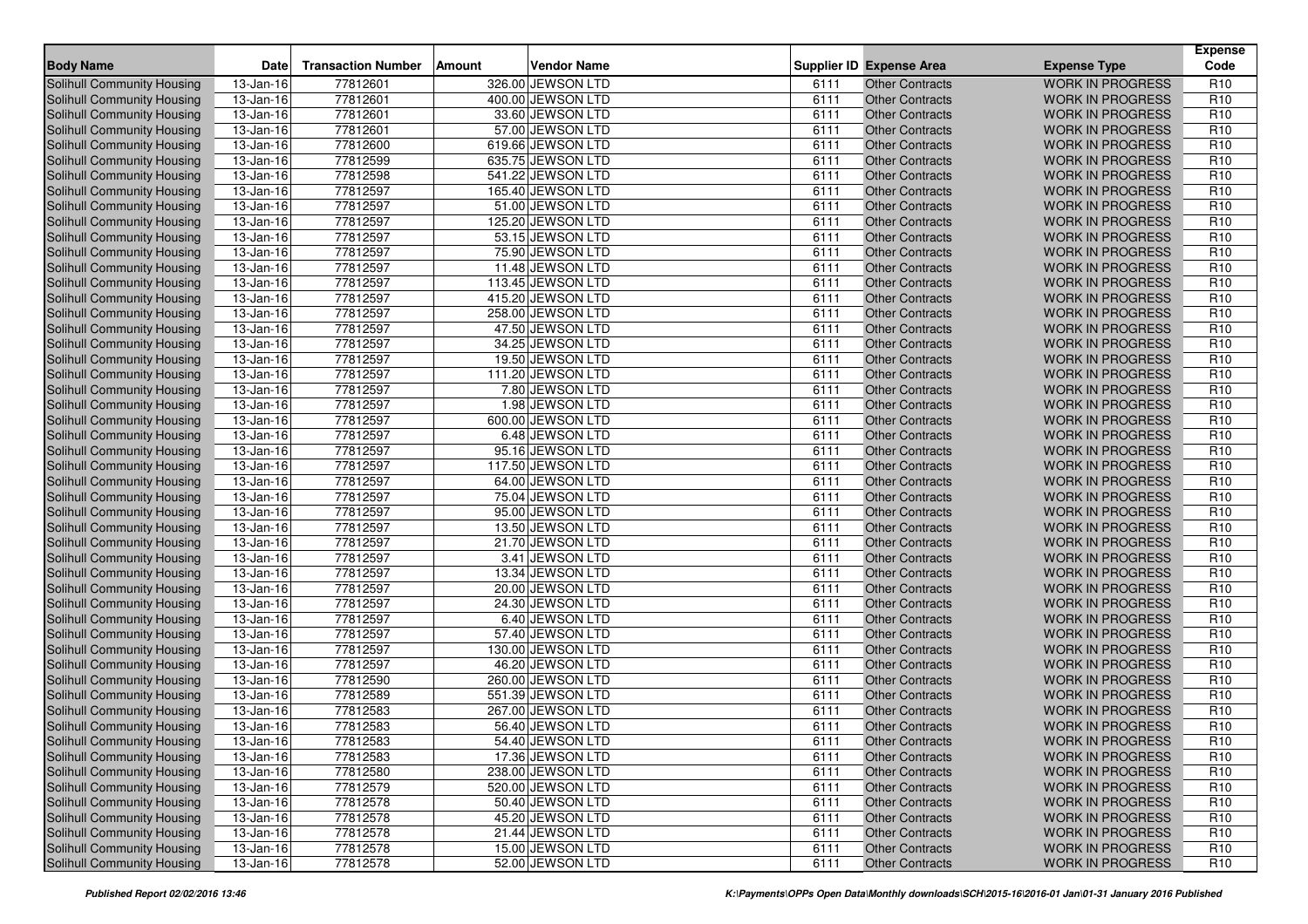| <b>Body Name</b>                                         | <b>Date</b>             | <b>Transaction Number</b> | Amount | <b>Vendor Name</b>                                            |         | <b>Supplier ID Expense Area</b>                                                                | <b>Expense Type</b>     | <b>Expense</b><br>Code |
|----------------------------------------------------------|-------------------------|---------------------------|--------|---------------------------------------------------------------|---------|------------------------------------------------------------------------------------------------|-------------------------|------------------------|
| Solihull Community Housing                               | 13-Jan-16               | 77812578                  |        | 21.25 JEWSON LTD                                              | 6111    | <b>Other Contracts</b>                                                                         | <b>WORK IN PROGRESS</b> | R <sub>10</sub>        |
| <b>Solihull Community Housing</b>                        | $13$ -Jan-16            | 77812578                  |        | 60.00 JEWSON LTD                                              | 6111    | <b>Other Contracts</b>                                                                         | <b>WORK IN PROGRESS</b> | R <sub>10</sub>        |
| <b>Solihull Community Housing</b>                        | $\overline{13}$ -Jan-16 | 77812578                  |        | 28.80 JEWSON LTD                                              | 6111    | <b>Other Contracts</b>                                                                         | <b>WORK IN PROGRESS</b> | R <sub>10</sub>        |
| Solihull Community Housing                               | $\overline{21}$ -Jan-16 | 78869591                  |        | 524.40 JEWSON LTD                                             | 6111    | <b>Other Contracts</b>                                                                         | <b>WORK IN PROGRESS</b> | R <sub>10</sub>        |
| Solihull Community Housing                               | 21-Jan-16               | 78869591                  |        | 9.75 JEWSON LTD                                               | 6111    | <b>Other Contracts</b>                                                                         | <b>WORK IN PROGRESS</b> | R <sub>10</sub>        |
| Solihull Community Housing                               | $21 - Jan-16$           | 78869591                  |        | 2.68 JEWSON LTD                                               | 6111    | <b>Other Contracts</b>                                                                         | <b>WORK IN PROGRESS</b> | R <sub>10</sub>        |
| Solihull Community Housing                               | 21-Jan-16               | 78869591                  |        | 14.50 JEWSON LTD                                              | 6111    | <b>Other Contracts</b>                                                                         | <b>WORK IN PROGRESS</b> | R <sub>10</sub>        |
| <b>Solihull Community Housing</b>                        | 21-Jan-16               | 78869591                  |        | 46.00 JEWSON LTD                                              | 6111    | <b>Other Contracts</b>                                                                         | <b>WORK IN PROGRESS</b> | R <sub>10</sub>        |
| Solihull Community Housing                               | 21-Jan-16               | 78869591                  |        | 127.00 JEWSON LTD                                             | 6111    | <b>Other Contracts</b>                                                                         | <b>WORK IN PROGRESS</b> | R <sub>10</sub>        |
| Solihull Community Housing                               | 21-Jan-16               | 78869591                  |        | 31.80 JEWSON LTD                                              | 6111    | <b>Other Contracts</b>                                                                         | <b>WORK IN PROGRESS</b> | R <sub>10</sub>        |
| <b>Solihull Community Housing</b>                        | 21-Jan-16               | 78869591                  |        | 246.60 JEWSON LTD                                             | 6111    | <b>Other Contracts</b>                                                                         | <b>WORK IN PROGRESS</b> | R <sub>10</sub>        |
| Solihull Community Housing                               | $21 - Jan-16$           | 78869591                  |        | 161.00 JEWSON LTD                                             | 6111    | <b>Other Contracts</b>                                                                         | <b>WORK IN PROGRESS</b> | R <sub>10</sub>        |
| <b>Solihull Community Housing</b>                        | 21-Jan-16               | 78869588                  |        | 369.71 JEWSON LTD                                             | 6111    | <b>Other Contracts</b>                                                                         | <b>WORK IN PROGRESS</b> | R <sub>10</sub>        |
| <b>Solihull Community Housing</b>                        | 21-Jan-16               | 78869587                  |        | 465.09 JEWSON LTD                                             | 6111    | <b>Other Contracts</b>                                                                         | <b>WORK IN PROGRESS</b> | R <sub>10</sub>        |
| Solihull Community Housing                               | 21-Jan-16               | 78869586                  |        | 612.94 JEWSON LTD                                             | 6111    | <b>Other Contracts</b>                                                                         | <b>WORK IN PROGRESS</b> | R <sub>10</sub>        |
| <b>Solihull Community Housing</b>                        | 21-Jan-16               | 78869583                  |        | 256.20 JEWSON LTD                                             | 6111    | <b>Other Contracts</b>                                                                         | <b>WORK IN PROGRESS</b> | R <sub>10</sub>        |
| Solihull Community Housing                               | 21-Jan-16               | 78869620                  |        | 8.00 JEWSON LTD                                               | 6111    | <b>Other Contracts</b>                                                                         | <b>WORK IN PROGRESS</b> | R <sub>10</sub>        |
| Solihull Community Housing                               | $\overline{21}$ -Jan-16 | 78869620                  |        | 225.30 JEWSON LTD                                             | 6111    | <b>Other Contracts</b>                                                                         | <b>WORK IN PROGRESS</b> | R <sub>10</sub>        |
| Solihull Community Housing                               | 15-Jan-16               | 77997561                  |        | 291.84 JEWSON LTD                                             | 6111    | <b>Other Contracts</b>                                                                         | <b>WORK IN PROGRESS</b> | R <sub>10</sub>        |
| Solihull Community Housing                               | 15-Jan-16               | 77997556                  |        | 675.22 JEWSON LTD                                             | 6111    | <b>Other Contracts</b>                                                                         | <b>WORK IN PROGRESS</b> | R <sub>10</sub>        |
| Solihull Community Housing                               | 21-Jan-16               | 78869646                  |        | 174.70 JEWSON LTD                                             | 6111    | <b>Other Contracts</b>                                                                         | <b>WORK IN PROGRESS</b> | R <sub>10</sub>        |
| Solihull Community Housing                               | $21 - Jan-16$           | 78869646                  |        | 364.86 JEWSON LTD                                             | 6111    | <b>Other Contracts</b>                                                                         | <b>WORK IN PROGRESS</b> | R <sub>10</sub>        |
| Solihull Community Housing                               | $21 - Jan-16$           | 78869635                  |        | 316.56 JEWSON LTD                                             | 6111    | <b>Other Contracts</b>                                                                         | <b>WORK IN PROGRESS</b> | R <sub>10</sub>        |
| <b>Solihull Community Housing</b>                        | $\overline{2}$ 1-Jan-16 | 78869633                  |        | 1002.44 JEWSON LTD                                            | 6111    | <b>Other Contracts</b>                                                                         | <b>WORK IN PROGRESS</b> | R <sub>10</sub>        |
| <b>Solihull Community Housing</b>                        | 21-Jan-16               | 78869630                  |        | 153.40 JEWSON LTD                                             | 6111    | <b>Other Contracts</b>                                                                         | <b>WORK IN PROGRESS</b> | R <sub>10</sub>        |
| Solihull Community Housing                               | 21-Jan-16               | 78869630                  |        | 48.60 JEWSON LTD                                              | 6111    | <b>Other Contracts</b>                                                                         | <b>WORK IN PROGRESS</b> | R <sub>10</sub>        |
| Solihull Community Housing                               | 21-Jan-16               | 78869630                  |        | 23.45 JEWSON LTD                                              | 6111    | <b>Other Contracts</b>                                                                         | <b>WORK IN PROGRESS</b> | R <sub>10</sub>        |
| Solihull Community Housing                               | 21-Jan-16               | 78869630                  |        | 244.50 JEWSON LTD                                             | 6111    | <b>Other Contracts</b>                                                                         | <b>WORK IN PROGRESS</b> | R <sub>10</sub>        |
| Solihull Community Housing                               | 21-Jan-16               | 78869630                  |        | 377.16 JEWSON LTD                                             | 6111    | <b>Other Contracts</b>                                                                         | <b>WORK IN PROGRESS</b> | R <sub>10</sub>        |
| Solihull Community Housing                               | 21-Jan-16               | 78869630                  |        | 69.50 JEWSON LTD                                              | 6111    | <b>Other Contracts</b>                                                                         | <b>WORK IN PROGRESS</b> | R <sub>10</sub>        |
| Solihull Community Housing                               | $21 - Jan-16$           | 78869630                  |        | 6.25 JEWSON LTD                                               | 6111    | <b>Other Contracts</b>                                                                         | <b>WORK IN PROGRESS</b> | R <sub>10</sub>        |
| Solihull Community Housing                               | 21-Jan-16               | 78869630                  |        | 234.20 JEWSON LTD                                             | 6111    | <b>Other Contracts</b>                                                                         | <b>WORK IN PROGRESS</b> | R <sub>10</sub>        |
| Solihull Community Housing                               | 21-Jan-16               | 78869630                  |        | 32.00 JEWSON LTD                                              | 6111    | <b>Other Contracts</b>                                                                         | <b>WORK IN PROGRESS</b> | R <sub>10</sub>        |
| Solihull Community Housing                               | $21 - Jan-16$           | 78869630                  |        | 267.00 JEWSON LTD                                             | 6111    | <b>Other Contracts</b>                                                                         | <b>WORK IN PROGRESS</b> | R <sub>10</sub>        |
| <b>Solihull Community Housing</b>                        | 21-Jan-16               | 78869630                  |        | 5.00 JEWSON LTD                                               | 6111    | <b>Other Contracts</b>                                                                         | <b>WORK IN PROGRESS</b> | R <sub>10</sub>        |
| <b>Solihull Community Housing</b>                        | 21-Jan-16               | 78869630                  |        | 111.20 JEWSON LTD                                             | 6111    | <b>Other Contracts</b>                                                                         | <b>WORK IN PROGRESS</b> | R <sub>10</sub>        |
| Solihull Community Housing                               | 21-Jan-16               | 78869609                  |        | 1950.00 JEWSON LTD                                            | 6111    | <b>Other Contracts</b>                                                                         | <b>WORK IN PROGRESS</b> | R <sub>10</sub>        |
| <b>Solihull Community Housing</b>                        | 21-Jan-16               | 78869609                  |        | 166.80 JEWSON LTD                                             | 6111    | <b>Other Contracts</b>                                                                         | <b>WORK IN PROGRESS</b> | R <sub>10</sub>        |
| Solihull Community Housing                               | 21-Jan-16               | 78869609                  |        | 9.80 JEWSON LTD                                               | 6111    | <b>Other Contracts</b>                                                                         | <b>WORK IN PROGRESS</b> | R <sub>10</sub>        |
| Solihull Community Housing                               | $21 - Jan-16$           | 78869609                  |        | 7.90 JEWSON LTD                                               | 6111    | <b>Other Contracts</b>                                                                         | <b>WORK IN PROGRESS</b> | R <sub>10</sub>        |
| Solihull Community Housing                               | 21-Jan-16               | 78869609                  |        | 107.00 JEWSON LTD                                             | 6111    | <b>Other Contracts</b>                                                                         | <b>WORK IN PROGRESS</b> | R <sub>10</sub>        |
| Solihull Community Housing                               | 21-Jan-16               | 78869609                  |        | 19.70 JEWSON LTD                                              | 6111    | <b>Other Contracts</b>                                                                         | <b>WORK IN PROGRESS</b> | R <sub>10</sub>        |
| Solihull Community Housing                               | $\overline{21}$ -Jan-16 | 78869584                  |        | -316.00 JEWSON LTD                                            | 6111    | <b>Other Contracts</b>                                                                         | <b>WORK IN PROGRESS</b> | R <sub>10</sub>        |
| Solihull Community Housing                               | 20-Jan-16               | 78665547                  |        | 656.04 JLA TOTAL CARE LTD                                     |         | 9980687 Laundry Service                                                                        | Equipment Rental/Lease  | D18                    |
| Solihull Community Housing                               | 08-Jan-16               | 77239547                  |        | 280.00 JOCELYNE FILDES                                        | 222213  | Director - Leisure & Parks                                                                     | ADVERTISING/PUBLICIT    | D93                    |
| Solihull Community Housing                               | 08-Jan-16               | 77251547                  |        | 910.85 KELTIC CORPORATE CLOTHING                              | 109575  | <b>Health &amp; Safety</b>                                                                     | <b>DEPRECIATION</b>     | D <sub>13</sub>        |
| Solihull Community Housing<br>Solihull Community Housing | 21-Jan-16               | 78754547<br>77920584      |        | 299.00 LANDLORD INFORMATION NETWORK LTD                       | 3287686 | <b>Settlement Agreement</b>                                                                    | <b>FOSTER PARENTS</b>   | D <sub>50</sub>        |
| Solihull Community Housing                               | $14$ -Jan-16            |                           |        | 564.20 LEX AUTOLEASE LIMITED<br>1046.86 LEX AUTOLEASE LIMITED | 5540686 | CCC - Sustainability Challenge (CONTRACT HIRE                                                  |                         | C30                    |
|                                                          | $\overline{1}$ 4-Jan-16 | 77920601                  |        |                                                               | 5540686 | CCC - Sustainability Challenge (CONTRACT HIRE                                                  |                         | C30                    |
| Solihull Community Housing                               | 14-Jan-16               | 77920569<br>77920572      |        | 631.12 LEX AUTOLEASE LIMITED                                  | 5540686 | CCC - Sustainability Challenge (CONTRACT HIRE<br>CCC - Sustainability Challenge (CONTRACT HIRE |                         | C <sub>30</sub>        |
| Solihull Community Housing                               | $14$ -Jan-16            |                           |        | 589.93 LEX AUTOLEASE LIMITED                                  | 5540686 |                                                                                                |                         | C30                    |
| Solihull Community Housing                               | 14-Jan-16               | 77920577                  |        | 19872.76 LEX AUTOLEASE LIMITED                                | 5540686 | CCC - Sustainability Challenge (CONTRACT HIRE                                                  |                         | C <sub>30</sub>        |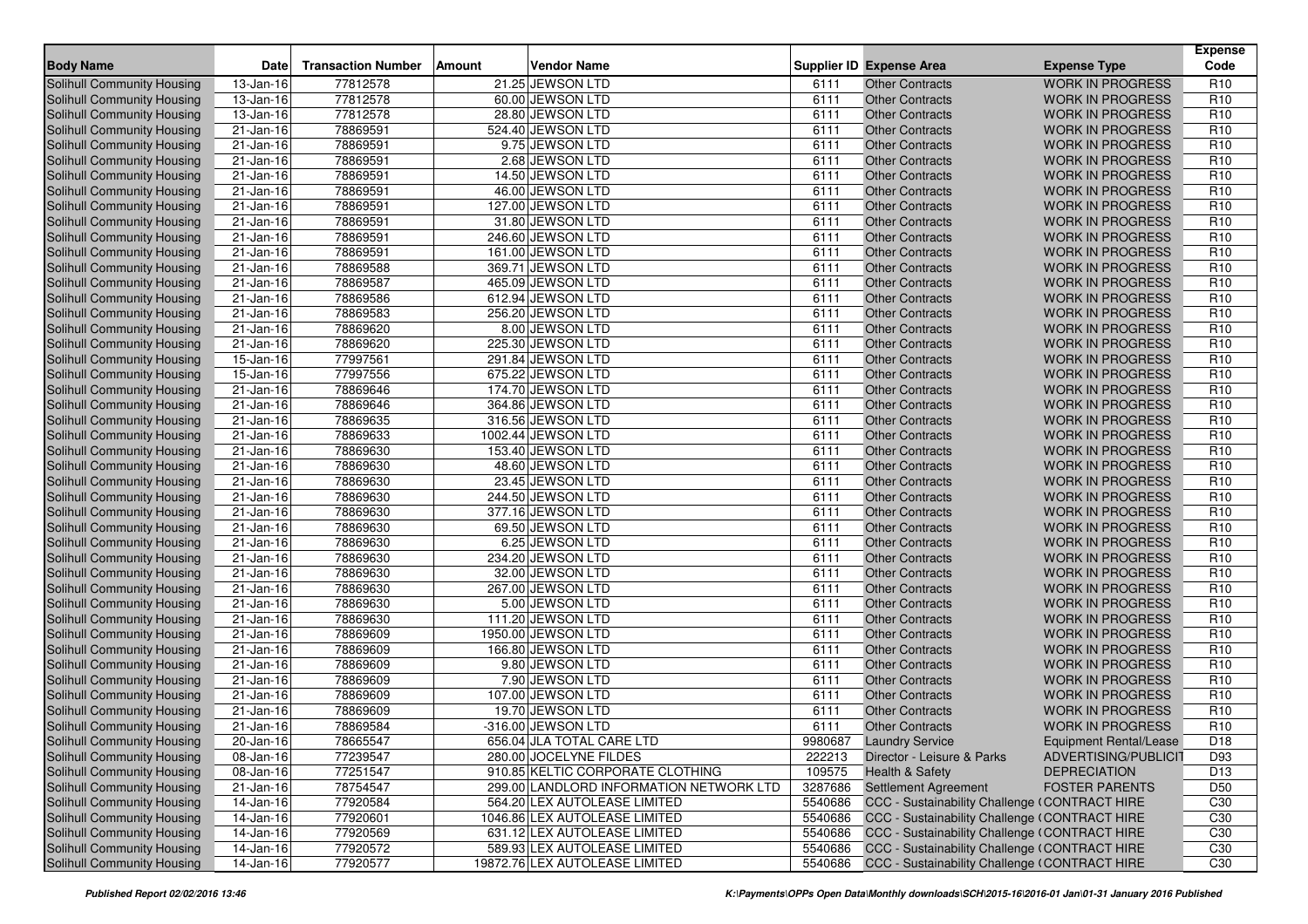| <b>Body Name</b>                  | <b>Date</b>             | <b>Transaction Number</b> | Vendor Name<br><b>Amount</b>                |         | Supplier ID Expense Area                                   | <b>Expense Type</b>          | <b>Expense</b><br>Code |
|-----------------------------------|-------------------------|---------------------------|---------------------------------------------|---------|------------------------------------------------------------|------------------------------|------------------------|
| Solihull Community Housing        | 14-Jan-16               | 77920584                  | -564.20 LEX AUTOLEASE LIMITED               | 5540686 | CCC - Sustainability Challenge (CONTRACT HIRE              |                              | C30                    |
| <b>Solihull Community Housing</b> | 14-Jan-16               | 77920584                  | 483.67 LEX AUTOLEASE LIMITED                | 5540686 | CCC - Sustainability Challenge (CONTRACT HIRE              |                              | C <sub>30</sub>        |
| Solihull Community Housing        | 22-Jan-16               | 78956547                  | 1807.84 LEX AUTOLEASE LIMITED               | 5540686 | CCC - Sustainability Challenge (CONTRACT HIRE              |                              | C <sub>30</sub>        |
| Solihull Community Housing        | 21-Jan-16               | 78727676                  | 293.75 LEX AUTOLEASE LIMITED                | 5540686 | CCC - Sustainability Challenge (CONTRACT HIRE              |                              | C30                    |
| Solihull Community Housing        | 15-Jan-16               | 77980547                  | 1888.12 LEX AUTOLEASE LIMITED               | 5540686 | CCC - Sustainability Challenge (CONTRACT HIRE              |                              | C30                    |
| Solihull Community Housing        | $22-Jan-16$             | 78956547                  | 182.03 LEX AUTOLEASE LIMITED                | 5540686 | CCC - Sustainability Challenge (Vehicle service and repail |                              | C60                    |
| Solihull Community Housing        | $\overline{15}$ -Jan-16 | 77981547                  | 341.04 LEX AUTOLEASE LIMITED                | 5540686 | CCC - Sustainability Challenge (Vehicle service and repai  |                              | C60                    |
| Solihull Community Housing        | 28-Jan-16               | 79299611                  | 955.04 LIFT & ENGINEERING SERVICES          | 1656614 | Catering                                                   | <b>Utility Related Works</b> | <b>B34</b>             |
| Solihull Community Housing        | 13-Jan-16               | 77739547                  | 3724.30 LIFT & ENGINEERING SERVICES         | 1656614 | Catering                                                   | <b>Utility Related Works</b> | <b>B34</b>             |
| Solihull Community Housing        | 28-Jan-16               | 79299605                  | 1705.18 LIFT & ENGINEERING SERVICES         | 1656614 | Catering                                                   | <b>Utility Related Works</b> | <b>B34</b>             |
| Solihull Community Housing        | 28-Jan-16               | 79299616                  | 479.75 LIFT & ENGINEERING SERVICES          | 1656614 | Catering                                                   | <b>Utility Related Works</b> | <b>B34</b>             |
| Solihull Community Housing        | $20$ -Jan-16            | 78644547                  | 17240.43 MAN COMMERCIAL PROTECTION LTD      | 946596  | Wages - Attendants                                         | <b>OTHER OPERATIONAL</b>     | <b>B43</b>             |
| Solihull Community Housing        | 12-Jan-16               | 77570548                  | 5898.96 MITIE PROPERTY SERVICES MIDS LTD    | 6724    | High Rise - Communal Decoratii Contractor Payments         |                              | <b>B70</b>             |
| Solihull Community Housing        | 13-Jan-16               | 77812576                  | 225.60 MOBILITY WORLD LTD                   | 278858  | <b>Other Contracts</b>                                     | <b>WORK IN PROGRESS</b>      | R <sub>10</sub>        |
| Solihull Community Housing        | 13-Jan-16               | 77812576                  | 15.00 MOBILITY WORLD LTD                    | 278858  | <b>Other Contracts</b>                                     | <b>WORK IN PROGRESS</b>      | R <sub>10</sub>        |
| Solihull Community Housing        | 08-Jan-16               | 77261547                  | 3070.23 MOSSVALE MAINTENANCE & SEALING SER  | 48908   | <b>Water Boosters</b>                                      | <b>Contractor Payments</b>   | <b>B70</b>             |
| Solihull Community Housing        | 08-Jan-16               | 77262547                  | 3070.23 MOSSVALE MAINTENANCE & SEALING SER  | 48908   | <b>Water Boosters</b>                                      | <b>Contractor Payments</b>   | <b>B70</b>             |
| Solihull Community Housing        | $\overline{21}$ -Jan-16 | 78869571                  | 23.80 NATIONAL PLASTICS                     | 206818  | <b>Other Contracts</b>                                     | <b>WORK IN PROGRESS</b>      | R <sub>10</sub>        |
| Solihull Community Housing        | 13-Jan-16               | 77812572                  | 231.00 NATIONAL PLASTICS                    | 206818  | <b>Other Contracts</b>                                     | <b>WORK IN PROGRESS</b>      | R <sub>10</sub>        |
| Solihull Community Housing        | 13-Jan-16               | 77812572                  | 30.50 NATIONAL PLASTICS                     | 206818  | <b>Other Contracts</b>                                     | <b>WORK IN PROGRESS</b>      | R <sub>10</sub>        |
| Solihull Community Housing        | $21 - Jan-16$           | 78869571                  | 38.20 NATIONAL PLASTICS                     | 206818  | <b>Other Contracts</b>                                     | <b>WORK IN PROGRESS</b>      | R <sub>10</sub>        |
| Solihull Community Housing        | 21-Jan-16               | 78869571                  | 154.00 NATIONAL PLASTICS                    | 206818  | <b>Other Contracts</b>                                     | <b>WORK IN PROGRESS</b>      | R <sub>10</sub>        |
| Solihull Community Housing        | 21-Jan-16               | 78869571                  | 9.40 NATIONAL PLASTICS                      | 206818  | <b>Other Contracts</b>                                     | <b>WORK IN PROGRESS</b>      | R <sub>10</sub>        |
| Solihull Community Housing        | 21-Jan-16               | 78869570                  | 231.00 NATIONAL PLASTICS                    | 206818  | <b>Other Contracts</b>                                     | <b>WORK IN PROGRESS</b>      | R <sub>10</sub>        |
| Solihull Community Housing        | 15-Jan-16               | 77997602                  | 209.90 NATIONAL SAFETY SUPPLIES             | 8072696 | <b>Other Contracts</b>                                     | <b>WORK IN PROGRESS</b>      | R <sub>10</sub>        |
| Solihull Community Housing        | 13-Jan-16               | 77812645                  | 372.50 NATIONAL SAFETY SUPPLIES             | 8072696 | <b>Other Contracts</b>                                     | <b>WORK IN PROGRESS</b>      | R <sub>10</sub>        |
| Solihull Community Housing        | 13-Jan-16               | 77812645                  | 67.50 NATIONAL SAFETY SUPPLIES              | 8072696 | <b>Other Contracts</b>                                     | <b>WORK IN PROGRESS</b>      | R <sub>10</sub>        |
| Solihull Community Housing        | 13-Jan-16               | 77812645                  | 12.20 NATIONAL SAFETY SUPPLIES              | 8072696 | <b>Other Contracts</b>                                     | <b>WORK IN PROGRESS</b>      | R <sub>10</sub>        |
| Solihull Community Housing        | 18-Jan-16               | 78112547                  | 5140.80 NAVMAN WIRELESS UK LTD              | 6765686 | CCC - Sustainability Challenge (CONTRACT HIRE              |                              | C <sub>30</sub>        |
| Solihull Community Housing        | 13-Jan-16               | 77812549                  | 210.00 NICHOLLS & CLARKE BUILDING PRODUCTS  | 176278  | <b>Other Contracts</b>                                     | <b>WORK IN PROGRESS</b>      | R <sub>10</sub>        |
| Solihull Community Housing        | 13-Jan-16               | 77812549                  | 293.71 NICHOLLS & CLARKE BUILDING PRODUCTS  | 176278  | <b>Other Contracts</b>                                     | <b>WORK IN PROGRESS</b>      | R <sub>10</sub>        |
| Solihull Community Housing        | $15 - Jan-16$           | 77997598                  | 1129.93 NICHOLLS & CLARKE BUILDING PRODUCTS | 176278  | <b>Other Contracts</b>                                     | <b>WORK IN PROGRESS</b>      | R <sub>10</sub>        |
| Solihull Community Housing        | 15-Jan-16               | 77997597                  | 420.00 NICHOLLS & CLARKE BUILDING PRODUCTS  | 176278  | <b>Other Contracts</b>                                     | <b>WORK IN PROGRESS</b>      | R <sub>10</sub>        |
| Solihull Community Housing        | 15-Jan-16               | 77997594                  | 585.99 NICHOLLS & CLARKE BUILDING PRODUCTS  | 176278  | <b>Other Contracts</b>                                     | <b>WORK IN PROGRESS</b>      | R <sub>10</sub>        |
| Solihull Community Housing        | 21-Jan-16               | 78869548                  | 210.00 NICHOLLS & CLARKE BUILDING PRODUCTS  | 176278  | <b>Other Contracts</b>                                     | <b>WORK IN PROGRESS</b>      | R <sub>10</sub>        |
| Solihull Community Housing        | 21-Jan-16               | 78869548                  | 210.00 NICHOLLS & CLARKE BUILDING PRODUCTS  | 176278  | <b>Other Contracts</b>                                     | <b>WORK IN PROGRESS</b>      | R <sub>10</sub>        |
| Solihull Community Housing        | 21-Jan-16               | 78869548                  | 230.00 NICHOLLS & CLARKE BUILDING PRODUCTS  | 176278  | <b>Other Contracts</b>                                     | <b>WORK IN PROGRESS</b>      | R <sub>10</sub>        |
| Solihull Community Housing        | 21-Jan-16               | 78869548                  | 118.70 NICHOLLS & CLARKE BUILDING PRODUCTS  | 176278  | <b>Other Contracts</b>                                     | <b>WORK IN PROGRESS</b>      | R <sub>10</sub>        |
| Solihull Community Housing        | 21-Jan-16               | 78869548                  | 5.24 NICHOLLS & CLARKE BUILDING PRODUCTS    | 176278  | <b>Other Contracts</b>                                     | <b>WORK IN PROGRESS</b>      | R <sub>10</sub>        |
| Solihull Community Housing        | 21-Jan-16               | 78869548                  | 20.08 NICHOLLS & CLARKE BUILDING PRODUCTS   | 176278  | <b>Other Contracts</b>                                     | <b>WORK IN PROGRESS</b>      | R <sub>10</sub>        |
| Solihull Community Housing        | 21-Jan-16               | 78869547                  | 47.13 NICHOLLS & CLARKE BUILDING PRODUCTS   | 176278  | <b>Other Contracts</b>                                     | <b>WORK IN PROGRESS</b>      | R <sub>10</sub>        |
| <b>Solihull Community Housing</b> | 21-Jan-16               | 78869547                  | 17.76 NICHOLLS & CLARKE BUILDING PRODUCTS   | 176278  | <b>Other Contracts</b>                                     | <b>WORK IN PROGRESS</b>      | R <sub>10</sub>        |
| Solihull Community Housing        | 21-Jan-16               | 78869547                  | 264.93 NICHOLLS & CLARKE BUILDING PRODUCTS  | 176278  | <b>Other Contracts</b>                                     | <b>WORK IN PROGRESS</b>      | R <sub>10</sub>        |
| Solihull Community Housing        | 19-Jan-16               | 78315547                  | 552.78 NIYAA PEOPLE                         |         | 1651616 Spatial Policy and Delivery Servi Agency Staff     |                              | A60                    |
| Solihull Community Housing        | 06-Jan-16               | 77044547                  | 315.45 NIYAA PEOPLE                         |         | 1651616 Capital Programmes                                 | <b>Agency Staff</b>          | A60                    |
| Solihull Community Housing        | 08-Jan-16               | 77263547                  | 210.30 NIYAA PEOPLE                         |         | 1651616 Capital Programmes                                 | <b>Agency Staff</b>          | A60                    |
| Solihull Community Housing        | 19-Jan-16               | 78327547                  | 875.00 NIYAA PEOPLE                         |         | 1651616 Capital Programmes                                 | <b>Agency Staff</b>          | A60                    |
| Solihull Community Housing        | 19-Jan-16               | 78331547                  | 900.00 NIYAA PEOPLE                         |         | 1651616 Capital Programmes                                 | <b>Agency Staff</b>          | A60                    |
| Solihull Community Housing        | 15-Jan-16               | 77982547                  | 518.74 NIYAA PEOPLE                         |         | 1651616 Capital Programmes                                 | <b>Agency Staff</b>          | A60                    |
| Solihull Community Housing        | 22-Jan-16               | 78928548                  | 518.74 NIYAA PEOPLE                         |         | 1651616 Capital Programmes                                 | <b>Agency Staff</b>          | A60                    |
| Solihull Community Housing        | $12$ -Jan-16            | 77577564                  | 552.78 NIYAA PEOPLE                         | 1651616 | Spatial Policy and Delivery Servi Agency Staff             |                              | A60                    |
| Solihull Community Housing        | $12$ -Jan-16            | 77571547                  | 444.00 NIYAA PEOPLE                         | 1651616 | Spatial Policy and Delivery Servi Agency Staff             |                              | A60                    |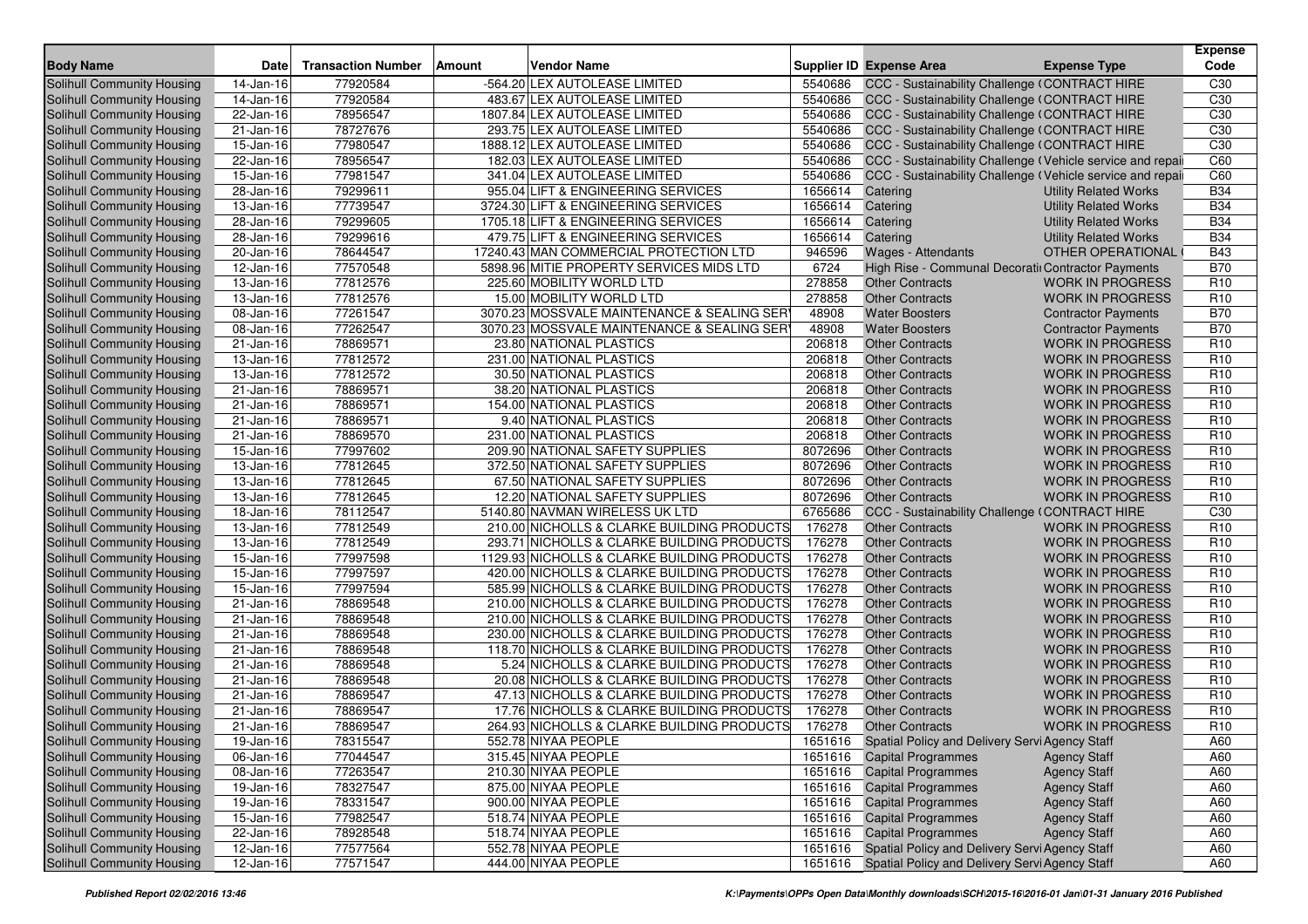| <b>Body Name</b>                                         | Date                    | <b>Transaction Number</b> | Amount | <b>Vendor Name</b>                         |                    | <b>Supplier ID Expense Area</b>                | <b>Expense Type</b>        | <b>Expense</b><br>Code |
|----------------------------------------------------------|-------------------------|---------------------------|--------|--------------------------------------------|--------------------|------------------------------------------------|----------------------------|------------------------|
| Solihull Community Housing                               | 12-Jan-16               | 77573547                  |        | 552.78 NIYAA PEOPLE                        | 1651616            | Spatial Policy and Delivery Servi Agency Staff |                            | A60                    |
| Solihull Community Housing                               |                         | 77576548                  |        |                                            |                    |                                                |                            | A60                    |
|                                                          | 12-Jan-16               | 78316547                  |        | 552.78 NIYAA PEOPLE<br>552.78 NIYAA PEOPLE | 1651616<br>1651616 | Spatial Policy and Delivery Servi Agency Staff |                            | A60                    |
| Solihull Community Housing<br>Solihull Community Housing | 19-Jan-16               |                           |        |                                            |                    | Spatial Policy and Delivery Servi Agency Staff |                            |                        |
|                                                          | 19-Jan-16               | 78317547                  |        | 552.78 NIYAA PEOPLE                        | 1651616            | Spatial Policy and Delivery Servi Agency Staff |                            | A60                    |
| Solihull Community Housing                               | 19-Jan-16               | 78313547                  |        | 552.78 NIYAA PEOPLE                        | 1651616            | Spatial Policy and Delivery Servi Agency Staff |                            | A60                    |
| Solihull Community Housing                               | $19$ -Jan-16            | 78314547                  |        | 552.78 NIYAA PEOPLE                        | 1651616            | Spatial Policy and Delivery Servi Agency Staff |                            | A60                    |
| Solihull Community Housing                               | 22-Jan-16               | 78940549                  |        | 268.92 NIYAA PEOPLE                        | 1651616            | Spatial Policy and Delivery Servi Agency Staff |                            | A60                    |
| <b>Solihull Community Housing</b>                        | 22-Jan-16               | 78940549                  |        | -268.92 NIYAA PEOPLE                       | 1651616            | Spatial Policy and Delivery Servi Agency Staff |                            | A60                    |
| Solihull Community Housing                               | 22-Jan-16               | 78940549                  |        | 224.10 NIYAA PEOPLE                        | 1651616            | Spatial Policy and Delivery Servi Agency Staff |                            | A60                    |
| <b>Solihull Community Housing</b>                        | 22-Jan-16               | 78942547                  |        | 522.78 NIYAA PEOPLE                        | 1651616            | Spatial Policy and Delivery Servi Agency Staff |                            | A60                    |
| Solihull Community Housing                               | 22-Jan-16               | 78942547                  |        | -522.78 NIYAA PEOPLE                       | 1651616            | Spatial Policy and Delivery Servi Agency Staff |                            | A60                    |
| <b>Solihull Community Housing</b>                        | 22-Jan-16               | 78942547                  |        | 552.78 NIYAA PEOPLE                        | 1651616            | Spatial Policy and Delivery Servi Agency Staff |                            | A60                    |
| <b>Solihull Community Housing</b>                        | 22-Jan-16               | 78946548                  |        | 552.78 NIYAA PEOPLE                        | 1651616            | Spatial Policy and Delivery Servi Agency Staff |                            | A60                    |
| Solihull Community Housing                               | 22-Jan-16               | 78948547                  |        | 224.10 NIYAA PEOPLE                        | 1651616            | Spatial Policy and Delivery Servi Agency Staff |                            | A60                    |
| Solihull Community Housing                               | 22-Jan-16               | 78949548                  |        | 552.78 NIYAA PEOPLE                        | 1651616            | Spatial Policy and Delivery Servi Agency Staff |                            | A60                    |
| Solihull Community Housing                               | 22-Jan-16               | 78949548                  |        | 552.78 NIYAA PEOPLE                        | 1651616            | Spatial Policy and Delivery Servi Agency Staff |                            | A60                    |
| Solihull Community Housing                               | 22-Jan-16               | 78949548                  |        | -552.78 NIYAA PEOPLE                       | 1651616            | Spatial Policy and Delivery Servi Agency Staff |                            | A60                    |
| <b>Solihull Community Housing</b>                        | 06-Jan-16               | 77046548                  |        | 336.15 NIYAA PEOPLE                        | 1651616            | Spatial Policy and Delivery Servi Agency Staff |                            | A60                    |
| Solihull Community Housing                               | 05-Jan-16               | 76915547                  |        | 552.78 NIYAA PEOPLE                        | 1651616            | Spatial Policy and Delivery Servi Agency Staff |                            | A60                    |
| <b>Solihull Community Housing</b>                        | 05-Jan-16               | 76917547                  |        | 552.78 NIYAA PEOPLE                        | 1651616            | Spatial Policy and Delivery Servi Agency Staff |                            | A60                    |
| Solihull Community Housing                               | 06-Jan-16               | 77056550                  |        | 336.15 NIYAA PEOPLE                        | 1651616            | Spatial Policy and Delivery Servi Agency Staff |                            | A60                    |
| Solihull Community Housing                               | 06-Jan-16               | 77057548                  |        | 336.15 NIYAA PEOPLE                        | 1651616            | Spatial Policy and Delivery Servi Agency Staff |                            | A60                    |
| Solihull Community Housing                               | 06-Jan-16               | 77060547                  |        | 336.15 NIYAA PEOPLE                        | 1651616            | Spatial Policy and Delivery Servi Agency Staff |                            | A60                    |
| Solihull Community Housing                               | 06-Jan-16               | 77062547                  |        | 336.15 NIYAA PEOPLE                        | 1651616            | Spatial Policy and Delivery Servi Agency Staff |                            | A60                    |
| Solihull Community Housing                               | 19-Jan-16               | 78325547                  |        | 444.00 NIYAA PEOPLE                        | 1651616            | Spatial Policy and Delivery Servi Agency Staff |                            | A60                    |
| <b>Solihull Community Housing</b>                        | 19-Jan-16               | 78326547                  |        | 552.78 NIYAA PEOPLE                        | 1651616            | Spatial Policy and Delivery Servi Agency Staff |                            | A60                    |
| Solihull Community Housing                               | 18-Jan-16               | 78114548                  |        | 552.78 NIYAA PEOPLE                        | 1651616            | Spatial Policy and Delivery Servi Agency Staff |                            | A60                    |
| <b>Solihull Community Housing</b>                        | $\overline{06}$ -Jan-16 | 77064547                  |        | 336.15 NIYAA PEOPLE                        | 1651616            | Spatial Policy and Delivery Servi Agency Staff |                            | A60                    |
| <b>Solihull Community Housing</b>                        | 22-Jan-16               | 78955547                  |        | 552.78 NIYAA PEOPLE                        | 1651616            | Spatial Policy and Delivery Servi Agency Staff |                            | A60                    |
| Solihull Community Housing                               | 22-Jan-16               | 78957547                  |        | 224.10 NIYAA PEOPLE                        | 1651616            | Spatial Policy and Delivery Servi Agency Staff |                            | A60                    |
| Solihull Community Housing                               | $22$ -Jan-16            | 78959548                  |        | 552.78 NIYAA PEOPLE                        | 1651616            | Spatial Policy and Delivery Servi Agency Staff |                            | A60                    |
| <b>Solihull Community Housing</b>                        | $\overline{22}$ -Jan-16 | 78964548                  |        | 444.00 NIYAA PEOPLE                        | 1651616            | Spatial Policy and Delivery Servi Agency Staff |                            | A60                    |
| Solihull Community Housing                               | 22-Jan-16               | 78965547                  |        | 552.78 NIYAA PEOPLE                        | 1651616            | Spatial Policy and Delivery Servi Agency Staff |                            | A60                    |
| Solihull Community Housing                               | 22-Jan-16               | 78967547                  |        | 224.10 NIYAA PEOPLE                        | 1651616            | Spatial Policy and Delivery Servi Agency Staff |                            | A60                    |
| <b>Solihull Community Housing</b>                        | 07-Jan-16               | 77156547                  |        | 336.15 NIYAA PEOPLE                        | 1651616            | CHH - Sanctuary Scheme                         | <b>Agency Staff</b>        | A60                    |
| Solihull Community Housing                               | 22-Jan-16               | 78968549                  |        | 552.78 NIYAA PEOPLE                        | 1651616            | Decent Homes Prog - Internal                   | <b>Agency Staff</b>        | A60                    |
| <b>Solihull Community Housing</b>                        | 22-Jan-16               | 78977552                  |        | 552.78 NIYAA PEOPLE                        | 1651616            | Decent Homes Prog - Internal                   | <b>Agency Staff</b>        | A60                    |
| Solihull Community Housing                               | 19-Jan-16               | 78312547                  |        | 552.78 NIYAA PEOPLE                        | 1651616            | <b>Adaptations Major</b>                       | <b>Agency Staff</b>        | A60                    |
| Solihull Community Housing                               | 06-Jan-16               | 77067547                  |        | 313.74 NIYAA PEOPLE                        | 1651616            | <b>Adaptations Major</b>                       | <b>Agency Staff</b>        | A60                    |
| <b>Solihull Community Housing</b>                        | 22-Jan-16               | 78938547                  |        | 552.78 NIYAA PEOPLE                        | 1651616            | <b>Adaptations Major</b>                       | <b>Agency Staff</b>        | A60                    |
| Solihull Community Housing                               | 06-Jan-16               | 77052547                  |        | 546.00 NIYAA PEOPLE                        | 1651616            | Catering                                       | <b>Agency Staff</b>        | A60                    |
| Solihull Community Housing                               | 22-Jan-16               | 78958547                  |        | 639.24 NIYAA PEOPLE                        | 1651616            | Catering                                       | <b>Agency Staff</b>        | A60                    |
| Solihull Community Housing                               | 22-Jan-16               | 78935550                  |        | 896.10 NIYAA PEOPLE                        | 1651616 Catering   |                                                | <b>Agency Staff</b>        | A60                    |
| Solihull Community Housing                               | $22-Jan-16$             | 78936548                  |        | 899.70 NIYAA PEOPLE                        | 1651616 Catering   |                                                | <b>Agency Staff</b>        | A60                    |
| <b>Solihull Community Housing</b>                        | 22-Jan-16               | 78935547                  |        | 385.20 NIYAA PEOPLE                        | 1651616 Catering   |                                                | <b>Agency Staff</b>        | A60                    |
| <b>Solihull Community Housing</b>                        | $\overline{21}$ -Jan-16 | 78727684                  |        | 275.63 NIYAA PEOPLE                        | 1651616            | Leisure, Parks & Play Administra Agency Staff  |                            | A60                    |
| <b>Solihull Community Housing</b>                        | 13-Jan-16               | 77769548                  |        | 3317.56 NOVUS PROPERTY SOLUTIONS           | 3522686            | Decent Homes Prog - Internal                   | <b>Contractor Payments</b> | <b>B70</b>             |
| Solihull Community Housing                               | 07-Jan-16               | 77171550                  |        | 1249.70 NOVUS PROPERTY SOLUTIONS           | 3522686            | Decent Homes Prog - Internal                   | <b>Contractor Payments</b> | <b>B70</b>             |
| <b>Solihull Community Housing</b>                        | 15-Jan-16               | 77994547                  |        | 295.97 NOVUS PROPERTY SOLUTIONS            | 3522686            | <b>CHH - Sanctuary Scheme</b>                  | <b>BUILDINGS</b>           | <b>B31</b>             |
| Solihull Community Housing                               | 05-Jan-16               | 76948629                  |        | 278.56 NOVUS PROPERTY SOLUTIONS            | 3522686            | <b>CHH - Sanctuary Scheme</b>                  | <b>BUILDINGS</b>           | <b>B31</b>             |
| <b>Solihull Community Housing</b>                        | $\overline{05}$ -Jan-16 | 76948628                  |        | 348.20 NOVUS PROPERTY SOLUTIONS            | 3522686            | CHH - Sanctuary Scheme                         | <b>BUILDINGS</b>           | <b>B31</b>             |
| Solihull Community Housing                               | 28-Jan-16               | 79299745                  |        | 383.02 NOVUS PROPERTY SOLUTIONS            | 3522686            | <b>CHH - Sanctuary Scheme</b>                  | <b>BUILDINGS</b>           | <b>B31</b>             |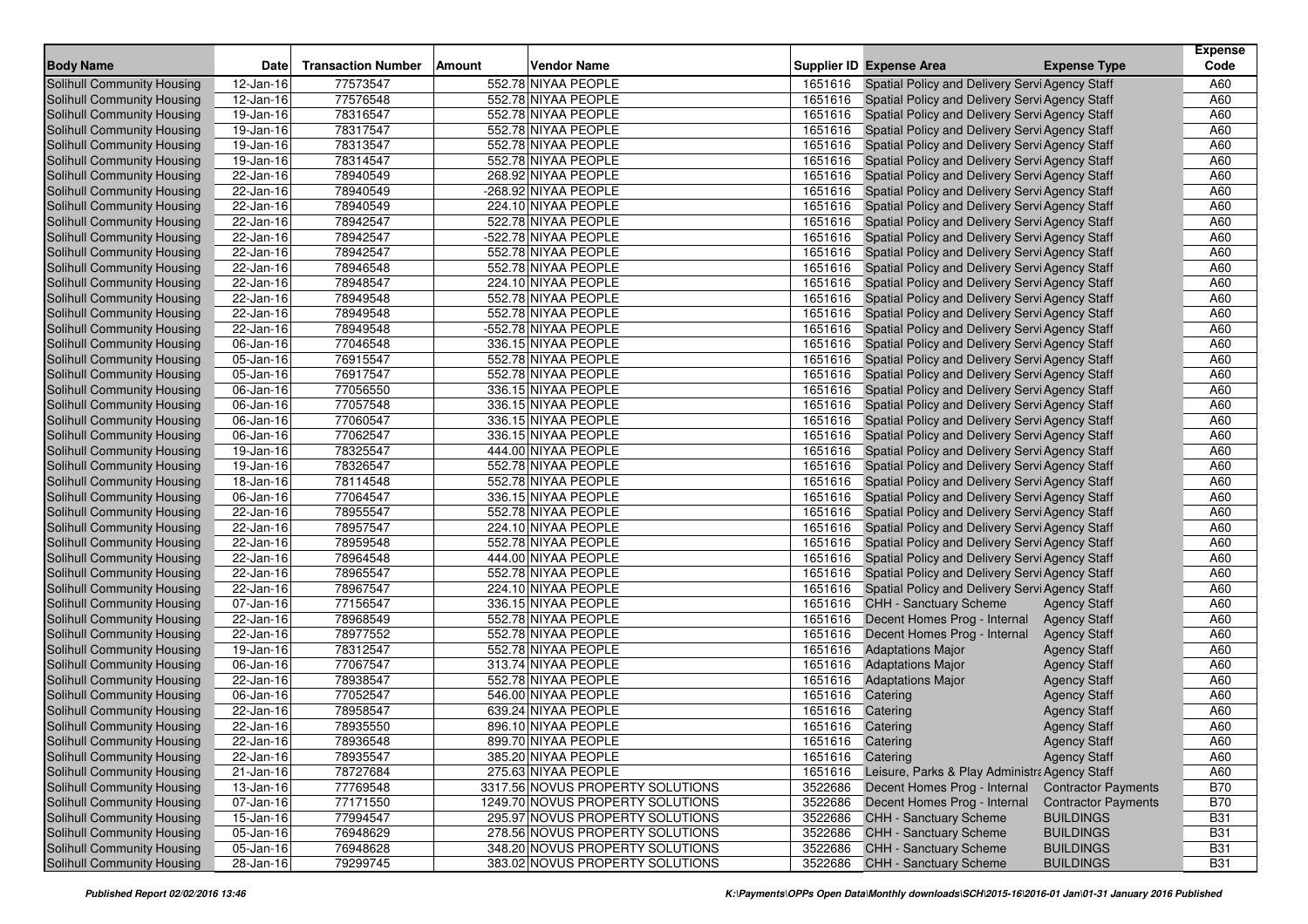| <b>Body Name</b>                  | <b>Date</b>             | <b>Transaction Number</b> | Amount<br><b>Vendor Name</b>              |         | Supplier ID Expense Area                              | <b>Expense Type</b>          | <b>Expense</b><br>Code |
|-----------------------------------|-------------------------|---------------------------|-------------------------------------------|---------|-------------------------------------------------------|------------------------------|------------------------|
| Solihull Community Housing        | 28-Jan-16               | 79299743                  | 696.40 NOVUS PROPERTY SOLUTIONS           | 3522686 | CHH - Sanctuary Scheme                                | <b>BUILDINGS</b>             | <b>B31</b>             |
| Solihull Community Housing        | 28-Jan-16               | 79299742                  | 224.24 NOVUS PROPERTY SOLUTIONS           | 3522686 | <b>CHH - Sanctuary Scheme</b>                         | <b>BUILDINGS</b>             | <b>B31</b>             |
| Solihull Community Housing        | $\overline{28}$ -Jan-16 | 79299739                  | 278.56 NOVUS PROPERTY SOLUTIONS           | 3522686 | <b>CHH - Sanctuary Scheme</b>                         | <b>BUILDINGS</b>             | <b>B31</b>             |
| Solihull Community Housing        | 28-Jan-16               | 79299733                  | 539.71 NOVUS PROPERTY SOLUTIONS           | 3522686 | CHH - Sanctuary Scheme                                | <b>BUILDINGS</b>             | <b>B31</b>             |
| Solihull Community Housing        | 28-Jan-16               | 79299731                  | 208.92 NOVUS PROPERTY SOLUTIONS           | 3522686 | CHH - Sanctuary Scheme                                | <b>BUILDINGS</b>             | <b>B31</b>             |
| Solihull Community Housing        | 28-Jan-16               | 79299728                  | 243.74 NOVUS PROPERTY SOLUTIONS           | 3522686 | CHH - Sanctuary Scheme                                | <b>BUILDINGS</b>             | <b>B31</b>             |
| Solihull Community Housing        | 28-Jan-16               | 79299726                  | 340.44 NOVUS PROPERTY SOLUTIONS           | 3522686 | <b>CHH - Sanctuary Scheme</b>                         | <b>BUILDINGS</b>             | <b>B31</b>             |
| Solihull Community Housing        | 28-Jan-16               | 79299722                  | 833.82 NOVUS PROPERTY SOLUTIONS           | 3522686 | CHH - Sanctuary Scheme                                | <b>BUILDINGS</b>             | <b>B31</b>             |
| Solihull Community Housing        | 28-Jan-16               | 79299721                  | 671.54 NOVUS PROPERTY SOLUTIONS           | 3522686 | CHH - Sanctuary Scheme                                | <b>BUILDINGS</b>             | <b>B31</b>             |
| Solihull Community Housing        | 28-Jan-16               | 79299719                  | 265.56 NOVUS PROPERTY SOLUTIONS           | 3522686 | <b>CHH - Sanctuary Scheme</b>                         | <b>BUILDINGS</b>             | <b>B31</b>             |
| Solihull Community Housing        | 28-Jan-16               | 79299718                  | 388.59 NOVUS PROPERTY SOLUTIONS           | 3522686 | CHH - Sanctuary Scheme                                | <b>BUILDINGS</b>             | <b>B31</b>             |
| Solihull Community Housing        | 05-Jan-16               | 76948622                  | 226.33 NOVUS PROPERTY SOLUTIONS           | 3522686 | CHH - Sanctuary Scheme                                | <b>BUILDINGS</b>             | <b>B31</b>             |
| Solihull Community Housing        | 05-Jan-16               | 76948615                  | 661.58 NOVUS PROPERTY SOLUTIONS           | 3522686 | CHH - Sanctuary Scheme                                | <b>BUILDINGS</b>             | <b>B31</b>             |
| Solihull Community Housing        | 18-Jan-16               | 78124547                  | 62532.80 OPENVIEW SECURITY SOLUTIONS LTD  | 2385686 | <b>SRB</b>                                            | <b>Contractor Payments</b>   | <b>B70</b>             |
| Solihull Community Housing        | 05-Jan-16               | 76948603                  | 325.36 OPENVIEW SECURITY SOLUTIONS LTD    | 2385686 | Catering                                              | <b>Utility Related Works</b> | <b>B34</b>             |
| Solihull Community Housing        | 28-Jan-16               | 79299682                  | 325.06 OPENVIEW SECURITY SOLUTIONS LTD    | 2385686 | Catering                                              | <b>Utility Related Works</b> | <b>B34</b>             |
| Solihull Community Housing        | 28-Jan-16               | 79299687                  | 325.36 OPENVIEW SECURITY SOLUTIONS LTD    | 2385686 | Catering                                              | <b>Utility Related Works</b> | <b>B34</b>             |
| Solihull Community Housing        | 28-Jan-16               | 79299660                  | 325.36 OPENVIEW SECURITY SOLUTIONS LTD    | 2385686 | Catering                                              | <b>Utility Related Works</b> | <b>B34</b>             |
| Solihull Community Housing        | 28-Jan-16               | 79299648                  | 322.26 OPENVIEW SECURITY SOLUTIONS LTD    | 2385686 | Catering                                              | <b>Utility Related Works</b> | <b>B34</b>             |
| Solihull Community Housing        | 28-Jan-16               | 79299636                  | 359.95 OPENVIEW SECURITY SOLUTIONS LTD    | 2385686 | Catering                                              | <b>Utility Related Works</b> | <b>B34</b>             |
| Solihull Community Housing        | 28-Jan-16               | 79299635                  | 325.36 OPENVIEW SECURITY SOLUTIONS LTD    | 2385686 | Catering                                              | <b>Utility Related Works</b> | <b>B34</b>             |
| Solihull Community Housing        | 28-Jan-16               | 79299631                  | 325.36 OPENVIEW SECURITY SOLUTIONS LTD    | 2385686 | Catering                                              | <b>Utility Related Works</b> | <b>B34</b>             |
| Solihull Community Housing        | 28-Jan-16               | 79299624                  | 325.36 OPENVIEW SECURITY SOLUTIONS LTD    | 2385686 | Catering                                              | <b>Utility Related Works</b> | <b>B34</b>             |
| Solihull Community Housing        | 28-Jan-16               | 79299698                  | 325.36 OPENVIEW SECURITY SOLUTIONS LTD    | 2385686 | Catering                                              | <b>Utility Related Works</b> | <b>B34</b>             |
| Solihull Community Housing        | 28-Jan-16               | 79299708                  | 325.36 OPENVIEW SECURITY SOLUTIONS LTD    | 2385686 | Catering                                              | <b>Utility Related Works</b> | <b>B34</b>             |
| Solihull Community Housing        | 28-Jan-16               | 79299699                  | 228.20 OPENVIEW SECURITY SOLUTIONS LTD    | 2385686 | Catering                                              | <b>Utility Related Works</b> | <b>B34</b>             |
| Solihull Community Housing        | 05-Jan-16               | 76948645                  | 379.60 ORBIS PROTECT LIMITED              | 6049687 | Spatial Policy and Delivery Servi Voids               |                              | <b>B38</b>             |
| Solihull Community Housing        | 21-Jan-16               | 78727688                  | 2350.00 ORBIS PROTECT LIMITED             | 6049687 | Leisure, Parks & Play Administra Other Fees & Charges |                              | D <sub>59</sub>        |
| Solihull Community Housing        | $\overline{0}$ 5-Jan-16 | 76948656                  | 339.52 ORBIS PROTECT LIMITED              | 6049687 | Spatial Policy and Delivery Servi Voids               |                              | <b>B38</b>             |
| Solihull Community Housing        | 05-Jan-16               | 76948654                  | 351.86 ORBIS PROTECT LIMITED              | 6049687 | Spatial Policy and Delivery Servi Voids               |                              | <b>B38</b>             |
| Solihull Community Housing        | 05-Jan-16               | 76948651                  | 235.00 ORBIS PROTECT LIMITED              | 6049687 | Spatial Policy and Delivery Servi Voids               |                              | <b>B38</b>             |
| Solihull Community Housing        | 05-Jan-16               | 76948650                  | 324.32 ORBIS PROTECT LIMITED              | 6049687 | Spatial Policy and Delivery Servi Voids               |                              | <b>B38</b>             |
| Solihull Community Housing        | 05-Jan-16               | 76948649                  | 222.23 ORBIS PROTECT LIMITED              | 6049687 | Spatial Policy and Delivery Servi Voids               |                              | <b>B38</b>             |
| Solihull Community Housing        | 05-Jan-16               | 76948647                  | 322.05 ORBIS PROTECT LIMITED              | 6049687 | Spatial Policy and Delivery Servi Voids               |                              | <b>B38</b>             |
| Solihull Community Housing        | 05-Jan-16               | 76948643                  | 394.61 ORBIS PROTECT LIMITED              | 6049687 | Spatial Policy and Delivery Servi Voids               |                              | <b>B38</b>             |
| Solihull Community Housing        | 15-Jan-16               | 77994548                  | 370.60 ORBIS PROTECT LIMITED              | 6049687 | Spatial Policy and Delivery Servi Voids               |                              | <b>B38</b>             |
| Solihull Community Housing        | 07-Jan-16               | 77171559                  | 234.50 ORBIS PROTECT LIMITED              | 6049687 | Spatial Policy and Delivery Servi Voids               |                              | <b>B38</b>             |
| Solihull Community Housing        | 07-Jan-16               | 77171551                  | 713.50 ORBIS PROTECT LIMITED              | 6049687 | Spatial Policy and Delivery Servi Voids               |                              | <b>B38</b>             |
| Solihull Community Housing        | 28-Jan-16               | 79299747                  | 467.00 ORBIS PROTECT LIMITED              | 6049687 | Spatial Policy and Delivery Servi Voids               |                              | <b>B38</b>             |
| Solihull Community Housing        | 15-Jan-16               | 77994575                  | 249.50 ORBIS PROTECT LIMITED              | 6049687 | Spatial Policy and Delivery Servi Voids               |                              | <b>B38</b>             |
| Solihull Community Housing        | 28-Jan-16               | 79299791                  | 408.57 ORBIS PROTECT LIMITED              | 6049687 | Spatial Policy and Delivery Servi Voids               |                              | <b>B38</b>             |
| <b>Solihull Community Housing</b> | 28-Jan-16               | 79299790                  | 222.65 ORBIS PROTECT LIMITED              | 6049687 | Spatial Policy and Delivery Servi Voids               |                              | <b>B38</b>             |
| Solihull Community Housing        | 28-Jan-16               | 79299788                  | 292.93 ORBIS PROTECT LIMITED              | 6049687 | Spatial Policy and Delivery Servi Voids               |                              | <b>B38</b>             |
| Solihull Community Housing        | 28-Jan-16               | 79299786                  | 222.56 ORBIS PROTECT LIMITED              | 6049687 | Spatial Policy and Delivery Servi Voids               |                              | <b>B38</b>             |
| Solihull Community Housing        | 28-Jan-16               | 79299806                  | 240.00 ORBIS PROTECT LIMITED              | 6049687 | Spatial Policy and Delivery Servi Voids               |                              | <b>B38</b>             |
| Solihull Community Housing        | 21-Jan-16               | 78869666                  | 5873.70 PACE PETROLEUM LTD                | 112230  | <b>Other Contracts</b>                                | <b>WORK IN PROGRESS</b>      | R <sub>10</sub>        |
| Solihull Community Housing        | 29-Jan-16               | 79347574                  | 306.19 PAKAWASTE LTD                      | 7167    | <b>Other Contracts</b>                                | <b>ASC</b>                   | E20                    |
| Solihull Community Housing        | 08-Jan-16               | 77264547                  | 975.50 PENNINGTON CHOICE LTD              | 227134  | Energy Performance Certificates Other Fees & Charges  |                              | D <sub>59</sub>        |
| Solihull Community Housing        | 14-Jan-16               | 77910548                  | 1199.80 PJC CONSULTANTS                   | 9978687 | <b>Electrical Sub Mains</b>                           | <b>Contractor Payments</b>   | <b>B70</b>             |
| Solihull Community Housing        | 22-Jan-16               | 78960547                  | 350.00 PLAIN ENGLISH CAMPAIGN LTD         | 25046   | Customer, Communication & Inf FOSTER PARENTS          |                              | D <sub>50</sub>        |
| Solihull Community Housing        | 26-Jan-16               | 79213547                  | 428.83 RANDSTAD EMPLOYMENT BUREAU LIMITED | 219089  | <b>Wellbeing Service</b>                              | <b>Agency Staff</b>          | A60                    |
| Solihull Community Housing        | $19$ -Jan-16            | 78347547                  | 428.83 RANDSTAD EMPLOYMENT BUREAU LIMITED | 219089  | <b>Wellbeing Service</b>                              | <b>Agency Staff</b>          | A60                    |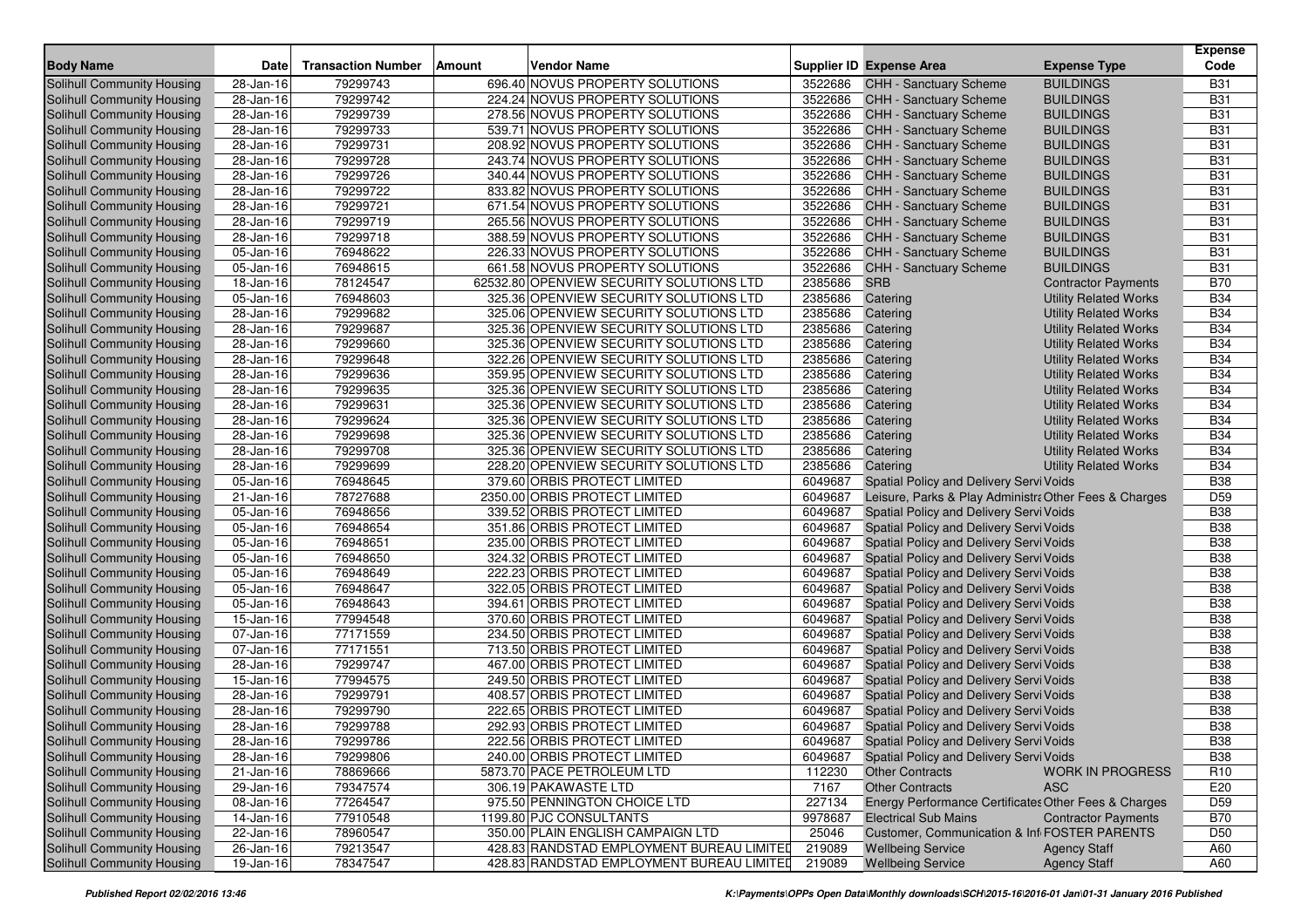| <b>Body Name</b>                  | <b>Date</b>             | <b>Transaction Number</b> | Amount<br>Vendor Name                     |          | <b>Supplier ID Expense Area</b>                         | <b>Expense Type</b>          | <b>Expense</b><br>Code |
|-----------------------------------|-------------------------|---------------------------|-------------------------------------------|----------|---------------------------------------------------------|------------------------------|------------------------|
| Solihull Community Housing        | 27-Jan-16               | 79250548                  | 429.94 RANDSTAD EMPLOYMENT BUREAU LTD     | 54515    | Housing Aid & Homelessness                              | <b>Agency Staff</b>          | A60                    |
| <b>Solihull Community Housing</b> | 20-Jan-16               | 78644548                  | 429.94 RANDSTAD EMPLOYMENT BUREAU LTD     | 54515    | <b>Housing Aid &amp; Homelessness</b>                   | <b>Agency Staff</b>          | A60                    |
| Solihull Community Housing        | $\overline{20}$ -Jan-16 | 78651547                  | 342.79 RANDSTAD EMPLOYMENT BUREAU LTD     | 54515    | Housing Aid & Homelessness                              | <b>Agency Staff</b>          | A60                    |
| Solihull Community Housing        | 18-Jan-16               | 78074547                  | 650.00 REDACTED PERSONAL DATA             | 9978689  | Capital Expenditure (Non Currer Provision For Homelessn |                              | U20                    |
| Solihull Community Housing        | 25-Jan-16               | 79080547                  | 920.00 REDACTED PERSONAL DATA             | 29943    | Private Sector - Minor Works                            | <b>Contractor Payments</b>   | <b>B70</b>             |
| Solihull Community Housing        | 20-Jan-16               | 78566563                  | 9000.00 REDACTED PERSONAL DATA            | 10073687 | Private Sector - Disabled Faciliti Contractor Payments  |                              | <b>B70</b>             |
| Solihull Community Housing        | 28-Jan-16               | 79284548                  | 1132.50 REED                              | 260459   | CHH - Sanctuary Scheme                                  | <b>Agency Staff</b>          | A60                    |
| Solihull Community Housing        | 21-Jan-16               | 78727690                  | 378.74 REED                               | 260459   | <b>CHH - Sanctuary Scheme</b>                           | <b>Agency Staff</b>          | A60                    |
| Solihull Community Housing        | 21-Jan-16               | 78727693                  | 293.85 REED                               | 260459   | CHH - Sanctuary Scheme                                  | <b>Agency Staff</b>          | A60                    |
| Solihull Community Housing        | 21-Jan-16               | 78727697                  | 489.75 REED                               | 260459   | CHH - Sanctuary Scheme                                  | <b>Agency Staff</b>          | A60                    |
| Solihull Community Housing        | 11-Jan-16               | 77390547                  | 260.31 REED                               | 260459   | Leisure, Parks & Play Administra Agency Staff           |                              | A60                    |
| Solihull Community Housing        | 11-Jan-16               | 77392548                  | 489.72 REED                               | 260459   | Leisure, Parks & Play Administra Agency Staff           |                              | A60                    |
| Solihull Community Housing        | 20-Jan-16               | 78580562                  | 286.20 REED                               | 260459   | Leisure, Parks & Play Administra Agency Staff           |                              | A60                    |
| Solihull Community Housing        | 20-Jan-16               | 78580564                  | 296.55 REED                               | 260459   | Leisure, Parks & Play Administra Agency Staff           |                              | A60                    |
| Solihull Community Housing        | 20-Jan-16               | 78580569                  | 340.04 REED                               | 260459   | Leisure, Parks & Play Administra Agency Staff           |                              | A60                    |
| Solihull Community Housing        | 20-Jan-16               | 78580569                  | -340.04 REED                              | 260459   | Leisure, Parks & Play Administra Agency Staff           |                              | A60                    |
| Solihull Community Housing        | 20-Jan-16               | 78580569                  | 283.37 REED                               | 260459   | Leisure, Parks & Play Administra Agency Staff           |                              | A60                    |
| Solihull Community Housing        | $\overline{07}$ -Jan-16 | 77179547                  | 411.64 REED                               | 260459   | Leisure, Parks & Play Administra Agency Staff           |                              | A60                    |
| Solihull Community Housing        | 07-Jan-16               | 77166547                  | 429.00 REED                               | 260459   | Leisure, Parks & Play Administra Agency Staff           |                              | A60                    |
| Solihull Community Housing        | 04-Jan-16               | 76788547                  | 477.00 REED                               | 260459   | Leisure, Parks & Play Administra Agency Staff           |                              | A60                    |
| Solihull Community Housing        | 26-Jan-16               | 79214548                  | 870.00 RESOURCING GROUP                   | 131156   | <b>Capital Programmes</b>                               | <b>Agency Staff</b>          | A60                    |
| Solihull Community Housing        | 06-Jan-16               | 77081547                  | 622.50 RESOURCING GROUP                   | 131156   | <b>Capital Programmes</b>                               | <b>Agency Staff</b>          | A60                    |
| Solihull Community Housing        | 14-Jan-16               | 77912547                  | 247.50 RESOURCING GROUP                   | 131156   | <b>Capital Programmes</b>                               | <b>Agency Staff</b>          | A60                    |
| Solihull Community Housing        | 06-Jan-16               | 77072547                  | 696.00 RESOURCING GROUP                   | 131156   | <b>Capital Programmes</b>                               | <b>Agency Staff</b>          | A60                    |
| Solihull Community Housing        | 06-Jan-16               | 77078547                  | 522.00 RESOURCING GROUP                   | 131156   | <b>Capital Programmes</b>                               | <b>Agency Staff</b>          | A60                    |
| Solihull Community Housing        | 22-Jan-16               | 78978547                  | 611.25 RESOURCING GROUP                   | 131156   | <b>Capital Programmes</b>                               | <b>Agency Staff</b>          | A60                    |
| Solihull Community Housing        | 22-Jan-16               | 78981549                  | 739.50 RESOURCING GROUP                   | 131156   | <b>Capital Programmes</b>                               | <b>Agency Staff</b>          | A60                    |
| Solihull Community Housing        | $\overline{04}$ -Jan-16 | 76797547                  | 870.00 RESOURCING GROUP                   | 131156   | <b>Capital Programmes</b>                               | <b>Agency Staff</b>          | A60                    |
| Solihull Community Housing        | $\overline{26}$ -Jan-16 | 79213549                  | 618.75 RESOURCING GROUP                   | 131156   | <b>Capital Programmes</b>                               | <b>Agency Staff</b>          | A60                    |
| Solihull Community Housing        | 26-Jan-16               | 79215547                  | 1036.00 RESOURCING GROUP                  | 131156   | Catering                                                | <b>Agency Staff</b>          | A60                    |
| Solihull Community Housing        | 26-Jan-16               | 79215548                  | 560.00 RESOURCING GROUP                   | 131156   | Catering                                                | <b>Agency Staff</b>          | A60                    |
| Solihull Community Housing        | $\overline{08}$ -Jan-16 | 77270547                  | 812.00 RESOURCING GROUP                   | 131156   | Catering                                                | <b>Agency Staff</b>          | A60                    |
| Solihull Community Housing        | 08-Jan-16               | 77272547                  | 1036.00 RESOURCING GROUP                  | 131156   | Catering                                                | <b>Agency Staff</b>          | A60                    |
| Solihull Community Housing        | 22-Jan-16               | 78977557                  | 1036.00 RESOURCING GROUP                  | 131156   | Catering                                                | <b>Agency Staff</b>          | A60                    |
| Solihull Community Housing        | 21-Jan-16               | 78790547                  | 1827.85 ROYAL MAIL                        | 7602     | Overtime - Salaries                                     | <b>CATERING EQUIPMENT</b>    | D <sub>21</sub>        |
| Solihull Community Housing        | 20-Jan-16               | 78571547                  | 1290.26 ROYAL MAIL                        | 7602     | <b>Overtime - Salaries</b>                              | <b>CATERING EQUIPMENT</b>    | D <sub>21</sub>        |
| Solihull Community Housing        | 21-Jan-16               | 78783547                  | 1013.96 ROYAL MAIL                        | 7602     | <b>Overtime - Salaries</b>                              | <b>CATERING EQUIPMENT</b>    | D <sub>21</sub>        |
| Solihull Community Housing        | 21-Jan-16               | 78790547                  | 1827.85 ROYAL MAIL                        | 7602     | Overtime - Salaries                                     | <b>CATERING EQUIPMENT</b>    | D <sub>21</sub>        |
| Solihull Community Housing        | 21-Jan-16               | 78790547                  | -1827.85 ROYAL MAIL                       | 7602     | <b>Overtime - Salaries</b>                              | <b>CATERING EQUIPMENT</b>    | D <sub>21</sub>        |
| Solihull Community Housing        | 21-Jan-16               | 78806549                  | 1271.88 ROYAL MAIL                        | 7602     | <b>Overtime - Salaries</b>                              | <b>CATERING EQUIPMENT</b>    | D <sub>21</sub>        |
| Solihull Community Housing        | 20-Jan-16               | 78655547                  | 288.00 SAPPHIRE MANAGEMENT SERVICES UK LT | 209446   | Housing Aid & Homelessness                              | <b>Agency Staff</b>          | A60                    |
| Solihull Community Housing        | 20-Jan-16               | 78655548                  | 474.00 SAPPHIRE MANAGEMENT SERVICES UK LT | 209446   | Housing Aid & Homelessness                              | <b>Agency Staff</b>          | A60                    |
| Solihull Community Housing        | $\overline{21}$ -Jan-16 | 78758548                  | 474.00 SAPPHIRE MANAGEMENT SERVICES UK LT | 209446   | Housing Aid & Homelessness                              | <b>Agency Staff</b>          | A60                    |
| Solihull Community Housing        | $18 - Jan - 16$         | 78128547                  | 1536.68 SCCI ALPHATRACK LTD               | 2490687  | Catering                                                | <b>Utility Related Works</b> | <b>B34</b>             |
| Solihull Community Housing        | 28-Jan-16               | 79299716                  | 910.00 SCCI ALPHATRACK LTD                | 2490687  | Catering                                                | <b>Utility Related Works</b> | <b>B34</b>             |
| Solihull Community Housing        | 11-Jan-16               | 77395548                  | 31.89 SEVERN TRENT WATER LTD              | 7745     | Solihull Area Office                                    | Cheshunt/Dillington/Wbrc     | <b>B12</b>             |
| Solihull Community Housing        | 11-Jan-16               | 77395548                  | 309.20 SEVERN TRENT WATER LTD             | 7745     | Solihull Area Office                                    | Cheshunt/Dillington/Wbrc     | <b>B12</b>             |
| Solihull Community Housing        | 11-Jan-16               | 77354547                  | 363.00 SOLIHULL COMMUNITY HOUSING         | 102685   | Spatial Policy and Delivery Servi Bangor/Keele/Wham/Ww  |                              | <b>B11</b>             |
| Solihull Community Housing        | 11-Jan-16               | 77354547                  | 16.67 SOLIHULL COMMUNITY HOUSING          | 102685   | CCC - Sustainability Challenge (INSURANCE & LICENCE     |                              | C40                    |
| Solihull Community Housing        | 19-Jan-16               | 78351548                  | 5000.00 SOLIHULL MBC                      | 80026    | <b>Head of Housing Policy</b>                           | <b>FOSTER PARENTS</b>        | D <sub>50</sub>        |
| Solihull Community Housing        | 19-Jan-16               | 78302547                  | 2516.00 SOLIHULL MBC                      | 80026    | Payroll - Payable to SMBC                               | <b>LONG TERM CREDITOR</b>    | S09                    |
| Solihull Community Housing        | $19$ -Jan-16            | 78302547                  | 498.06 SOLIHULL MBC                       | 80026    | Payroll - Payable to SMBC                               | LONG TERM CREDITOR           | S09                    |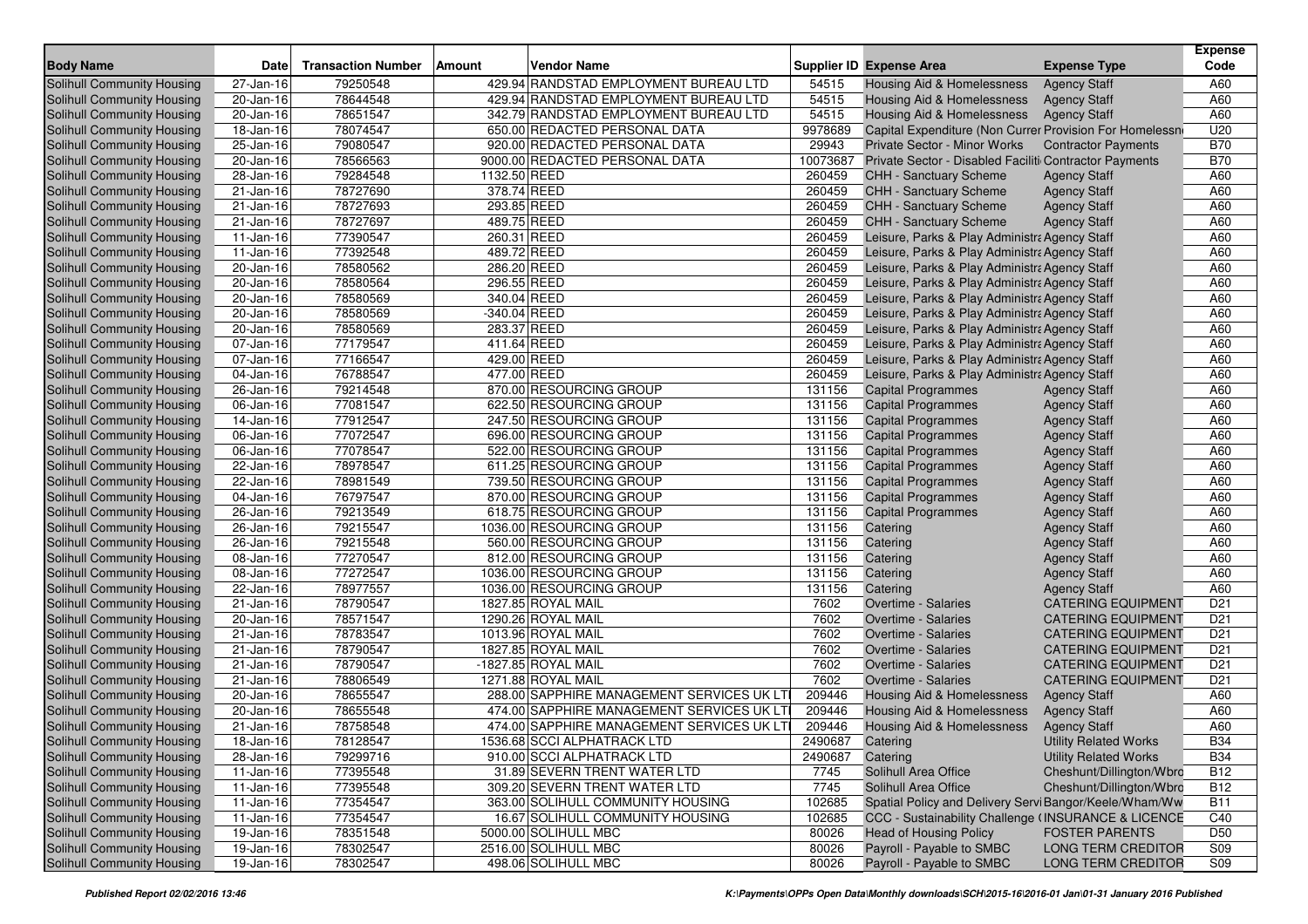| <b>Body Name</b>                  | <b>Date</b>             | <b>Transaction Number</b> | Amount | <b>Vendor Name</b>                     |         | <b>Supplier ID Expense Area</b>                             | <b>Expense Type</b>         | <b>Expense</b><br>Code |
|-----------------------------------|-------------------------|---------------------------|--------|----------------------------------------|---------|-------------------------------------------------------------|-----------------------------|------------------------|
| Solihull Community Housing        | 19-Jan-16               | 78302547                  |        | 216.86 SOLIHULL MBC                    | 80026   | Payroll - Payable to SMBC                                   | <b>LONG TERM CREDITOR</b>   | S09                    |
| Solihull Community Housing        | 19-Jan-16               | 78302547                  |        | 2.00 SOLIHULL MBC                      | 80026   | Payroll - Payable to SMBC                                   | <b>LONG TERM CREDITOR</b>   | S <sub>09</sub>        |
| Solihull Community Housing        | 18-Jan-16               | 78091548                  |        | 4338.41 SOLIHULL MBC                   | 80026   | Gas                                                         | <b>HEAD OFFICE CHARGE</b>   | H <sub>10</sub>        |
| Solihull Community Housing        | 07-Jan-16               | 77142550                  |        | 2500.00 SOLIHULL MBC                   | 80026   | Gas                                                         | <b>HEAD OFFICE CHARGE</b>   | H <sub>10</sub>        |
| Solihull Community Housing        | 07-Jan-16               | 77142550                  |        | -2500.00 SOLIHULL MBC                  | 80026   | Gas                                                         | <b>HEAD OFFICE CHARGE</b>   | H10                    |
| Solihull Community Housing        | 07-Jan-16               | 77142550                  |        | 2500.00 SOLIHULL MBC                   | 80026   | Gas                                                         | HEAD OFFICE CHARGE          | H <sub>10</sub>        |
| Solihull Community Housing        | 13-Jan-16               | 77699547                  |        | 81.99 SOUTHERN ELECTRIC PLC            | 76903   | <b>Crabtree Hall</b>                                        | Bangor/Keele/Wham/Ww        | <b>B11</b>             |
| Solihull Community Housing        | 13-Jan-16               | 77700548                  |        | 512.27 SOUTHERN ELECTRIC PLC           | 76903   | <b>Frontline Offices</b>                                    | Bangor/Keele/Wham/Ww        | <b>B11</b>             |
| Solihull Community Housing        | 22-Jan-16               | 78923547                  |        | 512.65 SOUTHERN ELECTRIC PLC           | 76903   | <b>Frontline Offices</b>                                    | Bangor/Keele/Wham/Ww        | <b>B11</b>             |
| Solihull Community Housing        | 22-Jan-16               | 78922548                  |        | 97.92 SOUTHERN ELECTRIC PLC            | 76903   | Whar Hall Farm Community Hall Bangor/Keele/Wham/Ww          |                             | <b>B11</b>             |
| Solihull Community Housing        | 13-Jan-16               | 77700548                  |        | 354.72 SOUTHERN ELECTRIC PLC           | 76903   | <b>Biomass System</b>                                       | Bangor/Keele/Wham/Ww        | <b>B11</b>             |
| Solihull Community Housing        | 22-Jan-16               | 78923547                  |        | 365.58 SOUTHERN ELECTRIC PLC           | 76903   | <b>Biomass System</b>                                       | Bangor/Keele/Wham/Ww        | <b>B11</b>             |
| Solihull Community Housing        | 22-Jan-16               | 78922548                  |        | 279.35 SOUTHERN ELECTRIC PLC           | 76903   | <b>Cesspool Emptying</b>                                    | Bangor/Keele/Wham/Ww        | <b>B11</b>             |
| Solihull Community Housing        | 22-Jan-16               | 78922548                  |        | 84.82 SOUTHERN ELECTRIC PLC            | 76903   | <b>Crabtree Hall</b>                                        | Bangor/Keele/Wham/Ww        | <b>B11</b>             |
| Solihull Community Housing        | 20-Jan-16               | 78655549                  |        | 2457.89 SOUTHERN ELECTRIC PLC          | 76903   | Partnership Salary cost                                     | Bangor/Keele/Wham/Ww        | <b>B11</b>             |
| Solihull Community Housing        | 13-Jan-16               | 77700548                  |        | 19599.16 SOUTHERN ELECTRIC PLC         | 76903   | Partnership Salary cost                                     | Bangor/Keele/Wham/Ww        | <b>B11</b>             |
| Solihull Community Housing        | 13-Jan-16               | 77699547                  |        | 5419.04 SOUTHERN ELECTRIC PLC          | 76903   | Partnership Salary cost                                     | Bangor/Keele/Wham/Ww        | <b>B11</b>             |
| Solihull Community Housing        | 22-Jan-16               | 78923547                  |        | 25166.83 SOUTHERN ELECTRIC PLC         | 76903   | <b>Partnership Salary cost</b>                              | Bangor/Keele/Wham/Ww        | <b>B11</b>             |
| Solihull Community Housing        | 22-Jan-16               | 78922548                  |        | 2360.43 SOUTHERN ELECTRIC PLC          | 76903   | <b>Partnership Salary cost</b>                              | Bangor/Keele/Wham/Ww        | <b>B11</b>             |
| Solihull Community Housing        | 21-Jan-16               | 78759548                  |        | 2096.77 SOUTHERN ELECTRIC PLC          | 76903   | Partnership Salary cost                                     | Bangor/Keele/Wham/Ww        | <b>B11</b>             |
| Solihull Community Housing        | 13-Jan-16               | 77699547                  |        | 177.17 SOUTHERN ELECTRIC PLC           | 76903   | Subscriptions-Employees                                     | Bangor/Keele/Wham/Ww        | <b>B11</b>             |
| Solihull Community Housing        | 13-Jan-16               | 77700548                  |        | 1432.70 SOUTHERN ELECTRIC PLC          | 76903   | Overtime - Salaries                                         | Bangor/Keele/Wham/Ww        | <b>B11</b>             |
| Solihull Community Housing        | 22-Jan-16               | 78923547                  |        | 1481.87 SOUTHERN ELECTRIC PLC          | 76903   | Overtime - Salaries                                         | Bangor/Keele/Wham/Ww        | <b>B11</b>             |
| <b>Solihull Community Housing</b> | 13-Jan-16               | 77700548                  |        | 1284.13 SOUTHERN ELECTRIC PLC          | 76903   | Business Support - MST Back O Bangor/Keele/Wham/Ww          |                             | <b>B11</b>             |
| Solihull Community Housing        | 22-Jan-16               | 78923547                  |        | 1219.77 SOUTHERN ELECTRIC PLC          | 76903   | Business Support - MST Back O Bangor/Keele/Wham/Ww          |                             | <b>B11</b>             |
| Solihull Community Housing        | 15-Jan-16               | 77997592                  |        | 2427.57 SUPRA UK LTD                   | 73055   | <b>Other Contracts</b>                                      | <b>WORK IN PROGRESS</b>     | R <sub>10</sub>        |
| Solihull Community Housing        | 11-Jan-16               | 77402547                  |        | 242.50 T C CARS                        | 8132    | Customer, Communication & Inf <sub>1</sub> Tenant Transport |                             | C91                    |
| Solihull Community Housing        | 28-Jan-16               | 79299863                  |        | 12501.48 TYRER BUILDING CONTRACTORS    | 104269  | <b>Food Festival</b>                                        | <b>Contractor Payments</b>  | <b>B70</b>             |
| Solihull Community Housing        | $\overline{15}$ -Jan-16 | 77994595                  |        | 940.58 TYRER BUILDING CONTRACTORS      | 104269  | <b>Food Festival</b>                                        | <b>Contractor Payments</b>  | <b>B70</b>             |
| Solihull Community Housing        | 15-Jan-16               | 77994594                  |        | 598.20 TYRER BUILDING CONTRACTORS      | 104269  | <b>Food Festival</b>                                        | <b>Contractor Payments</b>  | <b>B70</b>             |
| Solihull Community Housing        | 15-Jan-16               | 77994593                  |        | 471.78 TYRER BUILDING CONTRACTORS      | 104269  | <b>Food Festival</b>                                        | <b>Contractor Payments</b>  | <b>B70</b>             |
| Solihull Community Housing        | 19-Jan-16               | 78350547                  |        | 8197.56 TYRER BUILDING CONTRACTORS     | 104269  | Rent / Premises Lease                                       | <b>Planned Works</b>        | <b>B36</b>             |
| Solihull Community Housing        | 28-Jan-16               | 79299862                  |        | 482.94 TYRER BUILDING CONTRACTORS      | 104269  | Spatial Policy and Delivery Servi Voids                     |                             | <b>B38</b>             |
| Solihull Community Housing        | 14-Jan-16               | 77920610                  |        | 420.32 VENN GROUP                      | 115628  | Local Land Charges-LDC                                      | <b>Agency Staff</b>         | A60                    |
| Solihull Community Housing        | 28-Jan-16               | 79284551                  |        | 420.32 VENN GROUP                      | 115628  | Local Land Charges-LDC                                      | <b>Agency Staff</b>         | A60                    |
| Solihull Community Housing        | 14-Jan-16               | 77920615                  |        | 252.19 VENN GROUP                      | 115628  | Local Land Charges-LDC                                      | <b>Agency Staff</b>         | A60                    |
| Solihull Community Housing        | 14-Jan-16               | 77920608                  |        | 310.70 VENN GROUP                      | 115628  | Local Land Charges-LDC                                      | <b>Agency Staff</b>         | A60                    |
| Solihull Community Housing        | 28-Jan-16               | 79284552                  |        | 420.32 VENN GROUP                      | 115628  | Local Land Charges-LDC                                      | <b>Agency Staff</b>         | A60                    |
| Solihull Community Housing        | 21-Jan-16               | 78810549                  |        | 255.60 VENN GROUP                      | 115628  | <b>Local Land Charges-LDC</b>                               | <b>Agency Staff</b>         | A60                    |
| Solihull Community Housing        | 22-Jan-16               | 78981555                  |        | 420.32 VENN GROUP                      | 115628  | Local Land Charges-LDC                                      | <b>Agency Staff</b>         | A60                    |
| Solihull Community Housing        | 22-Jan-16               | 78981557                  |        | 420.32 VENN GROUP                      | 115628  | Local Land Charges-LDC                                      | <b>Agency Staff</b>         | A60                    |
| Solihull Community Housing        | 27-Jan-16               | 79235555                  |        | 780.83 VERISERV LTD                    | 8203687 | Catering                                                    | <b>Other Building Costs</b> | <b>B39</b>             |
| Solihull Community Housing        | 12-Jan-16               | 77581547                  |        | 1581.67 WALKER COTTER                  | 3562686 | New Build - Oakthorpe Drive                                 | <b>Contractor Payments</b>  | <b>B70</b>             |
| Solihull Community Housing        | $18 - Jan - 16$         | 78137547                  |        | 6600.00 WARRIOR DOORS                  | 2084858 | <b>Climate Change Project</b>                               | <b>Contractor Payments</b>  | <b>B70</b>             |
| Solihull Community Housing        | 14-Jan-16               | 77913547                  |        | 8578.85 WESSEX LIFT CO LTD             | 177799  | Printing                                                    | <b>Contractor Payments</b>  | <b>B70</b>             |
| Solihull Community Housing        | 14-Jan-16               | 77899547                  |        | 8229.75 WESSEX LIFT CO LTD             | 177799  | Private Sector - Disabled Faciliti Contractor Payments      |                             | <b>B70</b>             |
| Solihull Community Housing        | 21-Jan-16               | 78761548                  |        | 51583.80 WETTONS CLEANING SERVICES LTD | 239471  | Partnership Salary cost                                     | OTHER OCCUPANCY CO          | <b>B50</b>             |
| Solihull Community Housing        | 27-Jan-16               | 79236584                  |        | 284.34 WIRELESS INNOVATION LTD         | 2404686 | <b>Partnership Salary cost</b>                              | <b>PRINTING</b>             | D40                    |
| Solihull Community Housing        | 21-Jan-16               | 78763547                  |        | 302.40 WIRELESS INNOVATION LTD         | 2404686 | <b>Partnership Salary cost</b>                              | <b>PRINTING</b>             | D40                    |
| Solihull Community Housing        | 28-Jan-16               | 79299570                  |        | 466.57 WOODHULL ROOFING LTD            | 221070  | <b>CHH - Sanctuary Scheme</b>                               | <b>External Structures</b>  | <b>B33</b>             |
| Solihull Community Housing        | 28-Jan-16               | 79299559                  |        | 327.91 WOODHULL ROOFING LTD            | 221070  | CHH - Sanctuary Scheme                                      | <b>External Structures</b>  | <b>B33</b>             |
| Solihull Community Housing        | 28-Jan-16               | 79299582                  |        | 545.25 WOODHULL ROOFING LTD            | 221070  | CHH - Sanctuary Scheme                                      | <b>External Structures</b>  | <b>B33</b>             |